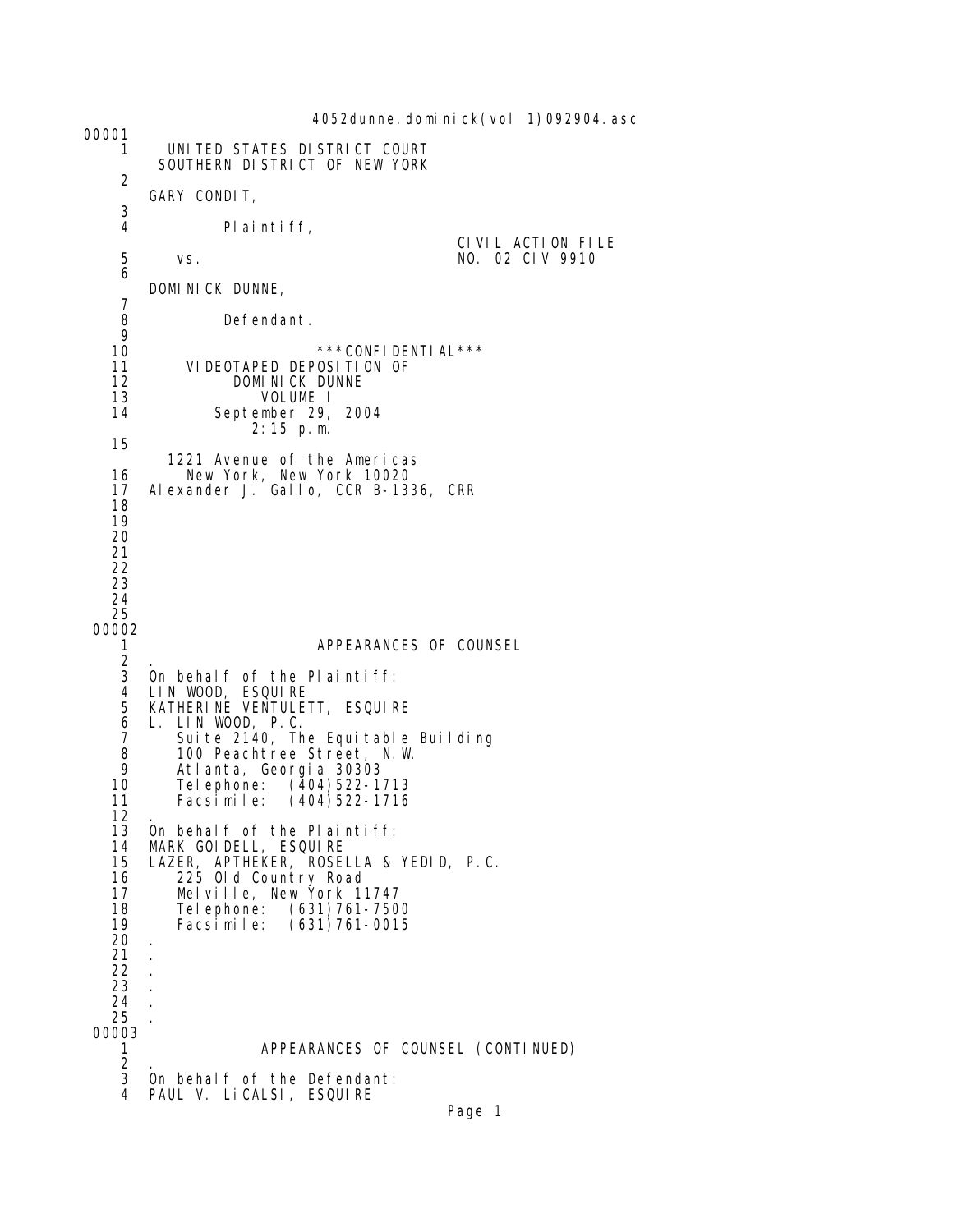4052dunne. domi ni ck(vol 1)092904. asc 5 DEVEREUX CHATILLON, ESQUIRE 6 SONNENSCHEIN NATH & ROSENTHAL LLP<br>7 1221 Avenue of the Americas 7 1221 Avenue of the Americas 8 New York, New York 10020 9 Telephone: (212)398-8334 10 Facsimile: (212)768-6800 11 E-mail: Plicalsi@sonnenschein.com  $\frac{12}{13}$  13 Videographer: Richard Bly, LegalLink Action Video 15<br>16 16 Also Present:<br>17 Gary Condi 17 Gary Condit<br>18 Cadee Condi Cadee Condit 19 . 20 . 21 . 22 . 23 . 24 . 25 . 00004 1 Videotaped Deposition of Dominick Dunne 2 Volume I<br>3 September 29 3 September 29, 2004<br>4 THE VIDEOGRAPHER: This is t 4 THE VIDEOGRAPHER: This is the video operator speaking, Richard Bly, for Alex Gallo 6 and Associates in Atlanta, Georgia. 7 Today's date is September 29, 2004. 8 The time on the record is 2:15 p.m. We are at 9 the offices of Sonnenschein Nath & Rosenthal, 10 located at 1221 Avenue of the Americas, New 11 York, New York, to take the videotaped 12 deposition of Dominick Dunne in the matter of 13 Gary Condit versus Dominick Dunne in the United 14 States District Court for the Southern District 15 of New York, Case Number 02 CIV 9910. 16 Counsel may now introduce themselves. 17 MR. WOOD: My name is Lin Wood. 18 I'm here on behalf of my client, Plaintiff Gary 19 Condit. 20 MS. VENTULETT: I'm also Katherine<br>21 Ventulett, here on behalf of Gary Condit. 21 Ventulett, here on behalf of Gary Condit. 22 MR. GOIDELL: Mark Goidell on behalf 23 of Gary Condit. 24 **MR. LiCALSI: I'm Paul LiCalsi, here**<br>25 representing Mr. Dunne. representing Mr. Dunne. 00005 1 MS. CHATILLON: And I'm Devereux 2 Chatillon here representing Mr. Dunne.<br>3 DOMINICK DUNNE, having been 3 DOMINICK DUNNE, having been first 4 duly sworn, was examined and testified as<br>5 follows: 5 follows:<br>6 MR. WOOD: And we will have the 7 standard stipulation, which will be the same as 8 we used in the deposition on Monday. Is that 9 agreeable? 10 MR. LiCALSI: That is correct. 11 MR. WOOD: And I will provide that 12 to you, Mr. Gallo. Before you get 14 started, I believe, as I believe Laura Handman told you when you were scheduling these Page 2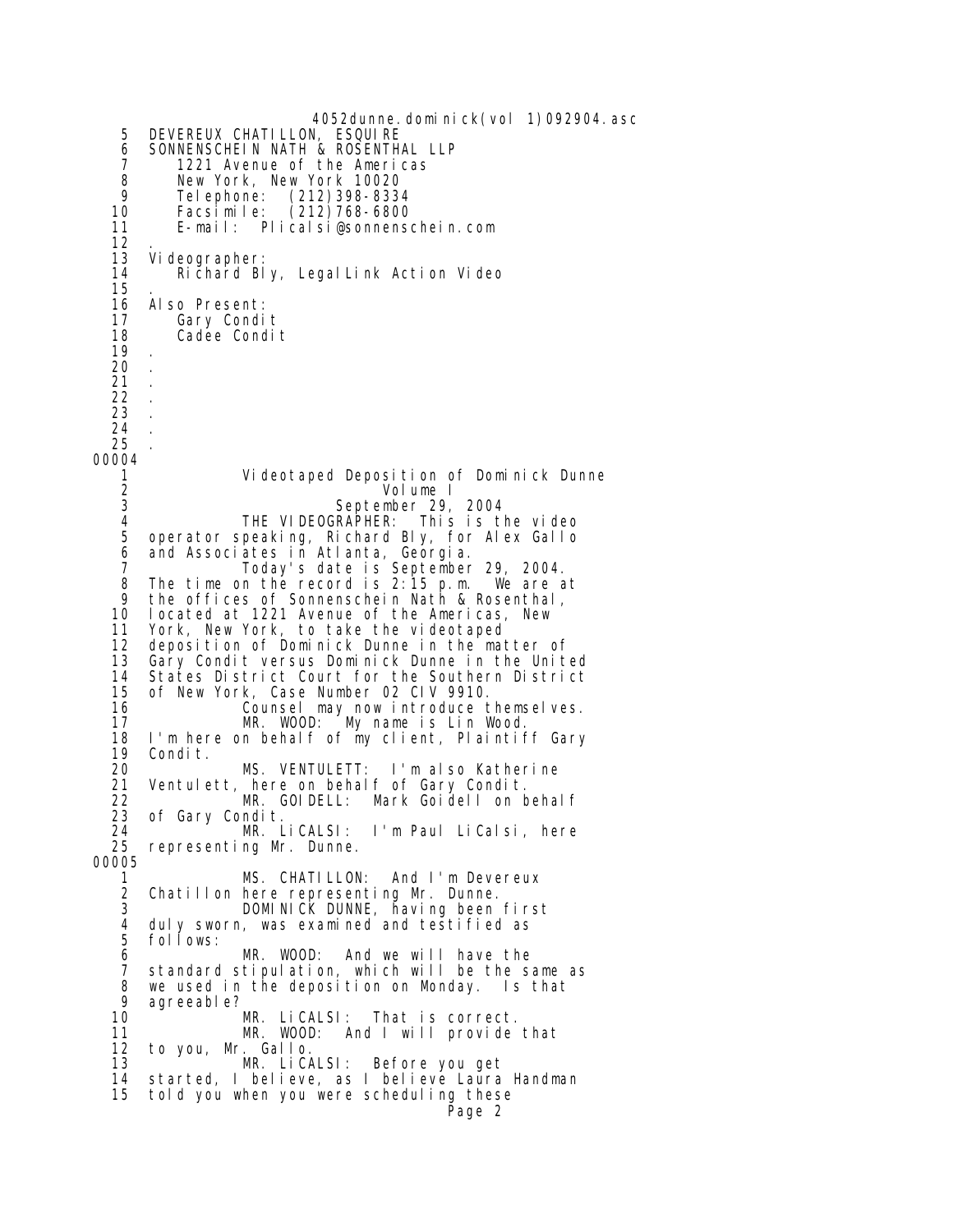4052dunne.dominick(vol 1)092904.asc 16 depositions originally, Mr. Dunne has a prostate 17 condition which may require him to take a few 18 bathroom breaks that might be more than the<br>19 normal course; but I am sure you will 19 normal course; but I am sure you will 20 accommodate him. 21 MR. WOOD: Absolutely. Any time 22 that he feels like he needs to take a break<br>23 for whatever reason. I will be glad to do s for whatever reason, I will be glad to do so. 24 EXAMINATION<br>25 BY-MR.WOOD: BY-MR. WOOD: 00006 1 Q. Would you state your full name for 2 the record, please, sir? 3 A. Dominick Dunne, D-o-m-i-n-i-c-k, 4 D-u-n-n-e. 5 Q. What is your present residence<br>6 address. Mr. Dunne? 6 address, Mr. Dunne? A. 155 East 49th Street, Apartment 11A, 8 New York, New York, 10017. 9 Q. How long have you resided at that 10 address?<br>11 A. About 20 years, I think, 19, 20. 12 Q. And you maintain a second home in 13 Connecticut, I believe? 14 A. I do. 15 Q. What is that address?<br>16 A. It's 116 Ferry Road, It's 116 Ferry Road, F-e-r-r-y, Road, 17 Hadlyme, Connecticut, H-a-d-l-y-m-e, 06439. 18 Q. How long have you maintained that 19 residence at that address in Connecticut? 20 A. I believe about 15 years.<br>21 Q. As between Connecticut ar 21 Q. As between Connecticut and New York,<br>22 do you consider the New York apartment to be 22 do you consider the New York apartment to be 23 your residence, primary residence? 24 A. New York is my prime residence.<br>25 Q. Any other homes in any other pa Any other homes in any other parts 00007 1 of the country?<br>2 A. (Witn 2 A. (Witness shook head negatively.) Is the answer no? 4 A. I am sorry. No. I beg your 5 pardon. No. 7 Q. Mr. LiCalsi will tell you, but if 8 you get a yes or no type of answer, if you<br>9 will respond affirmatively yes or no 9 will respond affirmatively yes or no. 10 A. Yeah. I'm sorry I didn't. 11 Q. Shaking the head, the video gets it, 12 makes it a little hard on the court reporter. 13 Do you recall, Mr. Dunne, when you 14 first ever heard of Gary Condit? 15 A. Well, I first heard of Gary Condit 16 in relation to the disappearance of Chandra<br>17 Levy. I hadn't heard of him before. Levy. I hadn't heard of him before. 18 Q. And you know now, and perhaps after 19 you heard of him in connection with the Chandra 20 Levy case, you recognize that Mr. Condit was -- 21 at the time had been a United States congressman 22 for a number of years? 23 A. I learned that, yes. 24 Q. But, clearly, Gary Condit as a 25 person or as a congressman had never been on 00008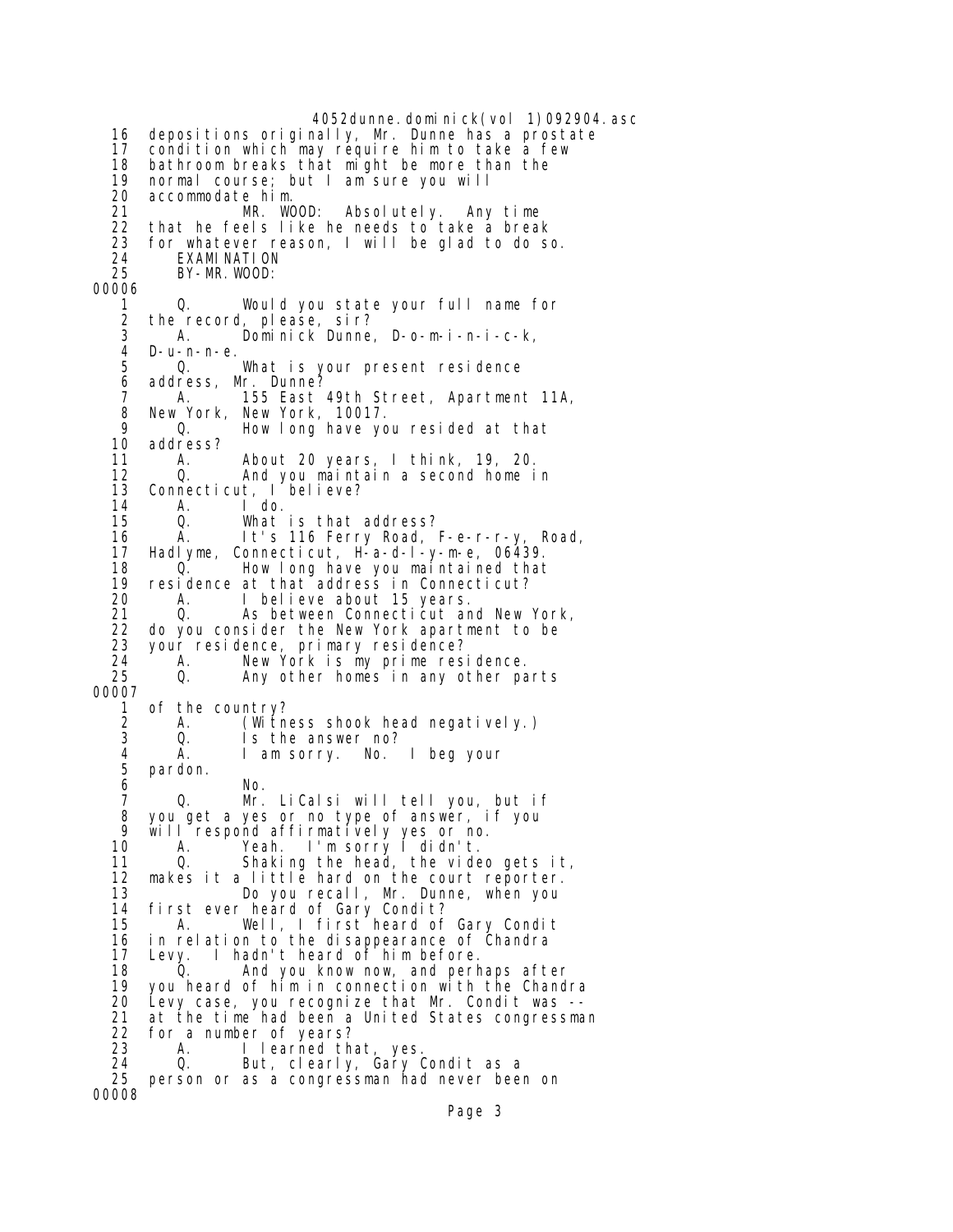4052dunne. domi ni ck(vol 1)092904. asc 1 your radar screen in any way in terms of 2 knowing anything about him until you heard about 3 him in connection with the Chandra Levy case; 4 true?<br>5 A. 5 A. That is correct. 6 Q. And tell me, if you would, please, 7 sir, what is your opinion of Gary Condit? 8 MR. LiCALSI: You are asking him 9 what his opinion today is? 10 MR. WOOD: Sure. We will start<br>11 there. 11 there. 12 MR. LiCALSI: I am going to object, But go ahead.<br>THE WITNESS: 14 THE WITNESS: I have a low opinion<br>15 of Gary Condit. 15 of Gary Condit.<br>16 0. (By M 16 Q. (By Mr. Wood) And how long have you<br>17 had a low opinion of Gary Condit? had a low opinion of Gary Condit? 18 A. I've had a low opinion of Gary 19 Condit almost from the beginning of the<br>20 disappearance of Chandra Levy. 20 disappearance of Chandra Levy. 21 Q. So would it be fair to say that 22 once you learned about Mr. Condit in connection<br>23 with the Chandra Levy case that shortly 23 with the Chandra Levy case that shortly 24 thereafter you formed an opinion of him which 25 you describe as a low opinion -- 00009 MR. LiCALSI: I'm going to object to 2 the use --<br>3 0. 3 Q. (By Mr. Wood) -- and you have 4 maintained that opinion throughout that time 5 period up until the present time; is that 6 accurate, Mr. Dunne? MR. LiCALSI: I am going to object 8 to the form of the question in terms of 9 "shortly.<br>10 But go ahead, answer if you can.<br>THE WITNESS: I have maintained 11 THE WITNESS: I have maintained that opi ni on. 13 Q. (By Mr. Wood) Once you first heard 14 about Gary Condit, how long do you think -- how 15 much time went by before you formed the low 16 opinion of him?<br>17 A I thi A. I think when I read the article that 18 was on the Internet that was sent to me, among 19 others on the Internet, by John LeBoutillier. 20 Q. So you read the LeBoutillier article 21 from the Internet, and you formed your opinion<br>22 about Mr. Condit initially based on that 22 about Mr. Condit initially based on that 23 article?<br>24 A. 24 A. It was a contributing factor. Tell me all the factors that 00010 1 contributed to the formulation of your opinion, 2 please, sir, in addition to Mr. LeBoutillier's 3 article. 4 MR. LiCALSI: At what point in time? When he first formed the 6 opinion about Mr. Condit. 7 THE WITNESS: I found that Mr. 8 Condit had a very indifferent attitude toward<br>9 the disappearance of Chandra Levy a woman wij the disappearance of Chandra Levy, a woman with 10 whom he had been involved in an affair right up 11 until a few days before her disappearance. Page 4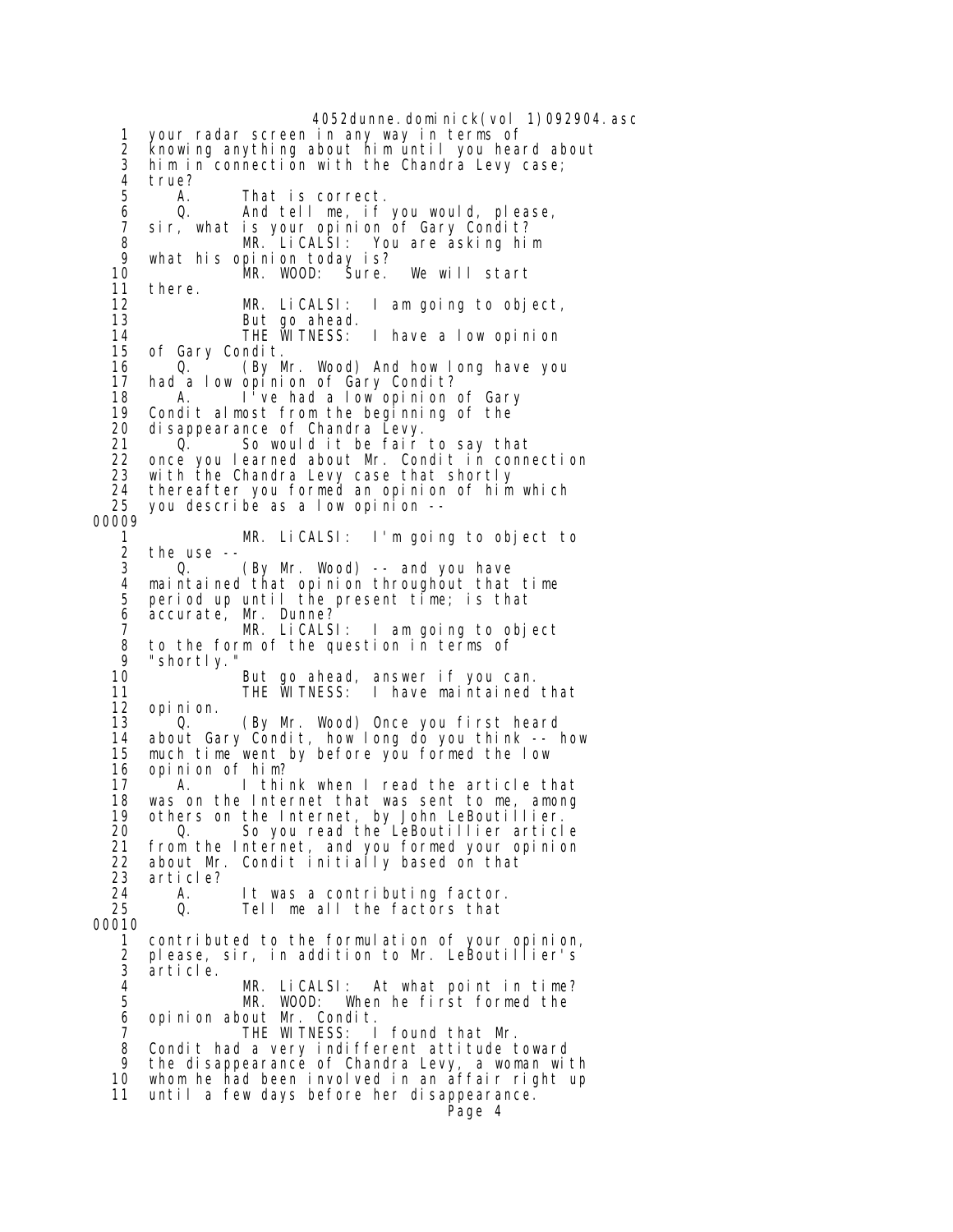4052dunne.dominick(vol 1)092904.asc 12 I continued to have a low opinion of 13 him after talking to Mrs. Levy, Dr. and Mrs. 14 Levy, to whom he lied about having an affair with their daughter. 16 I found him furtive in appearance,<br>17 sneaky. I objected to the way he arrived at sneaky. I objected to the way he arrived at 18 work, the house, carrying a coat over his 19 shoulder, smiling for the cameras, when a girl, 20 a young woman, whom he knew very well was 21 missing. 22 Q. (By Mr. Wood) Anything else? That is all  $\overline{a}$  can think of at the 24 moment.<br>25 0. 25 Q. I want you to take your time, if 00011 1 you would. I want to make sure I have got all the contributing factors. 3 LeBoutillier article, and then you've given me a 4 list of things that we'll go over here. And I 5 want to make sure if there is anything else 6 this is an opportunity for you to give that<br>7 factor to me. factor to me. 8 MR. LiCALSI: This is not -- I'm 9 going to object to that question. This is not<br>10 his only opportunity. To the extent he 10 his only opportunity. To the extent he 11 remembers now, he will testify; but he has<br>12 indicated to you that his answer was all h indicated to you that his answer was all he can 13 remember now. 14 If you want to ask him if there is anything further, go ahead; but his answer will 16 stand.<br>17 0. 17 Q. (By Mr. Wood) Is there anything<br>18 further that you can remember now, in add 18 further that you can remember now, in addition 19 to the factors you have just given me, in terms 20 of formulating your low opinion of Gary Condit? 21 A. I became friends with a man called 22 Vince Flamini who was a former driver and close friend of Gary Condit. I appeared with him on 24 several occasions on the Geraldo Rivera show. 25 And he and I -- I've never met him face to 00012 1 face, but we've talked a lot on the telephone 2 together. 3 Q. Anything else? I take it you are 4 conveying to me that information that you heard 5 from Mr. Flamini contributed to your opinion of 6 Mr. Condit?<br>7 A. That is correct. 8 Q. Anything else that you can remember 9 other than the factors that you have given me? 10 A. It bothered me that at the time of<br>11 Chandra Levy's disappearance that Mrs. Condi Chandra Levy's disappearance that Mrs. Condit was 12 in Washington, a very, very rare occasion, in<br>13 Washington, and he ceased -- not ceased, but I Washington, and he ceased -- not ceased, but he 14 did not give that information to the Washington police when he was questioned, which I found a 16 lie of omission. 17 Q. Anything else now, other than the 18 factors you have given me, that you tell me 19 contribute to your forming a low opinion of Gary 20 Condit? 21 A. That is all that is coming to my 22 mind at this moment.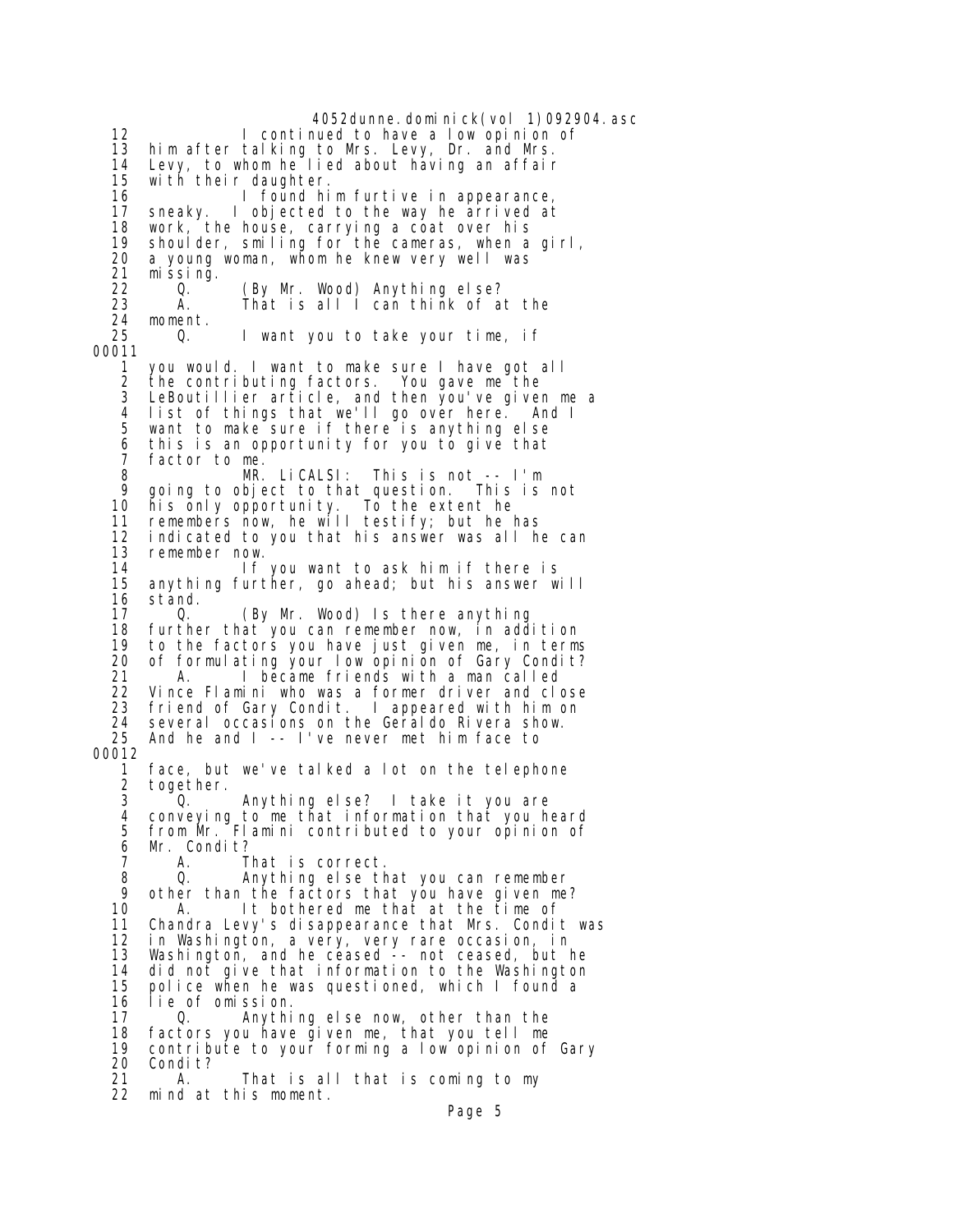4052dunne.dominick(vol 1)092904.asc 23 Q. And in terms of your deposition 24 preparation, you prepared for this deposition; 25 did you not, sir? 00013 1 A. Course. 2 Q. Did you review any documents in<br>3 preparation for your deposition? 3 preparation for your deposition? 4 A. Yes, I did. 5 Q. Tell me what you reviewed. 6 A. Well, I reviewed John LeBoutillier's 7 article. I reviewed The Laura Ingraham Show; I 8 read the transcript of that several times. I<br>9 reviewed the things that I had written in Var 9 reviewed the things that I had written in Vanity Fair about this case. I reviewed the transcript 11 of the Larry King show, maybe two transcripts of 12 the Larry King show. 13 I read a book called, I can't 14 remember the name, Sex, Lies, something or 15 other, a paperback book about Mr. Condit's life 16 and Chandra Levy's disappearance. I can't 17 remember the name of the book. I am sorry.<br>18 10 1 read a book called -- that was I read a book called -- that was 19 written from a website, I can't remember the 20 name of it, Horse Trail or something like that, 21 by a guy, I think his name is Daugherty, who<br>22 had a Gary Condit website, and he has made a 22 had a Gary Condit website, and he has made a<br>23 book of that. book of that. 24 I think that is all. 25 Q. How much time did you spend 00014 1 preparing for your deposition? 2 MR. LiCALSI: You are talking about 3 examining the documents you just asked him 4 about? MR. WOOD: Preparation. 6 Q. (By Mr. Wood) I take it you are 7 going to also tell me that as part of your<br>8 preparation you met with your lawyers, and 8 preparation you met with your lawyers, and that<br>9 is fine I want to know that I want to 9 is fine. I want to know that. I want to 10 know the time that you spent; I don't want to 11 know anything that was said. But I want to 12 get the total time that you, Dominick Dunne, 13 have spent preparing for your deposition 14 testimony here today. 15 A. Well, it has been going on a long 16 time. I had another lawyer first. 17 MR. LiCALSI: No, no, no. He is asking you in terms of preparing just for today, 19 specifically for this deposition. 20 THE WITNESS: Are you talking about 21 in hours? 22 Q. (By Mr. Wood) Yeah, your best<br>23 estimate, please, sir. 23 estimate, please, sir. 24 A. I actually don't know. Well, did you meet with your 00015 1 attorneys in preparation for the deposition? 2 A. What did you say? Did you meet with your attorney in 4 preparation for the deposition?<br>5 A. Oh, yes, of course. A. Oh, yes, of course. 6 MR. LiCALSI: Just answer that yes 7 or no.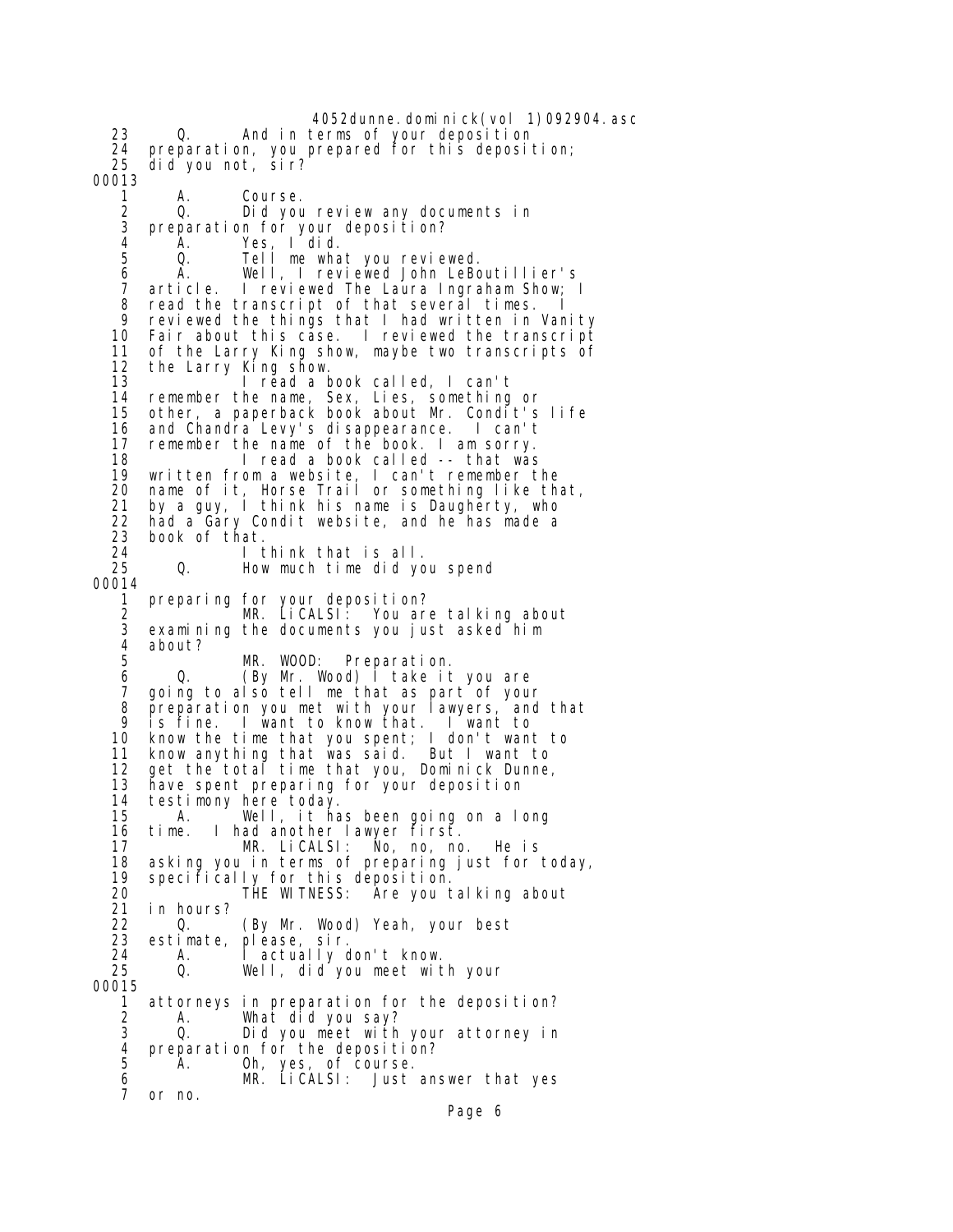4052dunne.dominick(vol 1)092904.asc 8 Q. (By Mr. Wood) How much time did you 9 spend with them preparing for the deposition?<br>10 A. Ten hours: I am iust quessing at 10 A. Ten hours; I am just guessing at 11 that. I don't -- 12 Q. How many hours, again your best<br>13 estimate, did you spend reviewing the mat estimate, did you spend reviewing the materials 14 you've just described for me in preparation for<br>15 your testimony? your testimony? 16 MR. Li CALSI: Again, just so you 17 have the time frame, he is talking about<br>18 specifically in preparation. 18 specifically in preparation. 19 THE WITNESS: For this? 20 MR. LiCALSI: For this, not 21 throughout the entire case. 22 THE WITNESS: Not throughout the 23 entire.<br>24 24 Well, I've read those two books.<br>25 read all this stuff. I mean, I don't know 25 read all this stuff. I mean, I don't know. I 00016 1 didn't think to time it. 2 Q. (By Mr. Wood) Just your best estimate? 4 A. Ten, 12 hours. 0. So roughly -- again, I understand 6 that you didn't time these events or your 7 actions or your meetings. But you, in terms of 8 your best estimate, would say that you spent<br>9 somewhere between 20 and 22 bours preparing 9 somewhere between 20 and 22 hours preparing for 10 this deposition today; is that true? 11 A. Yeah, I guess so.<br>12 Q. And so, I mean, t 12 Q. And so, I mean, this deposition is 13 important to you. You knew that this was a 14 deposition taken in connection with a multimillion dollar lawsuit filed against you, 16 right?<br>17 A. A. That's correct. 18 Q. And it is important to you; right? 19 A. Correct. 20 Q. You reviewed these materials and you 21 prepared for this deposition because you wanted 22 to be able to come in here under oath and give<br>23 your best recollection of what occurred with 23 your best recollection of what occurred with<br>24 respect to the events involved in this respect to the events involved in this 25 litigation; true? 00017 1 A. Correct. 2 Q. And you feel like you have done<br>3 that: do you not? that; do you not? 4 A. I do. Q. I want to go back and ask you, if I 6 could, about the LeBoutillier article first. Do 7 you recall when you received it?<br>8 A. It was on the Internet 8 A. It was on the Internet on only one<br>9 day. It was on for most of the day and then 9 day. It was on for most of the day and then<br>10 it was pulled from the Internet. 10 it was pulled from the Internet. 11 MR. LiCALSI: The question was do 12 you remember when you saw it. 13 THE WITNESS: I mean, do I remember<br>14 the day I saw it? It was within weeks of the the day I saw it? It was within weeks of the 15 disappearance. I can't tell you exactly, but it 16 was within weeks of the disappearance. 17 Q. (By Mr. Wood) Do you recall -- 18 Monday, you were at Mr. Condit's deposition all Page 7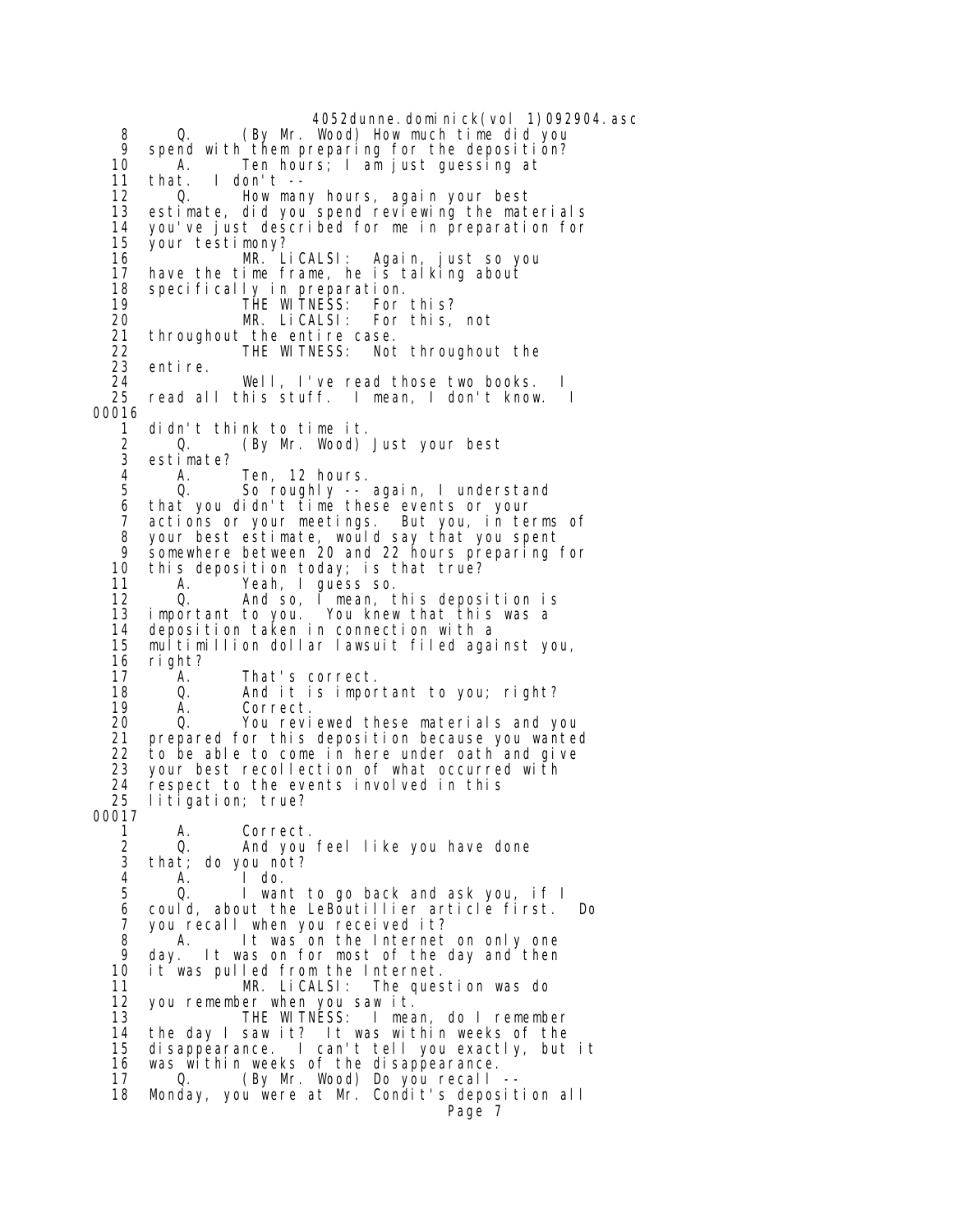4052dunne. dominick(vol 1)092904. asc 19 day on Monday? 20 A. I was. 21 Q. Do you recall Mr. LiCalsi asking Mr.<br>22 Condit about an appearance that you made in 22 Condit about an appearance that you made in<br>23 August of 2001 on the Larry King show? 23 August of 2001 on the Larry King show? 24 MR. LiCALSI: That is a 25 misstatement, I believe. I didn't ask Mr. 00018 1 Condit about an appearance on the Larry King 2 show, and I don't believe the appearance was in 3 August, but I may be wrong on that. 4 Q. (By Mr. Wood) Well, let me see if 5 I'm incorrect. Let me hand you what was marked 6 at the deposition of my client as Exhibit 14, 7 which is, I believe, a transcript of the Larry 8 King show of -- is it August 24th, Paul? 9 <sup>o</sup> MR. LiCALSI: Ĭt is.<br>10 0. (By Mr. Wood)-- Aug 10 Q. (By Mr. Wood) -- August 24, 2001. 11 A. Yes.<br>12 Q. Abbe 12 Q. Abbe Lowell was interviewed and then<br>13 after Mr. Lowell was interviewed -- 13 after Mr. Lowell was interviewed -- 14 A. I -- 15 MR. LiCALSI: There is no question. 16 Q. (By Mr. Wood) -- "Joining us now 17 from Hadlyme, Connecticut, is Dominick Dunne." 18 **Does that refresh your recollection**<br>19 that, in fact, Mr. LiCalsi did examine Mr. 19 that, in fact, Mr. LiCalsi did examine Mr. 20 Condit on Monday about an appearance of yours on 21 the Larry King show, specifically on August 24, 22 2001? 23 MR. LiCALSI: I will object to your 24 characterization that I examined Mr. Condit with 25 respect to Mr. Dunne's appearance. My questions 00019 1 to Mr. Condit had to do with statements by Mr. Lowell, I believe, at that time. 3 I am also going to reserve -- I am 4 going to reserve any -- I'm going to reserve 5 objections with respect to the use of this 6 transcript to the extent that the actual -- with 7 respect to any inaccuracies that this transcript 8 may reflect in terms of its accurately setting<br>9 forth what is in that show. I am just going forth what is in that show. 10 to -- I don't know if this is accurate or not. 11 But I am just going to reserve any objections 12 to that if, in fact, those are not accurate 13 transcripts. Well, I mean, it was the 15 transcript you put in front of Mr. Condit and 16 the record in that deposition will show what you 17 asked him about it. 18 MR. LiCALSI: Yes.<br>19 MR. WOOD: Ithink 19 MR. WOOD: I think we differ on that, but I don't want to waste time. 21 MR. LiCALSI: No, no, no, no. 22 MR. WOOD: I guess what -- 23 MR. LiCALSI: Wait, wait, wait. 24 MR. WOOD: I'm talking now.<br>25 MR. LiCALSI: But I am goir But I am going to 00020 1 finish my objection. 2 MR. WOOD: I thought you were 3 clearly through. Page 8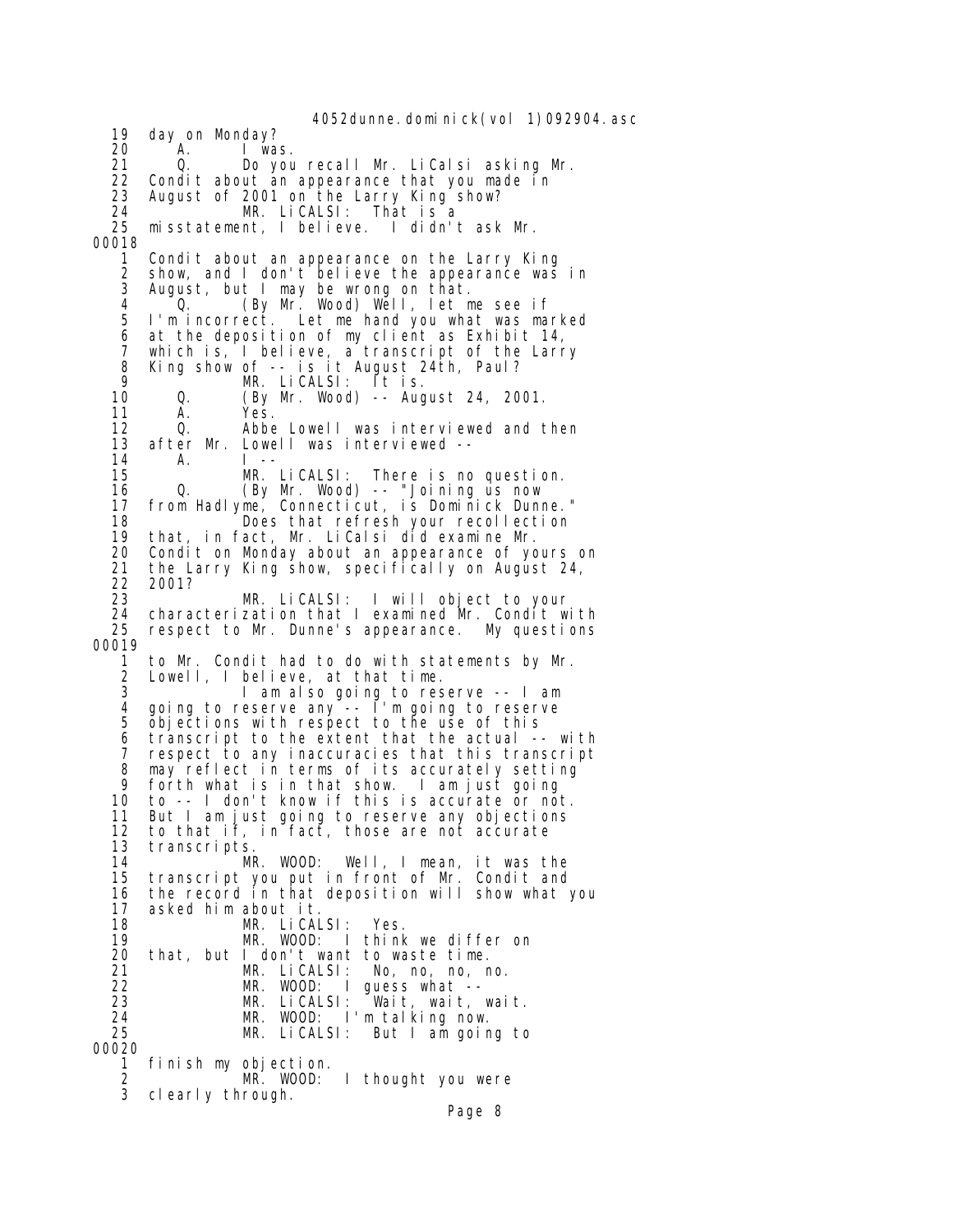4052dunne.dominick(vol 1)092904.asc 4 MR. LiCALSI: No, I wasn't. MR. WOOD: Maybe you better tell me 6 when you are through because I thought you were<br>7 clearly through. 7 clearly through. 8 MR. LiCALSI: I will be happy to. 9 MR. WOOD: Please do that. 10 MR. LiCALSI: This is a document<br>11 that was produced by you. I do not know t that was produced by you. I do not know the 12 accuracy of this transcript, so I am reserving 13 my rights, my client's rights, to object to 14 questions relating to this transcript if it turns out that the transcript is inaccurate. 16 That's all. MR. WOOD: You through? 18 MR. LiCALSI: That's what "that's 19 all" means, Mr. Wood. Please go ahead. 21 I just want to make sure. I don't<br>22 want to interrupt you, Paul. 22 want to interrupt you, Paul. 23 I assume that you will make the same 24 reservation with respect to its accuracy with<br>25 respect to your use of it with my client on respect to your use of it with my client on 00021 1 Monday, right?<br>2 MR. 2 MR. LiCALSI: You will make whatever<br>3 reservations you want with respect -- 3 reservations you want with respect -- 4 MR. WOOD: I'm just wondering whether you contend it was accurate when you 6 used it on Monday and now you question its accuracy today. 8 **MR. LiCALSI:** Are we here to talk<br>9 about Monday or are we going to do this 9 about Monday or are we going to do this 10 deposition?<br>11 M MR. WOOD: I think that I was 12 trying to do this deposition, and you got caught 13 up on Monday, saying that I hadn't used or 14 hadn't referred to the transcript or the interview, and I'm showing you that I did. 16 But, nonetheless, let's don't fight -- 17 MR. LiCALSI: No, no, no. You made<br>18 a statement. I am going to respond to it. 18 a statement. I am going to respond to it. 19 This isn't counting<br>20 against my time in this testimony, I wan against my time in this testimony, I want you 21 to know. 22 MR. LiCALSI: Wait a second. I am 23 entitled to make my record of objections. 24 MR. WOOD: Absolutely.<br>25 take my time away from testimony. take my time away from testimony. 00022 1 MR. LiCALSI: I thought you weren't 2 going to interrupt me. 3 MR. WOOD: It's not taking up my<br>4 time from testimony. I don't want that to 4 time from testimony. I don't want that to be -- 6 MR. LiCALSI: Mr. Wood, all I am 7 saying is that if you had objections on Monday 8 with respect to this transcript, I would assume 9 you are able to make those. 10 MR. WOOD: I thought we reserved 11 them. MR. LiCALSI: Please let me finish 13 my -- 14 MR. WOOD: I thought we reserved Page 9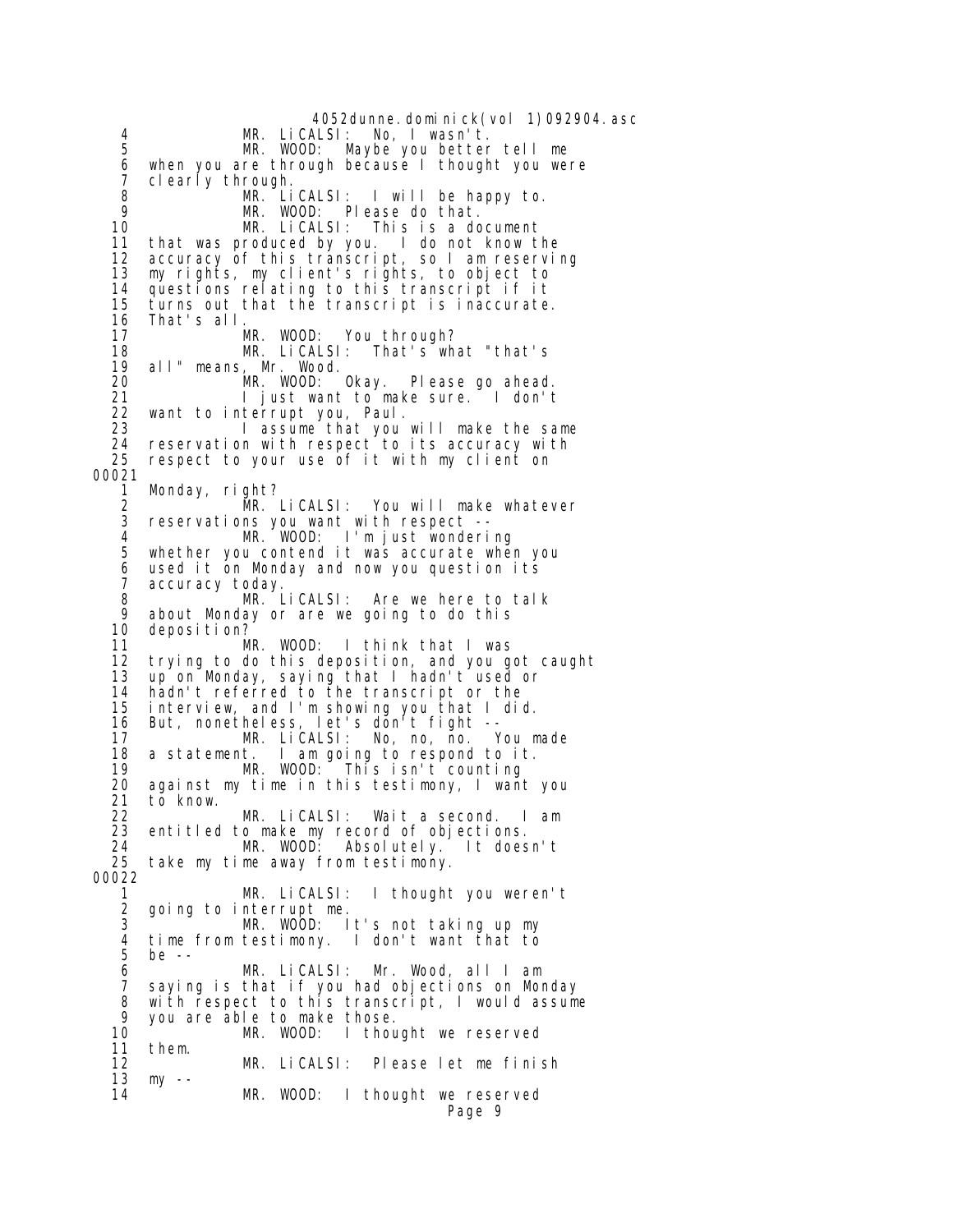4052dunne. domi ni ck(vol 1)092904. asc 15 them, Paul, in the stipulation. 16 MR. LiCALSI: Please let me finish 17 my statement. 18 MR. WOOD: This is a waste of time.<br>19 Go ahead. 19 Go ahead. 20 MR. LiCALSI: I am not talking about 21 Monday. I just made my reservation of rights<br>22 with respect to the use of this transcript at with respect to the use of this transcript at 23 this proceeding. That is the extent of my 24 comments. I didn't bring up Monday, sir.<br>25 MR. WOOD: Haven't we reserved MR. WOOD: Haven't we reserved all 00023 1 objections except as to the form and the 2 responsiveness of the answer? 3 MR. LiCALSI: I think that is what 4 the Federal Rules of Civil Procedure require.<br>5 MR. WOOD: Then you are protected. Then you are protected. 6 But let's go ahead and go back to -- 7 MR. LiCALSI: Fine. 8 Q. (By Mr. Wood) My question is this,<br>9 Mr. Dunne: Prior to your appearance on Larr 9 Mr. Dunne: Prior to your appearance on Larry<br>10 King on August 24th of 2001, had you already King on August 24th of 2001, had you already 11 reviewed the LeBoutillier article?<br>12 A. Yes. 12 A. Yes.<br>13 O. Had 13 Q. Had you already formed your low<br>14 opinion of Gary Condit prior to August 24 14 opinion of Gary Condit prior to August 24, 2001? A. Yes. 16 Q. Now, you have described Mr.<br>17 Condit -- 17 Condit -- 18 A. May I ask a question? 19 Q. Sure. 20 MR. LiCALSI: No, you can't. 21 THE WITNESS: I just want to know<br>22 is this the day after the Connie Chung show? 22 is this the day after the Connie Chung show?<br>23 MR. LiCALSI: I believe it is. 23 MR. LiCALSI: I believe it is. 24 MR. WOOD:<br>25 Q. (By Mr. W (By Mr. Wood) So you have at various 00024 1 times described Mr. Condit in a variety of, I will say, with a use of a variety of different 3 terms; have you not?<br>4 A I believe 4 A. I believe so. Give me the universe of the terms 6 that you have utilized in describing Mr. Condit 7 and your opinion of him over the last couple of 8 years.<br>9 9 MR. LiCALSI: I object. It is 10 overbroad, and it's vague, ambiguous. 11 Q. (By Mr. Wood) Would you answer my 12 question for me, please?<br>13 A. lt is what I s 13 A. It is what I said earlier about him.<br>14 I found him furtive. I found -- I knew that 14 I found him furtive. I found -- I knew that 15 he had lied. I knew -- I had seen the Connie 16 Chung show the night before, which I thought was 17 a disaster. I had found it false that he kept 18 bringing up his 34-year marriage as if it was, 19 as I think I said at the time, as if they were<br>20 Bess and Harry Truman when that was a false 20 Bess and Harry Truman when that was a false 21 impression of a bizarre marriage. That's it. 22 MR. LiCALSI: By the way, I am 23 going to -- for the record, I am also asserting 24 an objection to that question to the extent it 25 asks for any opinions or statements Mr. Dunne Page 10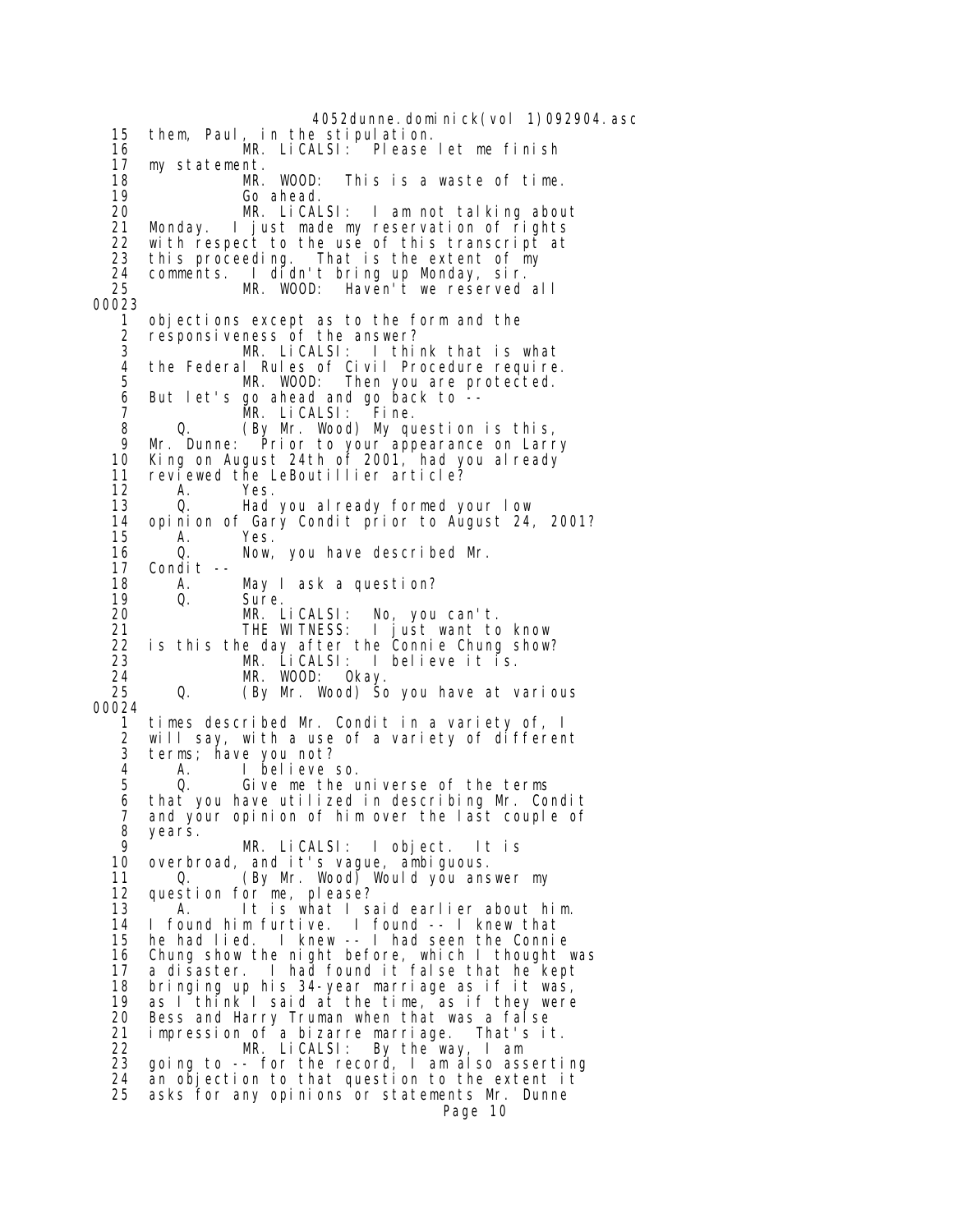4052dunne. domi ni ck(vol 1)092904. asc 00025 1 may have made after the statements that are being sued upon in this lawsuit as being not 3 relevant to any issue in the case. 4 MR. WOOD: Okay. 5 Q. (By Mr. Wood) Had you ever formed 6 the opinion that Mr. Condit was a pervert? 7 MR. LiCALSI: At what point in time, 8 sir? 9 MR. WOOD: At any point in time. 10 Q. (By Mr. Wood) Had you ever formed -- MR. LiCALSI: Well, I will assert my 12 objection again. After the statements that are 13 subject to the claims in this lawsuit, I am 14 going to object to that question. 15 <sup>o.</sup> Q. (By Mr. Wood) Would you answer my<br>16 question, please, sir? 16 question, pléase, sir?<br>17 A. Had I referr A. Had I referred to him or had I 18 thought of him?<br>19 0. Had you 19 Q. Had you considered him, in your 20 opinion, to be a pervert? 21 MR. LiCALSI: I am going to object<br>22 to the ambiquity of the term pervert. 22 to the ambiguity of the term pervert.<br>23  $20$  Do you understand? 23 Do you understand? 24 THE WITNESS: Yes, I do. 25 Yes, I did. I did. 00026 1 Q. (By Mr. Wood) You had characterized 2 him as a pervert after you read the LeBoutillier 3 article; hadn't you, Mr. Dunne? 4 MR. LiCALSI: Objection. 5 THE WITNESS: No, I don't think I 6 did. I didn't make any comment at that time. 7 O. (By Mr. Wood) I didn't ask you<br>8 whether you made a comment about it. I a 8 whether you made a comment about it. I asked<br>9 you -- 9 you -- 10 MR. LiCALSI: Yes. I'm sorry. Your question was you referred to him as a 12 pervert. MR. WOOD: Let me tell you 14 something, Paul, please. We have reserved all<br>15 objections as to the form. Let me ask my 15 objections as to the form. Let me ask my<br>16 question; and then if you have got an obj question; and then if you have got an objection, 17 I am not going to -- you're going to have an 18 opportunity to make it. But`interrupting just<br>19 doesn't make a good record for either one of 19 doesn't make a good record for either one of 20 us.<br>21 21 MR. LiCALSI: Okay. 22 Q. (By Mr. Wood) Let me go back. I 23 didn't ask you, sir, whether you had made a 24 comment at that time. I asked you whether you 25 had ever in your own mind characterized him as 00027 a pervert. 2 MR. LiCALSI: Objection. The word characterize would indicate some expression. Are 4 you asking for -- as to whether he characterized 5 Mr. Condit as a pervert or whether, in the 6 privacy of his own mind, he had that opinion? 7 MR. WOOD: Well, let's do it this<br>8 way, then. , then.<br>Q. 9 Q. (By Mr. Wood) In the privacy of your 10 own mind, Mr. Dunne, had you, in your mind's Page 11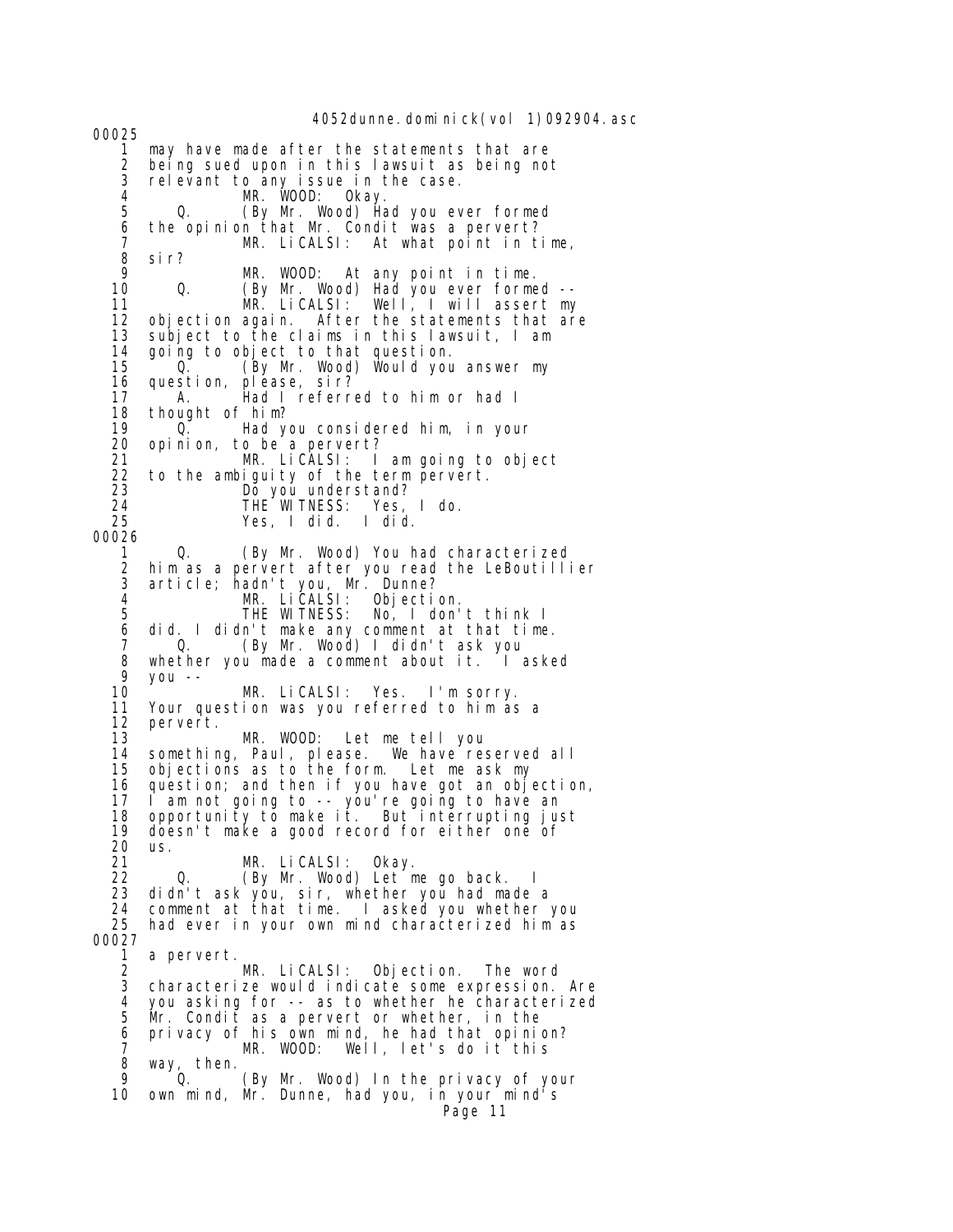4052dunne.dominick(vol 1)092904.asc 11 eye, thought of Gary Condit from a reputation 12 standpoint as a pervert? 13 A. I suppose I did, yes. 14 Q. In fact, you had, in your own -- in 15 the privacy of your own mind, you had 16 characterized Mr. Condit as such, a pervert, 17 prior to the time you appeared on the Larry 18 King show in August of 2001; true? MR. LiCALSI: Objection to the use 20 of the word characterized. I think it is a 21 misleading question.<br>22 MR. WOOD: 22 MR. WOOD: Let me rephrase it. 23 Q. (By Mr. Wood) In fact, you had, in 24 the privacy of your own mind, considered Mr. Condit to be a pervert prior to the time you 00028 appeared on the Larry King show in August of 2 2001; true? 3 A. Yeah, I mean, pervert is an odd 4 word. But, yeah, I mean -- yes. 5 MR. LiCALSI: If you would like to<br>6 explain what you understand that word to be, explain what you understand that word to be, 7 feel free to add to your answer. 8 THE WITNESS: Well, I mean, I had 9 heard from Vince that he bragged he had been<br>10 with a thousand women. I had heard a lot of with a thousand women. I had heard a lot of 11 things from Vince. I mean, I don't know if 12 pervert fits that, but it's a loose life.<br>13 0. (By Mr. Wood) A what life? 13 Q. (By Mr. Wood) A what life? 14 MR. LiCALSI: Loose life was the statement. 16 Q. (By Mr. Wood) But you didn't believe 17 anything in the LeBoutillier article except that portion of the article that described how 19 Chandra Levy disappeared; isn't that true, sir? MR. LiCALSI: I am going to object 21 to the statement to the extent it is asking him about a document that you have not shown the 23 witness. He is not -- you haven't established 24 that he remembers everything that is in the LeBoutillier article. If you would like to show 00029 it to him, your question might be proper. 2 Q. (By Mr. Wood) Would you answer my 3 question, please, sir? 4 A. Would you ask your question again? 5 Q. Sure. The truth is you didn't believe anything in the LeBoutillier article 7 except that portion of the article that 8 described how Chandra Levy disappeared?<br>9 MR. LiCALSI: Objection. 9 MR. LiCALSI:<br>10 THE WITNESS: 10 THE WITNESS: How do you know that? 11 MR. LiCALSI: That's an ambiguous<br>12 question. question. 13 Q. (By Mr. Wood) Isn't that the truth, 14 sir? 15 A. No. 16 Q. That is not the truth? You believed what you read in the 18 LeBoutillier article?<br>19 A. I can't rem A. I can't remember the LeBoutillier 20 article specifically now, but I -- there was 21 more to it than that one paragraph about the Page 12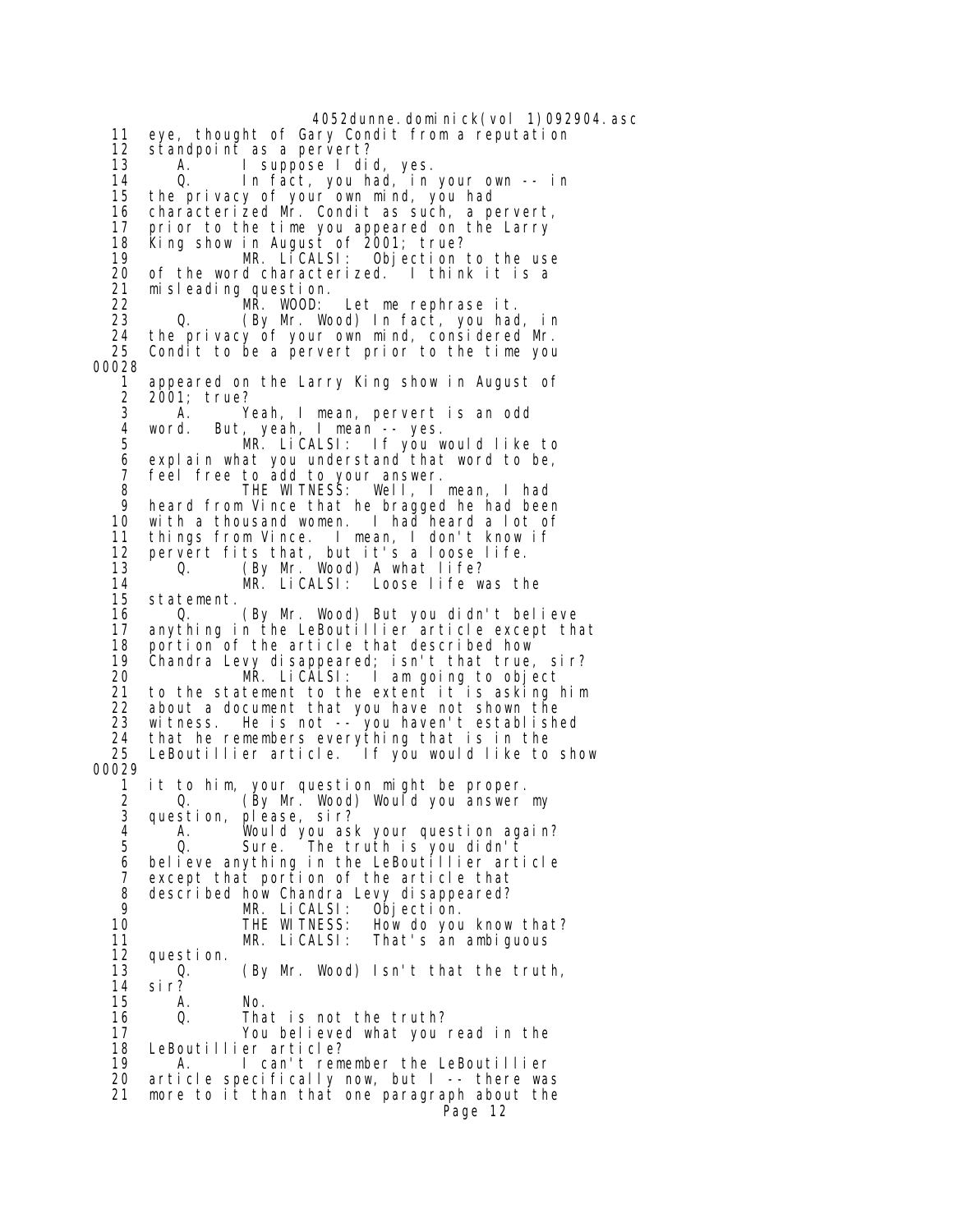4052dunne. domi ni ck(vol 1)092904. asc 22 male prostitute. 23 Q. Did you do anything yourself to 24 investigate the truth or falsity of the<br>25 statements about Mr. Condit that were co statements about Mr. Condit that were contained 00030 1 in the LeBoutillier article? 2 MR. LiCALSI: Objection. If you want to be specific with respect to the 4 particular statement in a long article that you are talking about, ask him about it, but I am 6 not -- I think it is an improper question to 7 ask him as broadly as you have asked him. 8 MR. WOOD: I have this witness on 9 cross-examination, and I have the right to ask<br>10 the question. I have the right to ask this 10 the question. I have the right to ask this 11 witness for a answer. If he can't answer it,<br>12 he can tell me so. Let me repeat it. he can tell me so. 13 Q. (By Mr. Wood) Did you do anything 14 yourself, sir, to investigate the truth or<br>15 falsity of any statement about Mr. Condit 15 falsity of any statement about Mr. Condit that 16 was contained in the LeBoutillier article?<br>17 A. I actually can't remember. 17 A. I actually can't remember. 18 Q. Do you -- if you had done any 19 investigation, would you have made notes in your 20 diary or otherwise about what your investigation<br>21 involved and what you learned? 21 involved and what you learned?<br>22 MR. LiCALSI: Object 22 MR. LiCALSI: Objection, asking him to speculate.<br>MR. WOOD: 24 MR. WOOD: I am going to bear with you, Paul; but this is moving close to, early 00031 1 on in a deposition, as obstructionism. There is 2 absolutely nothing about that question that calls for speculation. 4 MR. LiCALSI: I think the question 5 clearly is. 6 MR. WOOD: But even if it did, it  $7$  is reserved as to the form.<br>8 objections except as to the 8 objections except as to the form, so you don't 9 need to make objections on speculation today. 10 You are protected. Let me get some testimony 11 from the witness instead of objections from 12 every question from you. It will make things 13 move a lot smoother. 14 MR. LiCALSI: Mr. Wood, you are 15 entitled to your opinion, but I -- 16 MR. WOOD: I am entitled to a deposition -- 18 MR. LiCALSI: -- am entitled to make 19 my objections. 20 MR. WOOD: I'm entitled to a -- 21 deposition unobstructed<br>22 MR. LiCALSI: Yo 22 MR. LiCALSI: You keep interrupting<br>23 me, and I don't like that, Mr. Wood. me, and I don't like that, Mr. Wood. 24 MR. WOOD: I am going to let you continue to make this record, but at some point 00032 1 in time I hope you remember that Judge Leisure 2 is going to see this record. And I don't 3 think you are looking too good here, Paul, in 4 terms of your obstructionism. 5 MR. LiCALSI: You can accuse me of 6 what you want. Page 13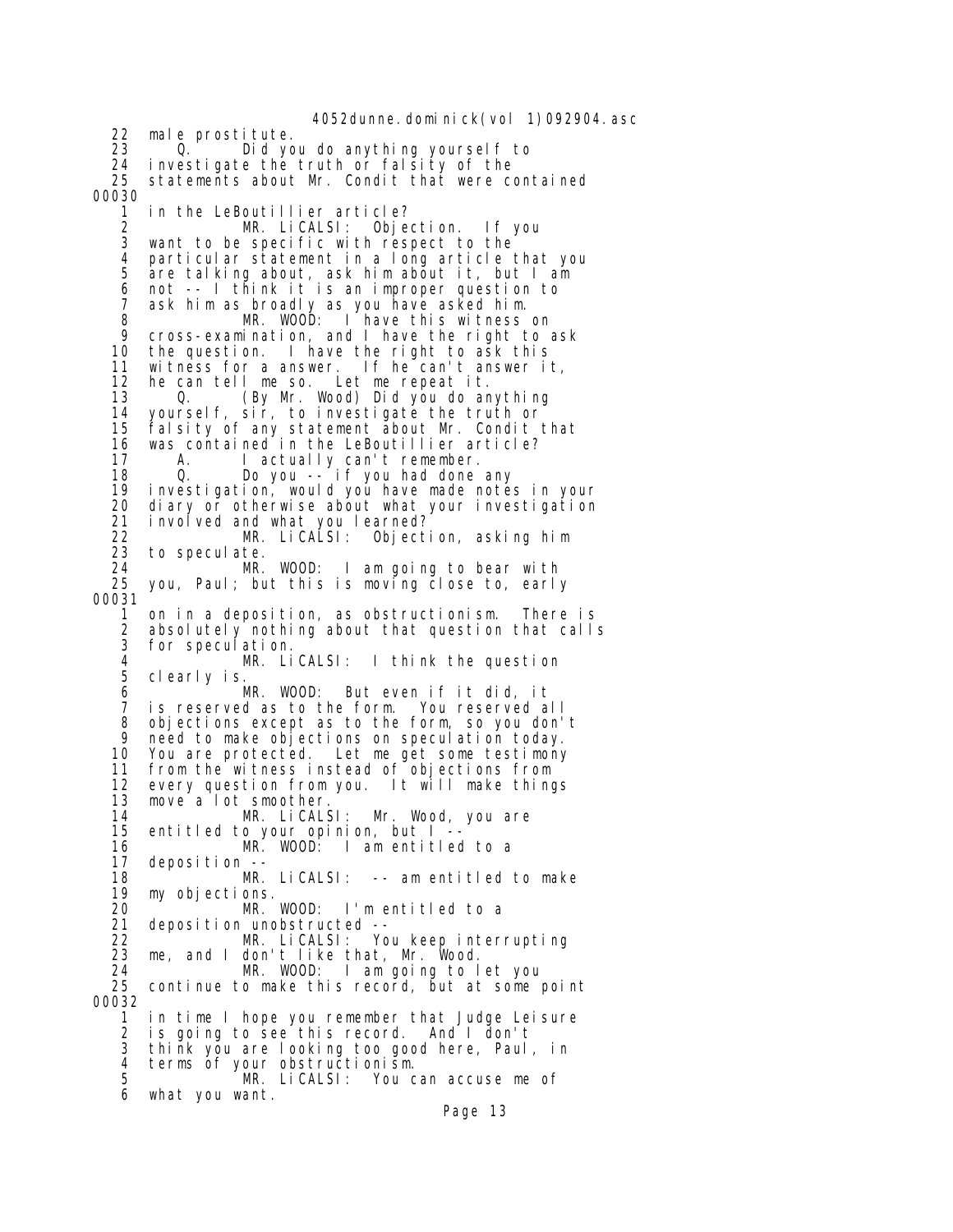4052dunne.dominick(vol 1)092904.asc<br>MR. WOOD: But you go ahead and do But you go ahead and do 8 what you want to. 9 MR. LiCALSI: You can accuse me of<br>10 what you want, but I am going to make my 10 what you want, but I am going to make my 11 objections.<br>12 MR. 12 MR. WOOD: I'm accusing you<br>13 initially of what appears to be obstru 13 initially of what appears to be obstructionist 14 tactics because I can't even get a question on cross-examination without getting some objection 16 that is not even necessary to make under the 17 stipulation that you just entered into with me. 18 Let me just ask my question and then 19 you can say what you are going to say. 20 MR. LiCALSI: That's fine. 21 Q. (By Mr. Wood) I am going to go back<br>22 and ask the question again. Mr. Dunne. 22 and ask the question again, Mr. Dunne. If you had done any investigation 24 into any aspect of the LeBoutillier article, 25 would you, sir, have made notes in your diary 00033 1 or in any other type of document about what 2 your investigation involved and what you learned? 3 MR. LiCALSI: It assumes he keeps a 4 diary. 5 MR. WOOD: Well, he does keep a<br>6 diary. 6 diary. 7 THE WITNESS: I do keep a diary. 8 MR. LiCALSI: My -- 9 THE WITNESS:<br>10 0. (By Mr. Wood 0. (By Mr. Wood) So, understanding that 11 you don't remember today whether you did any 12 investigation into the LeBoutillier article or 13 not; right? 14 A. I spoke to John LeBoutillier at a 15 funeral which we both attended, and we talked 16 about it. I don't think I made any notes of 17 that.<br>18 0 18 O. Do you recall any other contact with<br>19 Mr. LeBoutillier other than that discussion at 19 Mr. LeBoutillier other than that discussion at 20 the funeral? 21 A. He sent me an E-mail about 22 something. I can't remember what it was.<br>23 0. Do you recall when you saw him Do you recall when you saw him at 24 the funeral?<br>25 A. A. I would have to check my agenda 00034 1 book. It was a Long Island funeral. I can't 2 remember the date of it. 3 Q. But you would be able to look at 4 your agenda book and ascertain that date with 5 specificity; true?<br>6 A. Yeah, ye 6 A. Yeah, yeah. 7 Q. And other than, at least, what 8 you've told me about Mr. LeBoutillier and the 9 discussion you had that you did not record, it<br>10 would have been your normal habit to make would have been your normal habit to make 11 recordings of significant events if you were<br>12 investigating something in your diary; true? 12 investigating something in your diary; true? 13 A. Yes.<br>14 O Thai 14 Q. That has been true all of your life<br>15 since you started keeping the diary? since you started keeping the diary? 16 A. Well, hopefully. I mean, I don't 17 know that. Page 14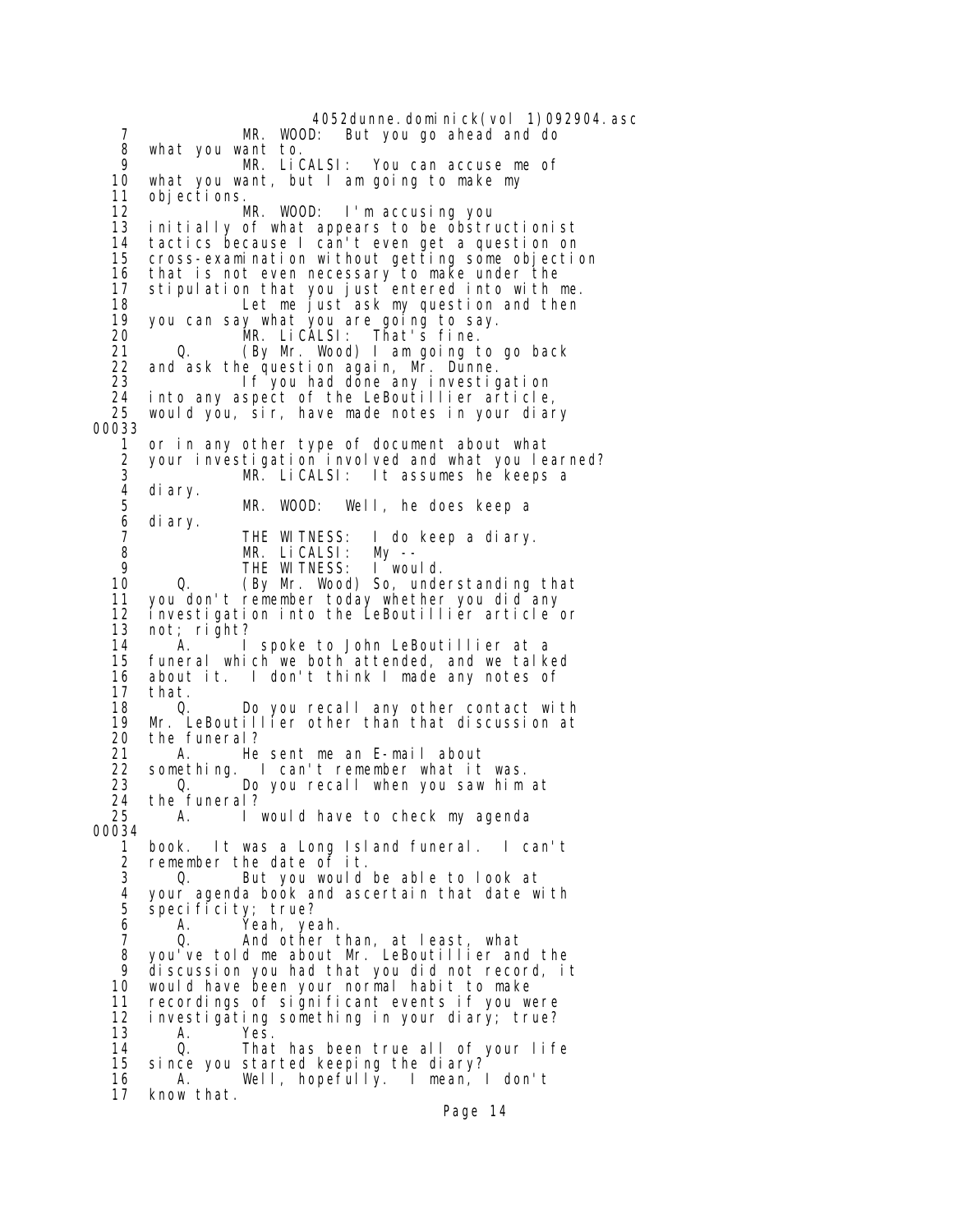4052dunne.dominick(vol 1)092904.asc 18 Q. I understand that. But to the best 19 of your ability you try to do so; right? 20 A. Yes. 21 Q. When did you start keeping the 22 diary? 23 A. Well, I've almost always kept a 24 diary. And you've maintained that diary; 00035 1 have you not, sir? 2 A. Yeah. But some -- but periods go<br>3 by when I drop it and then I pick it up aga by when I drop it and then I pick it up again. 4 <sup>o</sup> Q. You haven't destroyed any portions of<br>5 that diary that in any way relate to Gary that diary that in any way relate to Gary 6 Condit or any issue in this lawsuit; have you?<br> $\frac{7}{7}$  7 A. No. No. 8 Q. I wouldn't expect you destroyed any<br>9 portions of your diary at any time: have you? 9 portions of your diary at any time; have you? 10 A. I lost part of my diary when I 11 moved, but that was way before Gary Condit. 12 Q. That would be the only thing that 13 comes to mind where you might have lost, in any 14 fashion, portions of your diary; true? 15 A. Yes. 16 Q. And that would have been years<br>17 before the Gary Condit issues came up? 17 before the Gary Condit issues came up?<br>18 A. Yes. A. Yes. 19 Q. Do you recall any other<br>20 characterizations of Mr. Condit, e 20 characterizations of Mr. Condit, either in the 21 privacy of your own mind or characterizations<br>22 that you've expressed in public? 22 that you've expressed in public? 23 MR. LiCALSI: Objection. It is a 24 confusing question, again; and it is compound. 25 THE WITNESS: He was discussed in 00036 1 public everywhere for months. Everywhere. It 2 was the top story of America, or one of the top stories of America, the disappearance of 4 Chandra Levy. So his name came up constantly, constantly. 6 Q. (By Mr. Wood) It was actually -- 7 A. And it was --<br>8 MR. LiCALSI: MR. LiCALSI: No, no, no. Finish 9 your answer.<br>10 0. 0. (By Mr. Wood) I thought you were 11 through, Mr. Dunne. Go ahead. 12 A. And it was -- in the world I move<br>13 in, he was never spoken of highly or favoral in, he was never spoken of highly or favorably. 14 Q. I am not really focusing at the<br>15 moment on how others spoke about him. I am 15 moment on how others spoke about him. 16 really focusing on how you either viewed him in 17 your own mind's eye or how you characterized him 18 publicly. Do you understand my inquiry? 19 A. Well, I've told you that. 20 Q. Do you recall ever publicly 21 describing Mr. Condit in any other terms other 22 than what you told me earlier that you had a 23 low opinion of him? 24 Did you ever characterize him as an asshole publicly? 00037 1 MR. LiCALSI: Objection to the word publicly.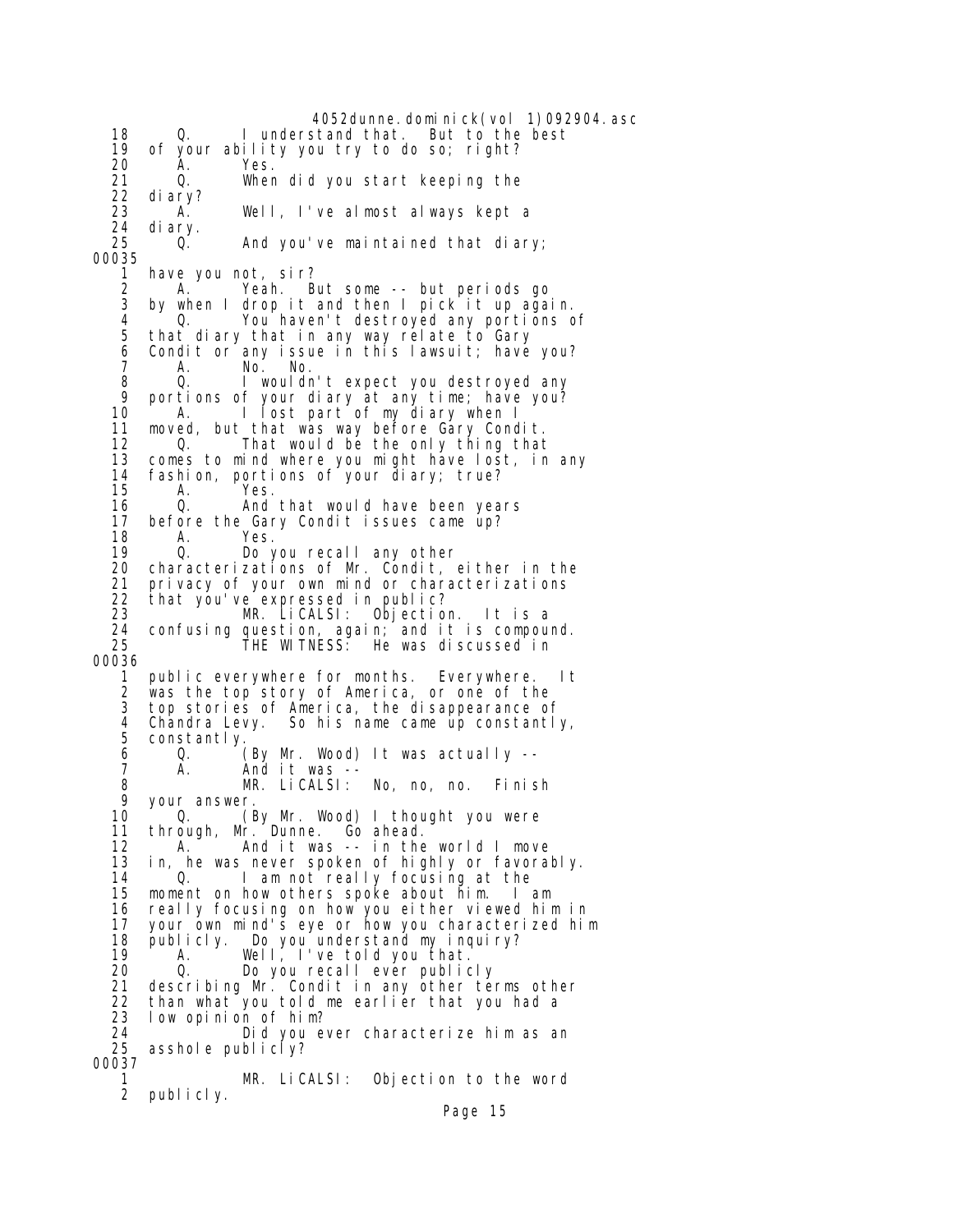4052dunne.dominick(vol 1)092904.asc<br>THE WITNESS: I actually don't 3 THE WITNESS: I actually don't 4 remember.<br>5 0. 5 Q. (By Mr. Wood) Did you ever --<br>6 A. That doesn't mean I didn't, b 6 A. That doesn't mean I didn't, but I 7 don't remember that.<br>8 0. You don't 8 Q. You don't deny doing it; do you? e a contremember it.<br>10 MR. LiCALSI: Object MR. LiCALSI: Objection.<br>10. CBy Mr. Wood) Do you rem 11 Q. (By Mr. Wood) Do you remember 12 referring to him as "Gary Condom" publicly?<br>13 A. Yes. Yes. 13 A. Yes. Yes.<br>14 O. Certainly 14 Q. Certainly a derogatory description of 15 a United States congressman; wouldn't you agree? 16 MR. LiCALSI: Objection, it's 17 argumentative.<br>18 0 GN 18 <sup>o</sup> Q. (By Mr. Wood) Answer my question,<br>19 please. Certainly intended to be a derogate please. Certainly intended to be a derogatory 20 characterization by you, right, "Gary Condom"? 21 A. It wasn't made up by me. It was 22 made up by his constituents. That was his -- 23 I didn't make that up. I got that from -- 24 maybe it was Vince. That was from local stuff in Modesto. 00038 1 Q. Did you ever publish that phrase<br>2 about him in Vanity Fair, that he was refer 2 about him in Vanity Fair, that he was referred 3 to as "Gary Condom"? 4 A. I certainly remember saying it on Geraldo. 6 MR. LiCALSI: The question was do 7 you remember stating it in Vanity Fair.<br>8 THE WITNESS: I don't remembe 8 THE WITNESS: I don't remember. I 9 may have, but I don't remember. (By Mr. Wood) But you do recall 11 being on Geraldo and referring to Gary Condit,<br>12 then Congressman Condit, as "Gary Condom;" tru then Congressman Condit, as "Gary Condom;" true? 13 A. Yeah. 14 Q. Did you keep the E-mail that you received from Mr. LeBoutillier? 16 A. I must have because I do keep -- 17 but I don't think that referred to -- I can't 18 remember. I would have to look it up.<br>19 0. You would have it, whatever 0. You would have it, whatever it 20 refers to, you believe you've kept it? 21 A. I believe so. 22 Q. And you can search for it, give it<br>23 to your lawyer, give it to us at the 23 to your lawyer, give it to us at the 24 appropriate time? 25 MR. LiCALSI: If it is responsive to 00039 1 any request, obviously. 2 MR. WOOD: If it is not, it will be 3 responsive to the second set of requests. So<br>4 either way I mean, we are not here to keep 4 either way, I mean, we are not here to keep relevant documents --<br>THE WITNESS: 6 THE WITNESS: If I have it, I 7 certainly will. 8 MR. LiCALSI: No, no, no. 9 Go ahead. 0. (By Mr. Wood) And tell me what your 11 recollection is, in its entirety, of the 12 conversation that you had with Mr. LeBoutillier 13 at the funeral.

Page 16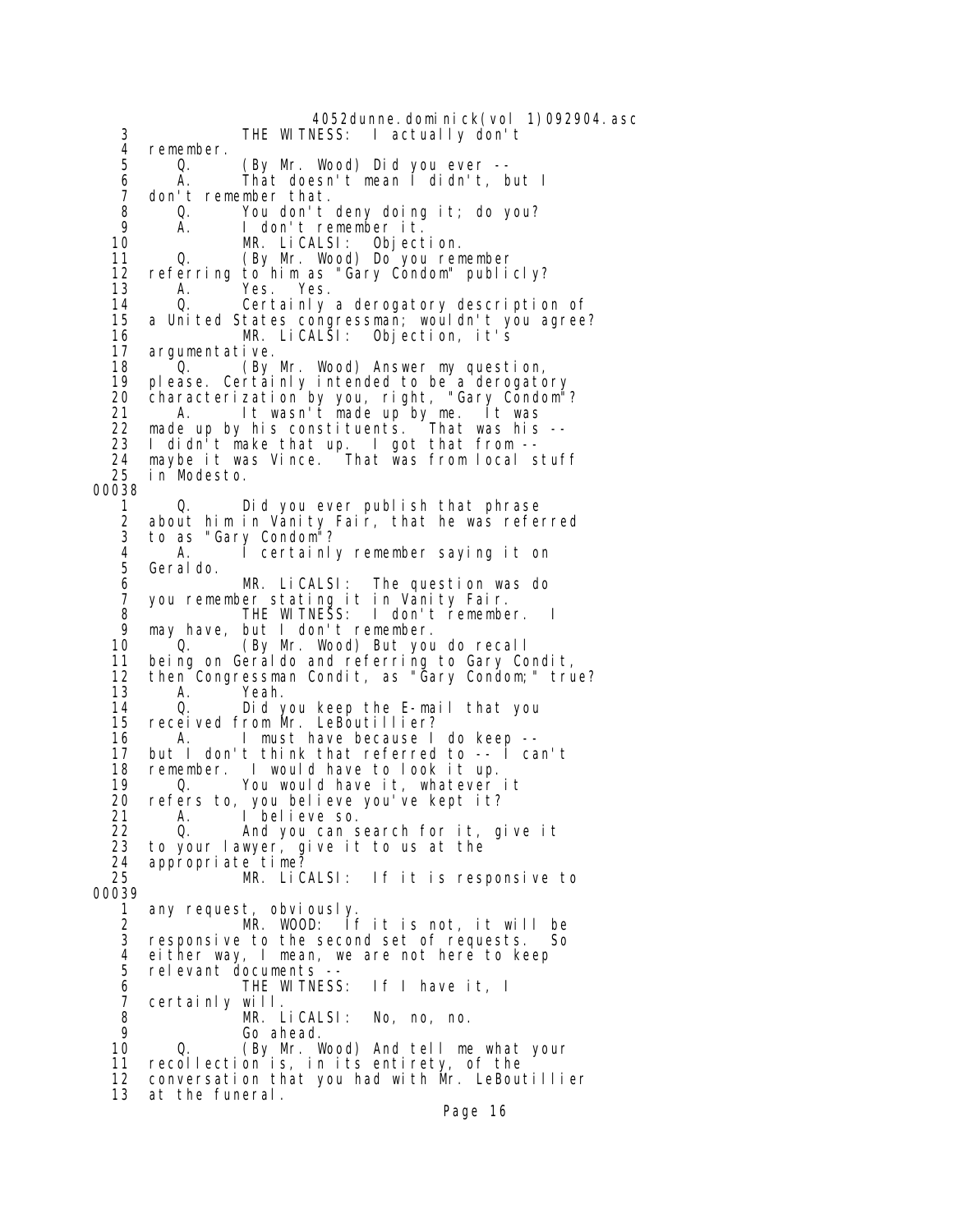4052dunne.dominick(vol 1)092904.asc 14 A. It was just that I told him I was 15 stunned by the piece that had gone out on the<br>16 Internet. I mean, it wasn't a long thing. I 16 Internet. I mean, it wasn't a long thing. It<br>17 was not in church but coming out of church or 17 was not in church but coming out of church or 18 something. It wasn't -- I don't remember the 19 specifics of the article -- I mean, of the 20 conversation.<br>21 0. Is 0. Is that your best recollection -- 22 A. Yeah. 23 Q. -- today of that conversation?<br>24 A. Yeah. 24 A. Yeah. You don't have anything, sitting here 00040 1 today, to add to it from a recollection 2 standpoint?<br>3 A  $\begin{array}{ccc} 3 & \text{A.} & \text{I don't.} \\ 4 & \text{(Whenever)} \end{array}$  4 (Whereupon, Exhibit-Dunne-1 was marked for identification.) 6 Q. (By Mr. Wood) Let me hand you what 7 has been marked for purposes of identification 8 to your deposition, Mr. Dunne, as Exhibit 1 and 9 ask you if you can look over that and agree 10 with me that it is a true and correct copy of 11 your article, "Dominick Dunne's Diary," published 12 in the October 2, 2001 issue of Vanity Fair<br>13 magazine? 13 magazine?<br>14 A. 0h, yes.<br>MR. LiCALSI: 15 MR. LiCALSI: Take whatever time you 16 need to look at the exhibit. 17 THE WITNESS: Okay. 18 Oh, I did say pervert. 19 (Witness reviews document.) 20 Okay. Q. (By Mr. Wood) Is that a true and 22 correct copy -- 23 A. Yes, it is. 24 Q. -- of the article?<br>25 And having now read And having now read it, you now see 00041 1 in print where in print you referred to Gary 2 Condit as a pervert; true? 3 MR. LiCALSI: Can you point to where<br>4 you're referring to? 4 you're referring to? 5 THE WITNESS: Yeah, I did. It's in 6 there.<br>7 0. 7 Q. (By Mr. Wood) Isn't that true, sir? 8 A. Yes.<br>9 0. And 9 Q. And you also referenced where you 10 had described to Geraldo Rivera and Chris 11 Matthews on the -- 12 MR. LiCALSI: Wait a minute.<br>13 THE WITNESS: Wait. 13 THE WITNESS:<br>14 MR. LiCALSI: 14 MR. LiCALSI: The witness is looking at the article.<br>THE WITNESS: 16 THE WITNESS: Let me see it again. 17 I hadn't read this. 18 MR. LiCALSI: Here you go. 19 THE WITNESS: Yeah, but it doesn't 20 have that word.<br>21 0h l 21 Oh, I see.<br>22 O. (By Mr. Wo 22 Q. (By Mr. Wood) Ready?<br>23 A. Yes. 23 A. Yes. Q. And you also in that article Page 17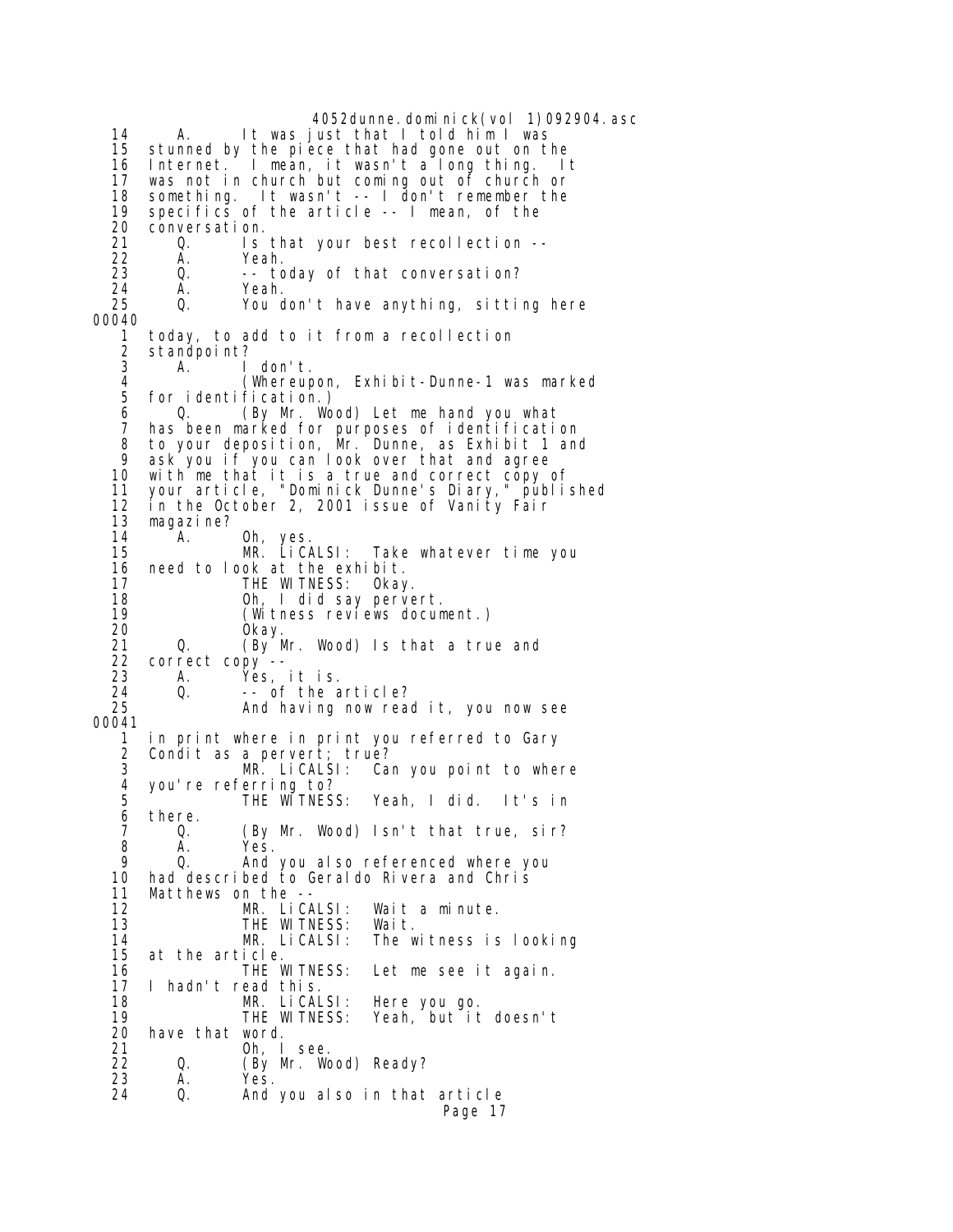4052dunne.dominick(vol 1)092904.asc 25 published statements confirming that you had 00042 1 referred to Gary Condit as "Gary Condom" on both 2 Geraldo Rivera and Chris Matthews television shows; true? 4 MR. LiCALSI: I am sorry. Could you have the question read back? 6 <sup>-</sup> (Whereupon, the referred-to portion)<br>7 was read back.) 7 was read back.) 8 THE WITNESS: Yes. 9 Q. (By Mr. Wood) You referred to him as 10 a hypocrite, "Gary Condom," of Gary Condit? 11 A. Yeah.<br>12 Q. Hypoc 12 Q. Hypocrite? 13 You referred to him as a liar? 14 A. Yes. And these were opinions that you 16 held of Gary Condit prior to December of 2001; 17 true? 18 A. December of 2001? Yeah.<br>19 0. And they have never char 19 0. And they have never changed; have 10 and they? 20 they?<br>21 A. 21 A. No. 22 Q. These were the opinions you held of<br>23 this man when you decided to go on national 23 this man when you decided to go on national 24 radio and discuss him on The Laura Ingraham Show on December 20, 2001; true, sir. 00043 1 A. Yes.<br>2 Q. Look 2 Q. Look back at the top of page 180. Referring to the LeBoutillier article: The 4 letter depicted a sexual lifestyle so unsavory<br>5 that I could not embarrass this magazine by 5 that I could not embarrass this magazine by 6 repeating it. The only thing I actually 7 believed in the story was the description of how<br>8 Chandra disappeared because I had arrived at a 8 Chandra disappeared because I had arrived at a 9 similar theory myself. As for LeBoutillier's bulletin, the same day it appeared on 11 newsmax.com the editors wiped it off the 12 website. 13 Have I read that correctly?<br>14 A. Uh-huh (affirmative.) 14 A. Uh-huh (affirmative.) Was that the truth, sir, when you 16 published that statement, those statements in 17 October of 2001? 18 A. Yes.<br>19 Q. Do 19 0. Do those statements remain true<br>20 todav? 20 today?<br>21 A. 21 A. Yes.<br>22 MR. 22 MR. LiCALSI: By the way, I am 23 going to insert an objection by the 24 characterization of national radio to the extent that it implies that The Laura Ingraham Show was 00044 1 carried throughout the nation. 2 MR. WOOD: Just for the record, in Mr. Dunne's answer, paragraph 20, he admitted 4 that on December 20, 2001, he was interviewed on 5 the, quote, unquote, nationally syndicated talk 6 show, The Laura Ingraham Show, on the Westwood 7 One Radio Network. 8 So I think that your objection is 9 noted; but your admission is controlling, so my Page 18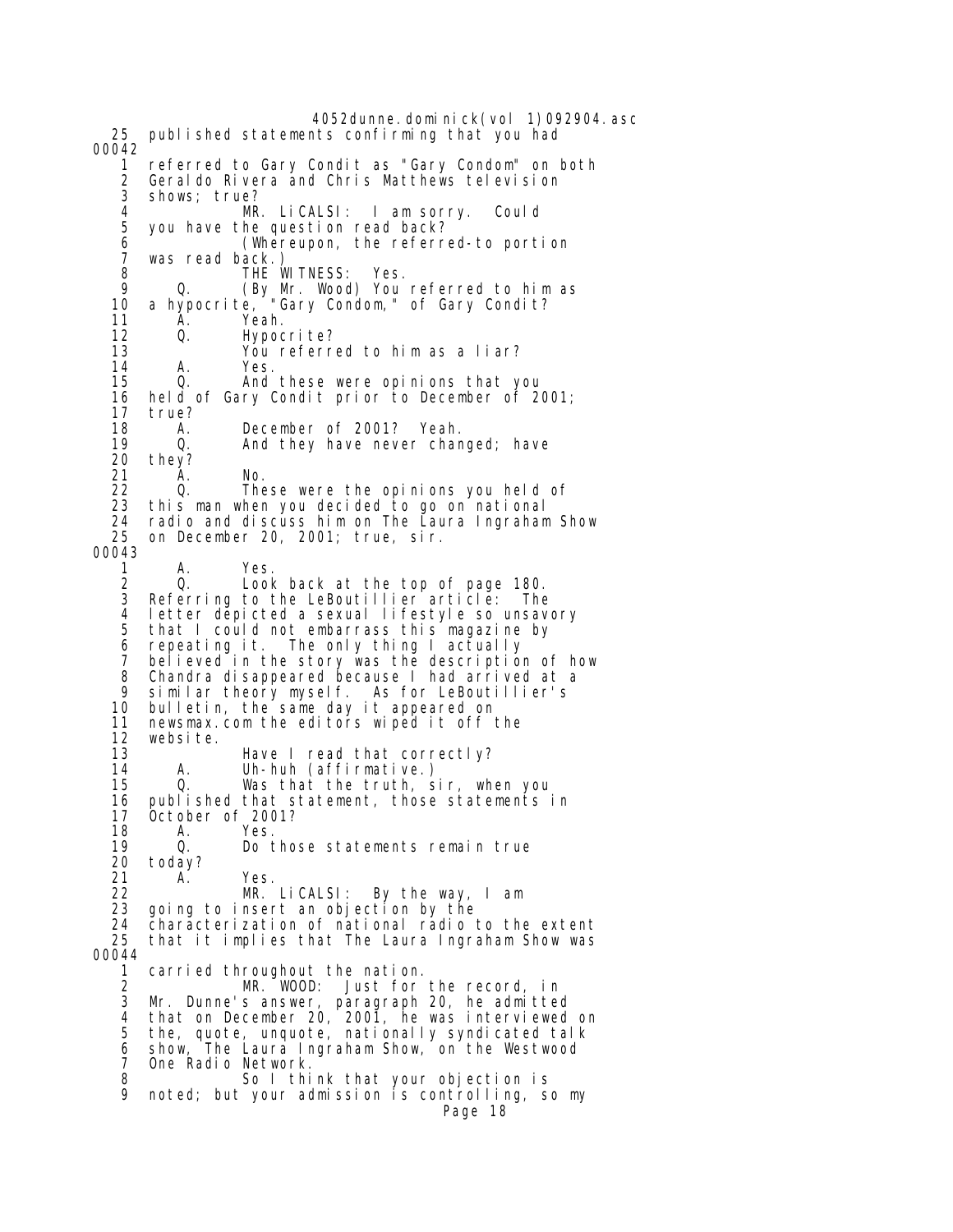4052dunne. domi ni ck(vol 1)092904. asc 10 question stands. 11 MR. LiCALSI: I hear your argument.<br>12 I've iust asserted my objection. Please 12 I've just asserted my objection. Please 13 continue.<br>14 14 THE WITNESS: It is not a national<br>15 show. 15 show. 16 MR. LiCALSI: No, no, no. There is 17 no question pending. 18 Q. (By Mr. Wood) You were going to say<br>19 -- go ahead. What were you going to say, Mr. 19 -- go ahead. What were you going to say, Mr. 20 Dunne?<br>21 21 MR. LiCALSI: No. You have a 22 question, ask him. 23 Q. (By Mr. Wood) What were you getting<br>24 ready to say? 24 ready to say? MR. LiCALSI: No, he was 00045 1 volunteering a statement which was inappropriate 2 in this context. If you have a question, ask 3 him a question, not what he was thinking or 4 what he was about to say.<br>5 0. (By Mr. Wood) Q. (By Mr. Wood) Well, I want you to 6 tell me what you were about to say even if Mr. 7 LiCalsi doesn't. You were about to say 8 something about Laura Ingraham not being a<br>9 national radio show. I want you --9 national radio show.<br>10 MR. LiCALS  $MR.$  LiCALSI: I'm going to direct 11 you not to answer that question. 12 You rephrase your question properly, 13 he'll answer it. 14 MR. WOOD: You are instructing him 15 not to answer that question?<br>16 MR. LiCALSI: Yeah 16 MR. LiCALSI: Yeah. 0. (By Mr. Wood) Mr. Dunne, do you 18 dispute that the Laura Ingraham radio show on<br>19 which you appeared in December of 2001 is a which you appeared in December of 2001 is a 20 nationally syndicated radio program? 21 MR. LiCALSI: As of that date is 22 your question? 23 MR. WOOD: My question is what it 24 is. THE WITNESS: As of that date, it 00046 1 was not a nationally syndicated. It had no New 2 York outlet and no California outlet. 3 Q. (By Mr. Wood) And when did you learn 4 that?<br>5 A. I knew it before I went on the air. 6 Q. What was your understanding of its 7 syndication in December of 2001?<br>8 A. She was trying to get 8 A. She was trying to get a New York<br>9 outlet 9 outlet. 10 Q. Where was it syndicated to in the country? 12 A. I don't know. 13 Q. You believe it was not in New York; 14 right? 15 A. I know it wasn't in New York. 0. Do you know whether it was 17 syndicated in California? 18 A. It was not.<br>19 0. Washi ngton, 19 Q. Washington, D.C.? This I don't know. I only know Page 19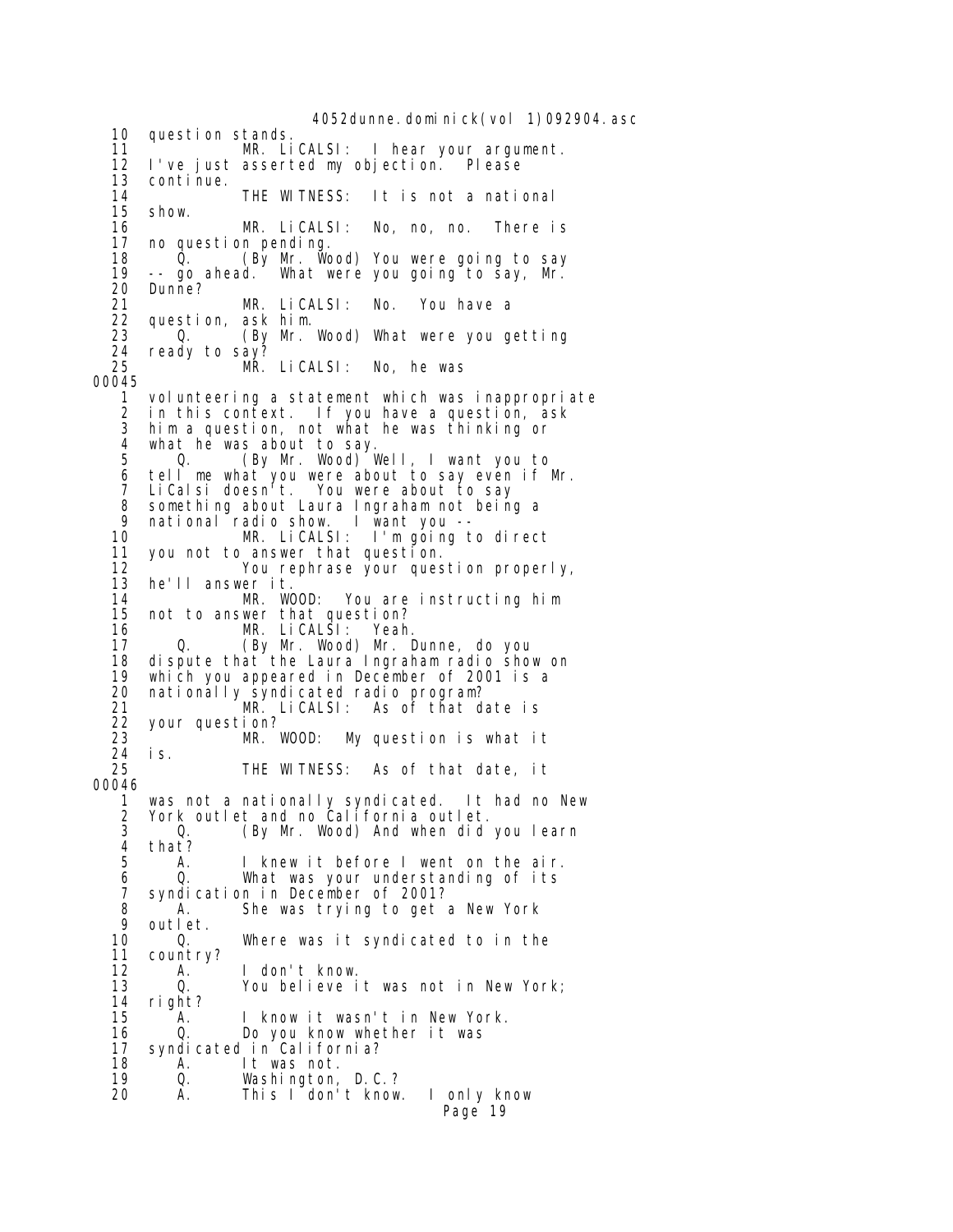4052dunne.dominick(vol 1)092904.asc 21 about New York and California it wasn't. 22 Q. When did you learn that it was not 23 syndicated in New York and California?<br>24 A. I knew it when I went on the 24 A. I knew it when I went on the show.<br>25 Q. You did know it at that time? You did know it at that time? 00047 1 A. She was trying to get a New York 2 outlet at that time. 0. And --4 A. Which -- sorry.<br>5 Q. Going back, Mr. 5 Q. Going back, Mr. Dunne, you earlier 6 told me that part of your low opinion of Mr. Condit was formed after you spoke with Dr. and 8 Mrs. Levy; right?<br>9 A. Yes. 9 A. Yes.<br>10 Q. Wher 10 Q. When did you -- I am sorry. I beg your pardon. 12 Q. When did you first speak with Dr. or 13 Mrs. Levy about their daughter and Gary Condit?<br>14 A. Mrs. Levy called me after she had 14 A. Mrs. Levy called me after she had 15 seen me on Larry King saying that I thought Chandra had gone off on the back of a 17 motorcycle.<br>18 0. 18 Q. So from her, out in California, she<br>19 saw the Larry King Live show that we have been 19 saw the Larry King Live show that we have been<br>20 talking about earlier when you appeared on 20 talking about earlier when you appeared on<br>21 August 24th; right? 21 August 24th; right? 22 <sup>A</sup>. Uh-huh (affirmative.)<br>23 O. And then she located 23 Q. And then she located your phone 24 number somehow and called you; right? Do you<br>25 remember if it was the next day after -remember if it was the next day after  $-$ -00048 1 A. Next day. 2 Q. So August the 25th. 3 And how long did you speak?<br>4 MR. LiCALSI: Objection. T 4 MR. LiCALSI: Objection. This 5 assumes that the appearance he was referring to 6 was the August 2001 appearance. As a matter of<br>7 fact I think that is incorrect 7 fact, I think that is incorrect. 8 MR. WOOD: Why don't we take your 9 testimony, then, and let you tell us what's 10 correct, because he obviously is not. 11 MR. LiCALSI: I just don't want you 12 to mislead this witness. 13 MR. WOOD: Well, until you are sworn 14 in under oath, I don't think you can make that 15 kind of statement here. 16 Q. (By Mr. Wood) Mr. Dunne, did Chandra 17 Levy call you -- I'm sorry. Did Chandra Levy's 18 parents or one of them contact you after you<br>19 went on Larry King August the 23rd -- August 19 went on Larry King August the 23rd -- August 20 24th, 2001, and stated your theory about Chandra 21 being taken out of Washington on the back of a motorcycle? 23 A. Yes. 24 Q. And you believe it was the next day, 25 from your best recollection; true? 00049 1 A. Yes, yes. 2 Q. Which would have been August the<br>3 25th --25th -- 4 A. Yes.  $- -$  of 2001? Page 20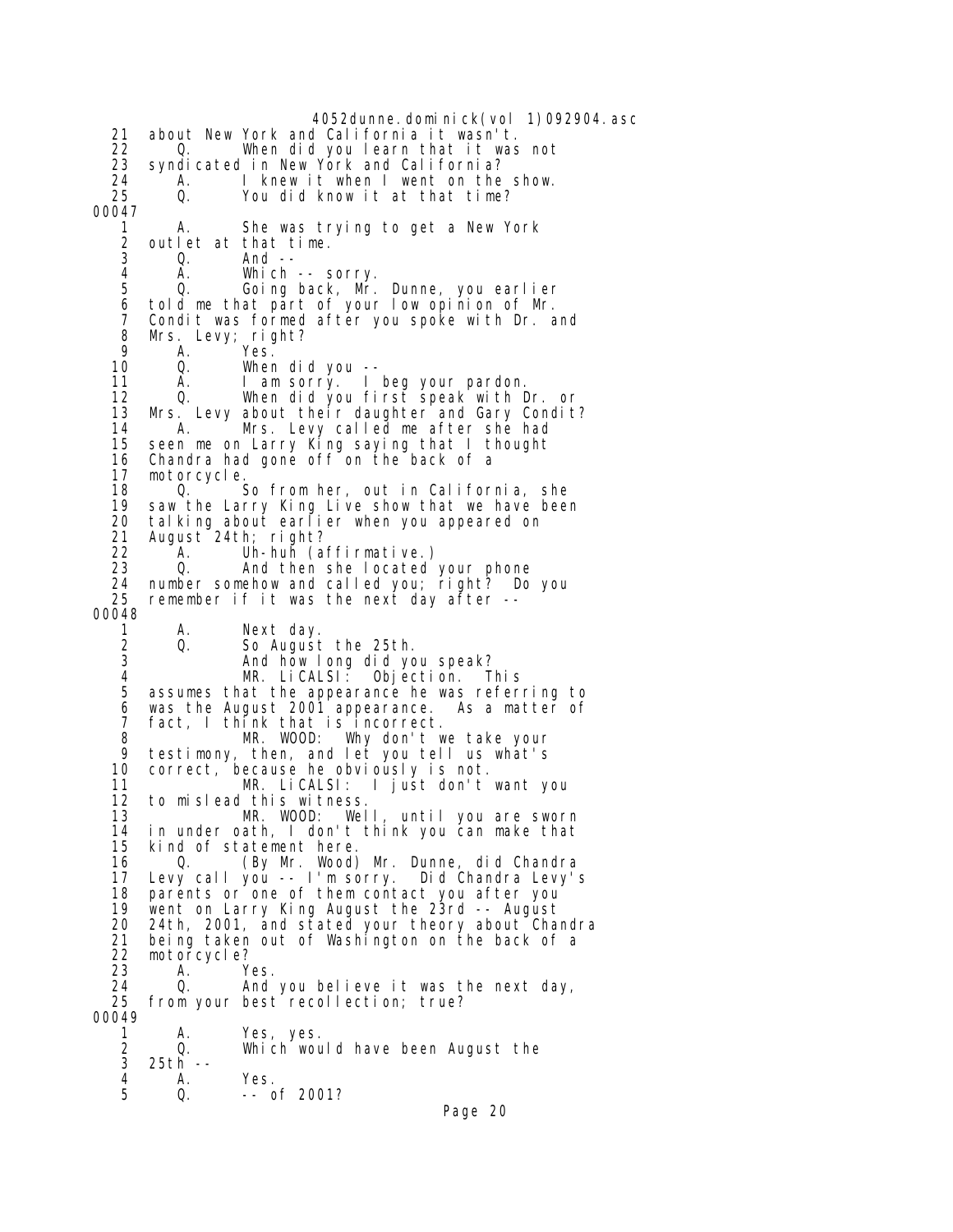4052dunne.dominick(vol 1)092904.asc 6 A. Well, I can't verify the date. 7 Q. Assuming you made the appearance on 8 August 24th?<br>9 A. Is 9 A. Is that what it says? MR. LiCALSI: He is not referring 11 you to an exhibit. He hasn't referred you to 12 an exhibit. He is asking if you remember the<br>13 date. date. 14 Q. (By Mr. Wood) The point is, do you<br>15 recall what time of day you received the phom 15 recall what time of day you received the phone 16 call? A. I got a message on my machine, and 18 she -- saying this is Susan Levy. I am the 19 mother of the missing girl. I heard you on 20 Larry King last night. My husband, Dr. Levy, and 21 I would like to talk to you. She left me a number. She left me<br>two numbers. The number of her house was 23 two numbers. The number of her house was 24 constantly busy, she said, with reporters. But 25 she gave me her husband's office number. And 00050 1 she said if I called there they would get back 2 to me immediately. And that happened. I can't 3 remember the time of day. 4 Q. But you went -- but I think you<br>5 already mentioned to me you have a pretty al ready mentioned to me you have a pretty good 6 recollection, sitting here today, of what her 7 voicemail message said to you; true? 8 A. I just thought of it this minute,<br>9 veah. 9 yeah.<br>10 0. 10 Q. Did you record it or maintain it in<br>11 any fashion or are you coming straight off of 11 any fashion or are you coming straight off of<br>12 your recollection -- 12 your recollection -- 13 A. No, I think --<br>14 0. Excuse me. 14 Q. Excuse me. -- or are you coming straight off 16 your recollection of that message from August of<br>17 2001?  $2001?$  18 A. I believe I wrote about that. 19 MR. LiCALSI: No. His question was 20 did you maintain a recording of that voicemail. 21 THE WITNESS: Oh, recording? No, 22 no, I didn't. (By Mr. Wood) Well, is your 24 recollection, as you sit here today, based on simply that, your recollection of what you heard 00051 1 on that voicemail message back in August of 2 2001?<br>3 A. A. Say that -- I am sorry. I am 4 getting confused. 5 Q. My question is when you give me your 6 best recollection of the contents or substance<br>7 of the voicemail message from Mrs. Levy, are y 7 of the voicemail message from Mrs. Levy, are you 8 giving that to me, Mr. Dunne, from your best 9 recollection as opposed to from a recollection<br>10 based on a review of any written document? 10 based on a review of any written document?<br>11 A. It is on my best recollection. 11 A. It is on my best recollection.<br>12 Q. Now, tell me what you did in Now, tell me what you did in 13 response to that voicemail message?<br>14 A. I called her. 14 A. I called her. Q. Same day?<br>A. Yeah. 16 A. Yeah.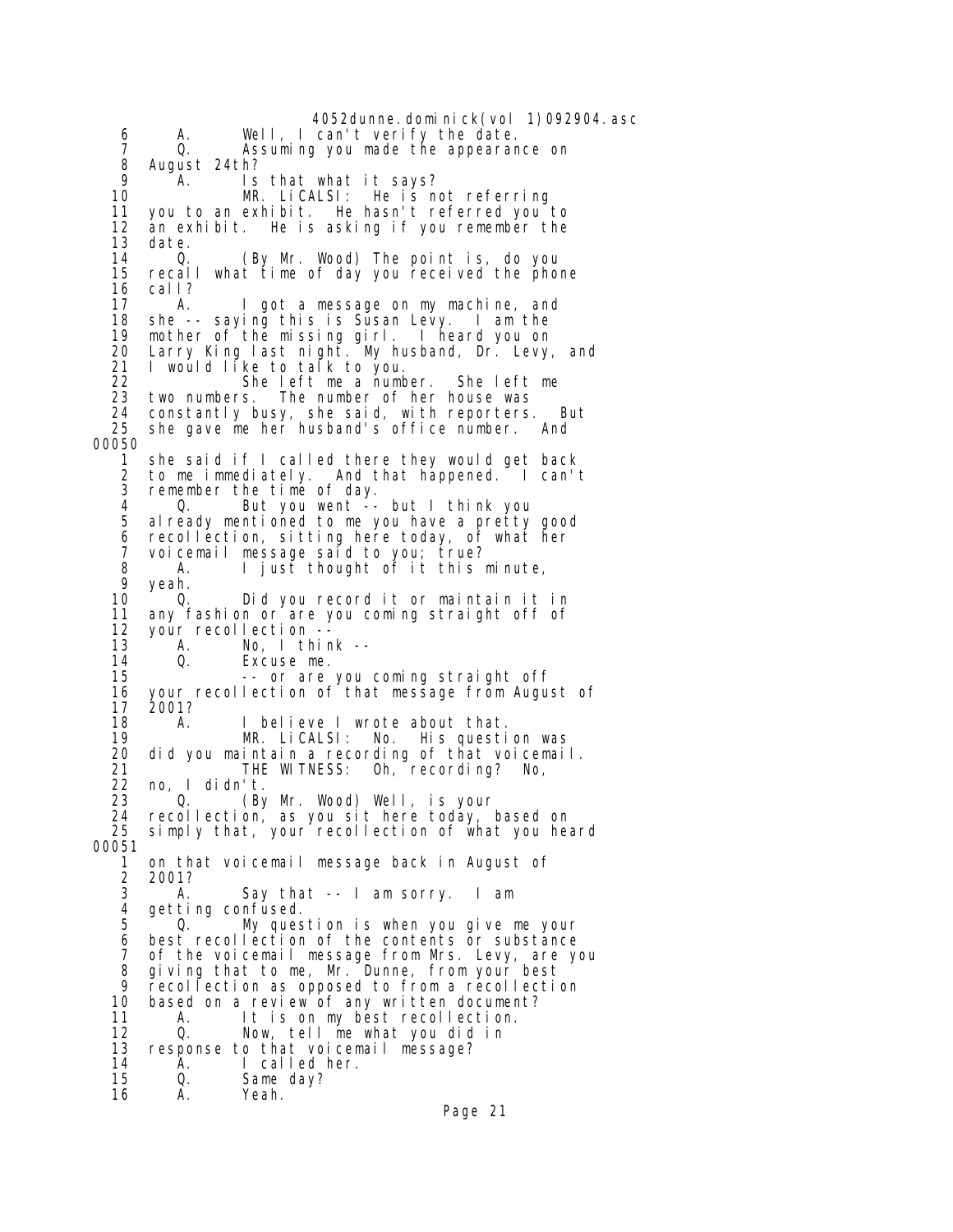4052dunne. domi ni ck(vol 1)092904. asc 17 Q. And did you get through? 18 A. Oh, yes. 19 Q. Who did you speak with? 20 A. Both. 21 Q. How long did that conversation last? 22 A. I really don't remember. I would 23 think -- I would guess 20 minutes. 24 Q. Did you make any notations about that conversation in your diary? 00052 1 A. Yes.<br>2 MR. 2 MR. LiCALSI: Just so -- just so we 3 clarify, Mr. Dunne's regular appearing article in 4 Vanity Fair is entitled "Dominick Dunne's Diary." 5 And just so -- I just want to be sure that we 6 are clear what you are referring to. (By Mr. Wood) When I refer to 8 notations in your diary, I am talking about the 9 actual diary that you keep with you. If I am<br>10 referring to the article in Vanity Fair, the 10 referring to the article in Vanity Fair, the 11 column that is entitled "Dominick Dunne's Diary," 12 I will make sure and say Vanity Fair. You 13 understand the difference in what I am looking 14 at here, Mr. Dunne?<br>15 A. Yeah. 15 A. Yeah.<br>16 Q. Now. 16 Q. Now, tell me if you would, please, sir, your best recollection of the substance of 18 that telephone conversation that you had with<br>19 Dr. and Mrs. Levy, what they said to you, wha 19 Dr. and Mrs. Levy, what they said to you, what 20 you said to them. 21 A. Well, I said little to them; they<br>22 said much to me. They asked -- she said sh 22 said much to me. They asked -- she said she was very interested in this motorcycle theory. 24 She did all the talking. He was on the phone.<br>25 He cried a lot. He cried a lot. 00053 1 Q. I am sorry, you what? 2 A. He cried a lot. 3 Q. He did?<br>4 A. He did. 4 A. He did. Q. Okay. I just want to make sure 6 you're not saying we. A. Not she, no. 8 And she asked me if I would meet<br>9 with she said our investigator Then she 9 with, she said, our investigator. Then she 10 changed that and she said, well, he is not our<br>11 investigator. She said, he is the investigato 11 investigator. She said, he is the investigator who is working with our lawyer in Washington, 13 and he is FBI. 14 And then she said -- and I think 15 I've written this -- do you ever get over it? 16 And I realized then that she knew that I had<br>17 Iost a daughter, although I had never said tl 17 lost a daughter, although I had never said that.<br>18 And I said you never do, but you go on. And I said you never do, but you go on. 19 Something like that. I can't quite remember,<br>20 but that was the gist. 20 but that was the gist. 21 She was incredibly nice. I liked<br>22 her very much. 22 her very much. Q. Anything else about that conversation 24 in terms of what was said to you by Mrs. Levy 25 or Dr. Levy or you said back to either one or 00054 1 both of them other than what you just told me, Page 22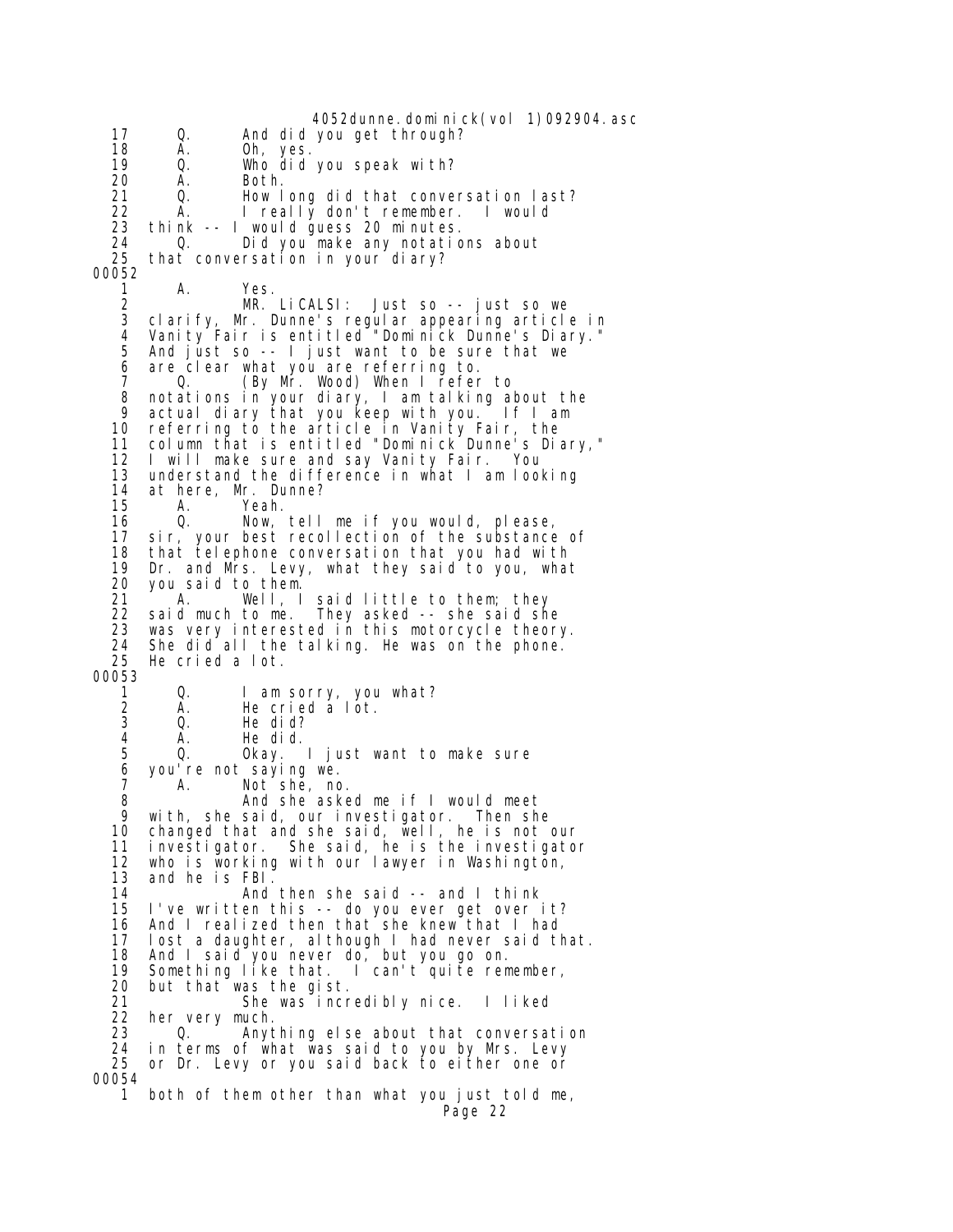4052dunne. domi ni ck(vol 1)092904. asc 2 Mr. Dunne?<br>3 A. 3 A. Well, I spoke about Gary Condit. 4 Q. Tell me about that part of the 5 conversation. 6 A. I can't remember the specifics. It 7 wasn't nice. She didn't like him. 8 Q. Whatever it was, if you can give me<br>9 your best recollection please sir 9 your best recollection, please, sir. A. Didn't like him.<br>O. I am sorry. You 11 Q. I am sorry. You didn't like him?<br>12 A. No, she didn't like him. 12 A. No, she didn't like him. 13 And I am sort of confused on the 14 time here. I don't know if that's when she told 15 me that she had asked him if he had had an 16 affair with her daughter and he said no.<br>17 0. You don't know whether that oc 17 Q. You don't know whether that occurred<br>18 in that conversation --18 in that conversation --<br>19 A. No. I'm not. A. No, I'm not. 20 Q. -- or a different one?<br>21 A. I am not sure about th 21 A. I am not sure about that.<br>22 O. Well. what I would like t 22 Q. Well, what I would like to be able 23 to get from you is your best recollections of 24 what you are confident today saying under oath 25 occurred in that August, we believe, August 25 00055 1 conversation. 2 A. Well, I think that is all, what I 3 told you. 4 Q. Did you express to Dr. Levy or Mrs. Levy in that conversation any of your feelings 6 or opinions or characterizations of then<br>7 Congressman Condit? 7 Congressman Condit?<br>8 A. No. 8 **A**. No. 9 Q. None whatsoever?<br>10 A. No. 10 A. No.<br>11 Q. How 11 Q. How many conversations by telephone 12 did you have after that date, that first 13 conversation, with either Mrs. Levy or Dr. Levy 14 or both? 15 A. I would guess three, maybe. 16 Q. And tell me when those conversations 17 took place.<br>18 A. 18 A. That is hard for me to do.<br>19 0. Your best recollection. 19 Q. Your best recollection. 20 A. I talked to her after I came back 21 from England, but I had talked to her before<br>22 that I simply don't remember 22 that. I simply don't remember. 23 Q. Do you know whether you ever had a 24 conversation with Mrs. Levy or Dr. Levy or both 25 of them after your appearance in December of 00056 1 2001 on the Laura Ingraham radio show? 2 A. No. You did not talk with them after 4 that; right?<br>5 A. I I don't think so. 6 Q. Do you know when you had last spoken 7 with them prior to your appearance on The Laura 8 Ingraham Show on December 20, 2001? 9 A. I think after I came back from 10 England. 11 <sup>1</sup> Q. When did you get back from England?<br>12 1 A. I don't have all these dates. I am 12 A. I don't have all these dates. I am Page 23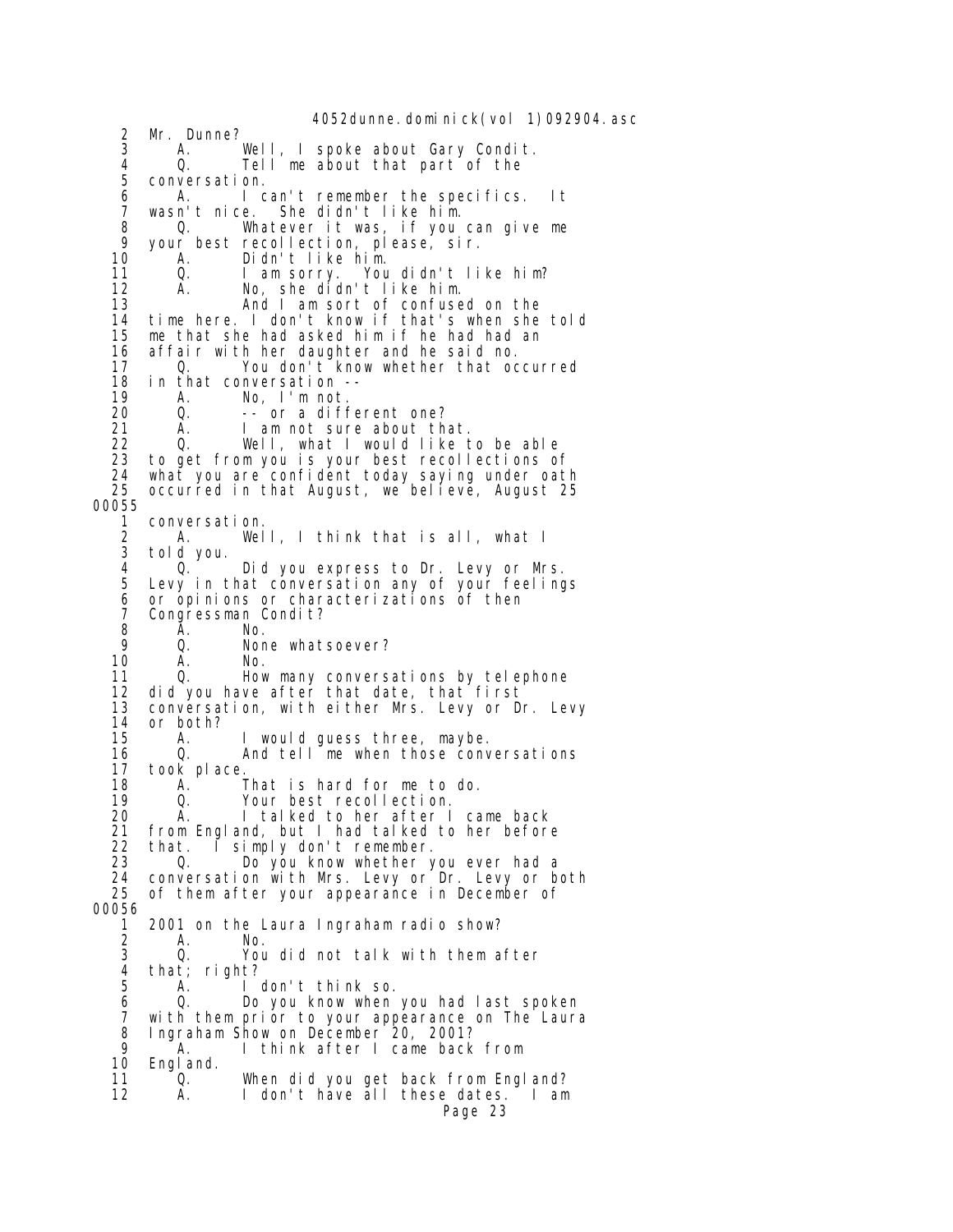4052dunne.dominick(vol 1)092904.asc 13 sorry. I would have to look that up for you. 14 I don't --<br>15 0. 15 Q. This isn't a -- I am not challenging 16 you to come up with dates. I was just looking 17 for your best recollection if you have one. If 18 not, you have got documents that would show when 19 you were there? A. Yeah.<br>Q. Vani t 21 Q. Vanity Fair paid for your trip to 22 England; right?<br>23 A. Yes. 23 A. Yes. 24 Q. And that was in an effort for you to try to make contact with the procurer, as 00057 1 you call him; true? 2 A. That's correct. 3 Q. Do you recall any substantive 4 information that you received from Mrs. Levy or 5 Dr. Levy in any of the, you believe, three 6 additional phone calls that you had with them as 7 it pertained to Chandra Levy and her friendship with Gary Condit? 9 A. I remember we talked after the Connie Chung interview when she had said -- it 11 was something about -- wait a minute, now. He<br>12 said he couldn't discuss it, about the 12 said he couldn't discuss it, about the relationship, because it had been -- this is not 14 exact, now -- but it had been agreed on with 15 the Levys so as not to hurt them, some version<br>16 of that. And she said that was not true. 16 of that. And she said that was not true.<br>17 You think that was in the 17 Q. You think that was in the<br>18 conversation that you had with her, 18 conversation that you had with her, the first 19 conversation?<br>20 A. No. A. No. This would have been after 21 Connie Chung. 22 Q. Well, Connie Chung was on August 23 23rd, I thought you were telling me, and then 24 the 24th appẽared -- was the app̃earance on Larry<br>25 King King. 00058 1 Had you talked with her, Mrs. Levy, 2 after the Connie Chung interview but before you<br>3 went on Larry King for the first time to talk went on Larry King for the first time to talk 4 about the motorcycle theory? 5 A. I am mixed up on the dates. I am 6 sorry.<br>7 0. 7 Q. Well, help me with this, if you would. Can you tell me what substantive 9 information you received from Mrs. Levy or Dr. 10 Levy about Gary Condit in any of the 11 conversations, regardless, for the moment, of<br>12 when those conversations might have taken pla 12 when those conversations might have taken place?<br>13 You've told me about that she had 13 You've told me about that she had<br>14 asked him about whether he had had an affai asked him about whether he had had an affair 15 and he had told her no. You've told me about 16 the fact that she said that she had never asked 17 him to refrain from discussing the relationship 18 with Chandra Levy as he had sāid, you say, on<br>19 Connie Chung. 19 Connie Chung.<br>20 Any 20 Anything else that you remember in any of the conversations about information that 22 you received from either Mrs. Levy or Dr. Levy 23 as it pertained to my client Gary Condit? Page 24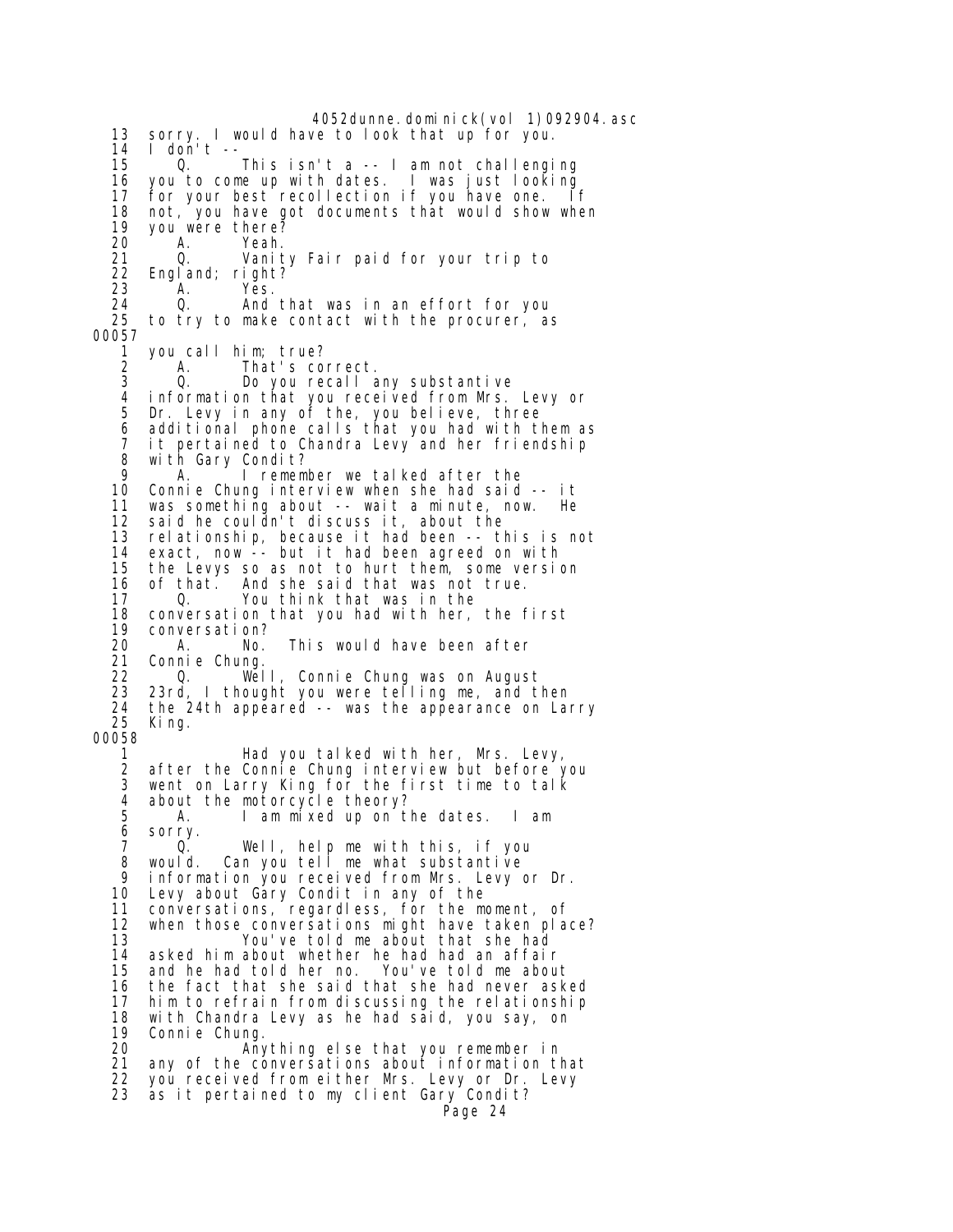4052dunne.dominick(vol 1)092904.asc 24 A. She asked me if I would see their investigator. 00059 1 Q. Right. Anything else other than 2 that addition?<br>3 A. I car A. I can't remember. 4 Q. As you sit here today, have you given me your best recollection of all the 6 information that you received in telephone 7 conversations with Susan Levy or Dr. Levy as it 8 would pertain to Mr. Condit? 9 A. Yeah. I was always talking with Susan Levy. He was on the phone but he didn't 11 contribute. 12 Q. So you really never got any 13 information from Dr. Levy; right?<br>14 A. That is correct. 14 A. That is correct. 15 Q. All of your information came from 16 Mrs. Levy? 17 A. (Witness nodded head affirmatively.)<br>18 0. Other than what you've told me 18 Q. Other than what you've told me 19 about, did you get any other information from 20 Mrs. Levy in any of your phone conversations 21 with her about Gary Condit? 22 A. I can't remember any.<br>23 MR. Li CALSI: Lin. we 23 MR. LiCALSI: Lin, we have been 24 going about a hour. Do you mind? He needs a break. 00060 1 MR. WOOD: Okay. 2 THE VIDEOGRAPHER: Going off the 3 record at 3:19 p.m. 4 (Whereupon, a recess was taken at this time.)<br>THE VIDEOGRAPHER: 6 THE VIDEOGRAPHER: Returning to the record at 3:32 from 3:19. 8 Q. (By Mr. Wood) Mr. Dunne, did you 9 make entries in your diary about the conversations, the telephone conversations, you 11 had with the Levy family? 12 A. On scraps of paper which I then 13 later used it in my -- I know I wrote about 14 that phone call in one of my diaries. And I 15 keep pads everywhere when I get calls, and so I 16 write stuff down on pads. 17 Q. Did you review any -- 18 MR. LiCALSI: Excuse me, I just 19 would like to instruct the witness. 20 When you use the word "diary" and 21 are referring to articles in Vanity Fair, could<br>22 vou clarify that? Because,as Mr. Wood 22 you clarify that? Because, as Mr. Wood 23 indicated, we are using that term both for your<br>24 personal diary and for your published articles 24 personal diary and for your published articles<br>25 which are called diary. which are called diary. 00061 1 Q. (By Mr. Wood) I'm going to try to<br>2 call one your diary and the other the Vanity 2 call one your diary and the other the Vanity<br>3 Fair diary. Is that fair enough? Fair diary. Is that fair enough? 4 A. Yeah. 5 Q. I am just trying to find out if you 6 believe you might have some written entries or 7 documents where you memorialized some or all of 8 the portions of those telephone calls with the Page 25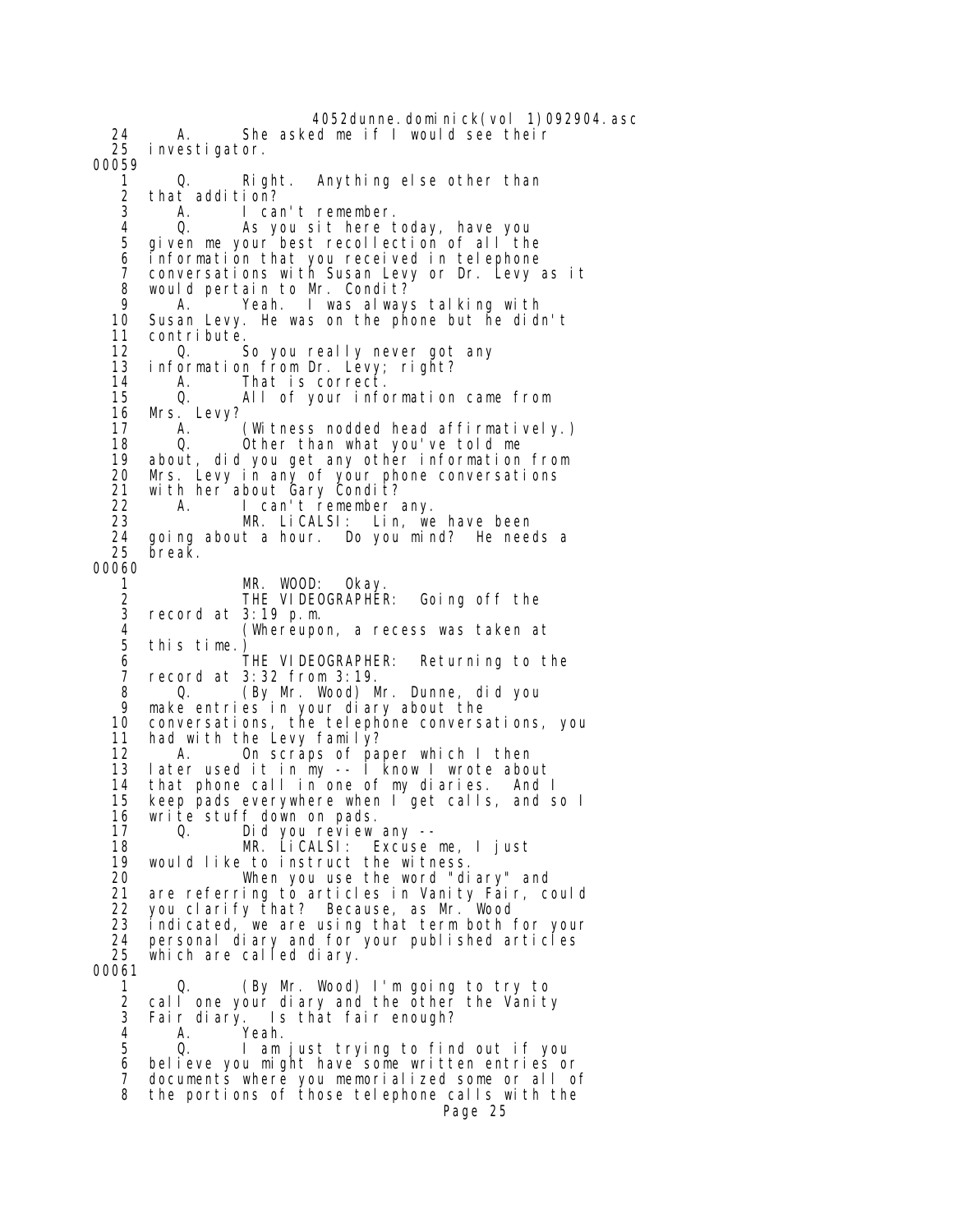4052dunne. domi ni ck(vol 1)092904. asc 9 Levys.<br>10 10 MR. LiCALSI: Other than his 11 published --<br>12 MR 12 MR. WOOD: Assuming that it's there, 13 yes. 14 MR. LiCALSI: -- diary in Vanity 15 Fair? MR. WOOD: Yes. 17 THE WITNESS: As I said, I probably 18 have pieces of paper in a box somewhere.<br>19 don't -- I mean, I don't do everything i 19 don't -- I mean, I don't do everything in a 20 private diary and then -- out of these pieces<br>21 of paper I make my Vanity Fair diary. So -- 21 of paper I make my Vanity Fair diary. So -- 22 Q. (By Mr. Wood) You generally do try 23 to record significant events in your private<br>24 diary: do you not sir? 24 diary; do you not, sir?  $\check{Y}$ eah. But as I say, it is on --00062 1 there is not a book called "diary" that I open. 2 I have notebooks. I keep notes everywhere and 3 pads everywhere. And then I gather it all up, and I write my Vanity Fair diary. 5 Q. As we sit here today, Mr. Dunne, do 6 you know whether any of the statements that were 7 contained in the LeBoutillier article are true? 8 MR. LiCALSI: Objection. Overbroad 9 and ambiguous.<br>10 THE WITNESS: 10 THE WITNESS: I do not know if they 11 are true. 12 Q. (By Mr. Wood) You have --<br>13 A. But I believe them. 13 A. But I believe them. 14 Q. So would it be correct to say that since the time that you read the LeBoutillier 16 article that you have not ever known whether the 17 statements about Gary Condit contained therein<br>18 are true? 18 are true? 19 MR. LiCALSI: Objection. Overbroad. There are several statements about Gary Condit. 21 I won't object to your question if you are 22 specific with respect to any particular statement<br>23 in a rather long article. 23 in a rather long article. 24 Q. (By Mr. Wood) Would you answer my 25 question, please, Mr. Dunne? 00063 1 A. Well, I mean, I happen to know that 2 the FBI is currently looking for a male<br>3 prostitute who sounds very much like the 3 prostitute who sounds very much like the one that is mentioned in the LeBoutillier article. 5 Q. Thank you. My question is since the 6 time you first read the LeBoutillier article 7 have you ever been able to ascertain whether any<br>8 of the statements contained therein about Gary 8 of the statements contained therein about Gary<br>9 Condit were true? 9 Condit were true?<br>10 MR. LiCALSI: Same objection. 11 Overbroad, ambiguous. 12 THE WITNESS: Well, I repeat what I 13 just said. There has to be some truth if the<br>14 FBI is looking for this same guy at this poin 14 FBI is looking for this same guy at this point. 15 Q. (By Mr. Wood) Well, now, do you know 16 as a matter of fact that the FBI is looking 17 for the person you say was discussed in the 18 LeBoutillier article; do you know that as a 19 matter of fact?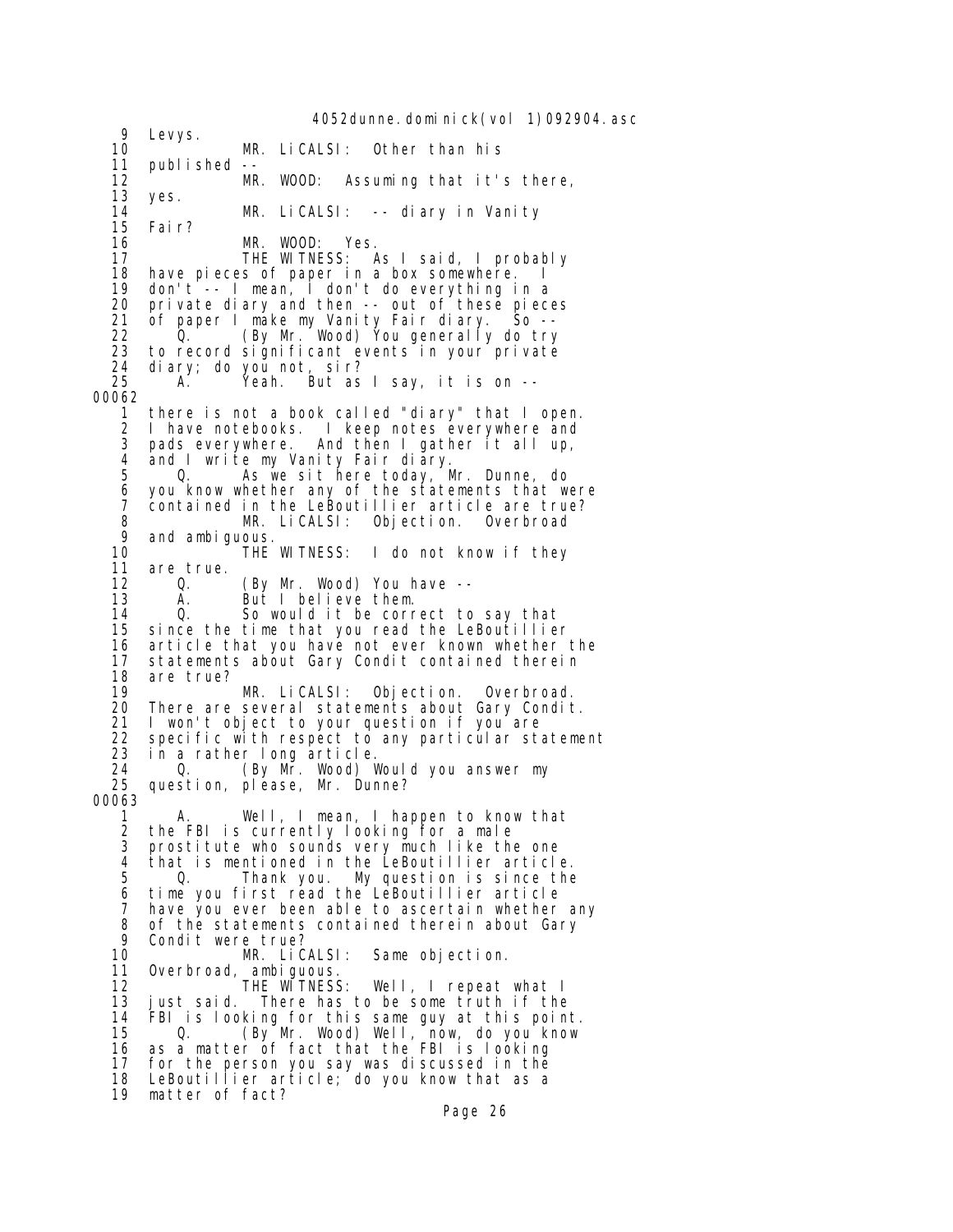4052dunne.dominick(vol 1)092904.asc 20 A. I do not. It is a similar in 21 looks, light-skinned, motorcycle, male prostitute. 22 0. And where do you gain your<br>23 information about the FBI looking fo 23 information about the FBI looking for this<br>24 information? 24 information? MR. Li CALSI: Excluding any 00064 1 conversations you have had with counsel. Do you 2 understand what -- 3 THE WITNESS: Yes. 4 With counsel. (By Mr. Wood) And when did you first 6 learn that information? 7 MR. LiCALSI: You can answer when 8 you learned it, but the substance of any 9 conversation with counsel I am directing you not<br>10 to answer. to answer.<br>THE WITNESS: 11 THE WITNESS: Well, it's within six 12 weeks, I would think. 13 Q. (By Mr. Wood) Six weeks of today's 14 date?<br>15 A. 15 A. I would think. I mean, that's -- 16 Q. Is that the only part of that 17 article that you believe is under investigation 18 as to whether it is true or not? 19 A. I don't know. Again, objection. 21 Overbroad, ambiguous. 22 (By Mr. Wood) The fact of the matter<br>23 is. it's plain and simple. vou don't know as 23 is, it's plain and simple, you don't know as 24 you sit here today whether any portion of the 25 John LeBoutillier article is true or false; do 00065 1 you, sir? MR. LiCALSI: Again, to the extent 3 any knowledge you have comes from conversations 4 with counsel, I am going to object to that. And I am going to direct the witness not to answer 6 with respect to any conversations with counsel. 7 Could you read back the question, 8 please?<br>9 9 MR. WOOD: Let me just restate it. 0. (By Mr. Wood) The fact of the matter 11 is, plain and simple, as you sit here today, 12 Mr. Dunne, you do not know as a matter of fact 13 whether any portion of the LeBoutillier article 14 is true or false; am I right? Again, I state my 16 objections. It is overly broad and ambiguous. 17 And to the extent it seeks attorney-client 18 communications, I am objecting and directing the 19 witness not to answer.<br>20 You can go a 20 You can go ahead. 21 THE WITNESS: Who goes ahead? 22 MR. LiCALSI: You go ahead. Q. (By Mr. Wood) You are supposed to 24 answer whether that is true or not.<br>25 MR. LiCALSI: Do you want Do you want to hear 00066 1 back the question? 2 THE WITNESS: Yes. I'm sorry. Could you say --<br>MR. WOOD: 4 MR. WOOD: And your objection will Page 27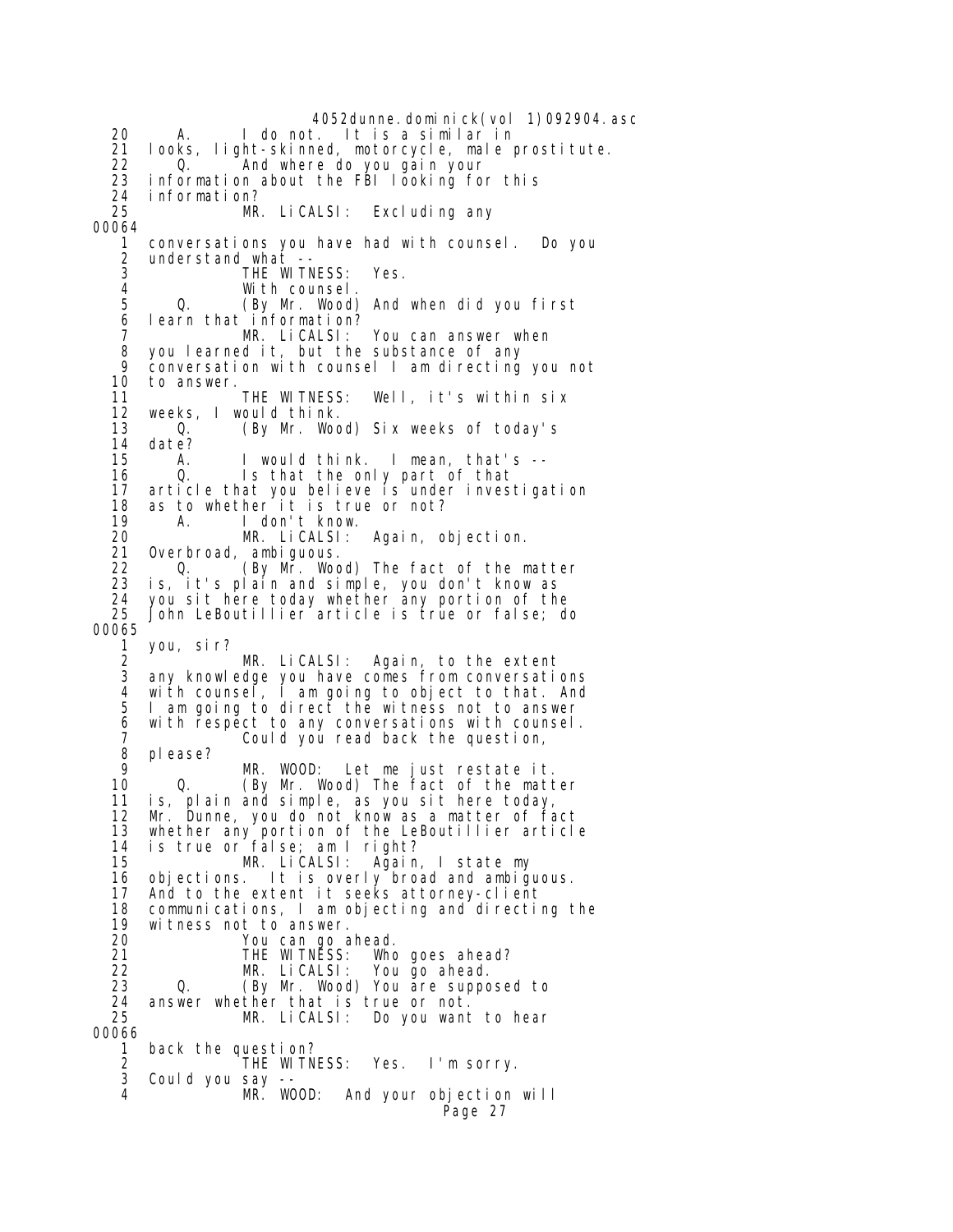4052dunne. domi ni ck(vol 1)092904. asc 5 be noted, Paul. 6 MR. LiCALSI: And I would like him 7 to read back the question so we don't have to 8 go through an objection again. It might be 9 helpful. 10 MR. WOOD: Yeah, I was going to say 11 read it back. 12 MR. LiCALSI: Because it is subject to objection. 14 **MR. WOOD:** Fine, however you want to<br>15 do it in that regard. I am not here to fight 15 do it in that regard. I am not here to fight<br>16 about that kind of stuff. about that kind of stuff. 17 (Whereupon, the referred-to portion 18 was read back.) 19 THE WITNESS: That is true.<br>20 MR. LiCALSI: I am going to 20 MR. LiCALSI: I am going to confer<br>21 with my client for a second. with my client for a second. 22 MR. WOOD: Even though you yelled at 23 me initially when I tried to the other day?<br>24  $\alpha$ m just teasing. 24 am just teasing. MR. LiCALSI: Only when there was a 00067 1 question pending.<br>2 *(*Whereu 2 (Whereupon, the witness and his 3 counsel confer.) 4 MR. LiCALSI: Please continue. 0. (By Mr. Wood) Have you ever met 6 Vince Flamini in person?<br>7 A. I have not. 7 A. I have not.<br>8 0. He called \ 8 Q. He called you not too long ago and 9 asked you for an autographed picture; didn't he?<br>10 A. I don't remember that. 10 A. I don't remember that.<br>11 Q. You don't remember him 11 Q. You don't remember him calling and 12 asking you if you would send him an autographed 13 picture and you said you couldn't do it because 14 it might somehow appear inappropriate for you to 15 do so while he was potentially a witness in the 16 lawsuit?<br>17 17 Do you deny that occurring? 18 A. I am not denying it. I don't 19 remember that. 20 Q. You made reference to an Internet<br>21 book about Mr. Condit. Do you recall that? 21 book about Mr. Condit. Do you recall that?<br>22 A. Is that the one about the horse 22 A. Is that the one about the horse<br>23 trail? 23 trail? 24 Q. It is the one you said was a -- you described it as an Internet book. 00068 1 A. Yeah. 2 Q. Is that the horse trail?<br>3 A. I think it's -- is that 3 A. I think it's -- is that what it's 4 is called, Along the Horse Trail, or something like that?<br>Q. 6 Q. And do you know who the author of 7 that is? 8 A. I think -- 9 Q. Murder on a Horse Trail?<br>10 A. That's right. Yes. A. That's right. Yes. 11 Q. Is that the Internet book you were 12 referring to?<br>13 A. Wel A. Well, two books I was referring to. 14 One was not an Internet book. One was a 15 paperback book.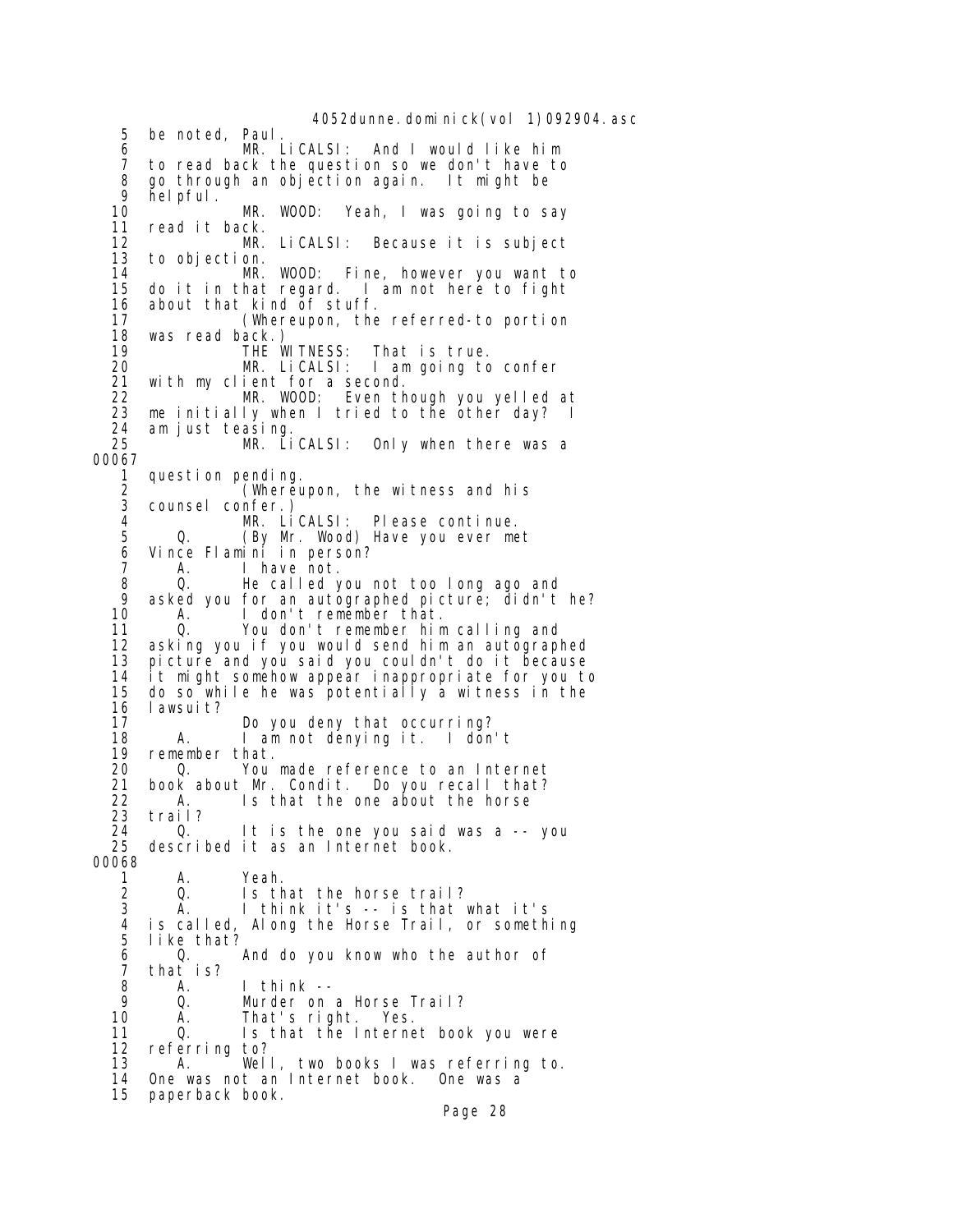4052dunne.dominick(vol 1)092904.asc 16 Q. That was the book published by the 17 tabloids, the National Enquirer? 18 A. Yes. Yes. 19 Q. And that book published by the<br>20 National Enquirer, or American Media, the 20 National Enquirer, or American Media, their new 21 book division, was published well after December 22 of 2001; true? A. I just read it recently, so.<br>Q. The first time you ever read 24 Q. The first time you ever read it was when? 00069 1 A. Last two months. 2 Q. And the book, Murder on a Horse 3 Trail, that Internet book, when did you first 4 readit?<br>5 A 5 A. Well, I read that some time back. 6 I mean, I guess, whenever it first came out. I don't remember the exact date. 8 Q. Did you download it and print it off 9 the Internet?<br>10 A. No. 10 A. No. It is a book. It is a regular published book. 12 Q. It's a hardback book. 13 A. No, it's not a hardback. It is a 14 paperback. I mean, I have got about three copies<br>15 of it. I -- and it is all information that  $of it.$   $\blacksquare$  -- and it is all information that 16 came from a website from a Chandra Levy or Gary 17 Condit, I am not sure, website.<br>18 Q. With respect -- 18 Q. With respect -- 19 A. And it is a man called, I believe 20 his name is Daugherty. 21 THE VIDEOGRAPHER: Mr. Dunne, could 22 I ask you to put that microphone higher? 23 THE WITNESS: I am sorry. Yes, of 24 course.<br>25 0. (By Mr. Wood) That book, you believe 00070 1 by Mr. Daugherty, had you read it prior to your 2 appearance on the Laura Ingraham radio show in 3 December of 2001? 4 A. I don't think so. 5 Q. You believe it was read subsequent in time? 7 A. Subsequent, yeah. 8 Q. Do you have any recollection as to 9 when you recall first reading that book, Murder 10 on the Horse Trail you believe by Mr. Daugherty,<br>11 vou believe? you bel i eve? 12 A. I can't remember who told me about  $13$  it.<br> $14$  14 MR. LiCALSI: He is asking you do 15 you remember when you first read it.<br>16 THE WITNESS: I don't reme 16 THE WITNESS: I don't remember when<br>17 I first read it, but I ordered it through I first read it, but I ordered it through 18 Amazon.<br>19 0. 19 Q. (By Mr. Wood) Did you charge it when 20 you ordered it to a credit card?<br>21 A. Probably. 21 A. Probably.<br>22 Q. Doʻyou ma 22 Q. Do you maintain your credit card 23 statements where you might be able to go back 24 and look to see when you actually purchased the book? 00071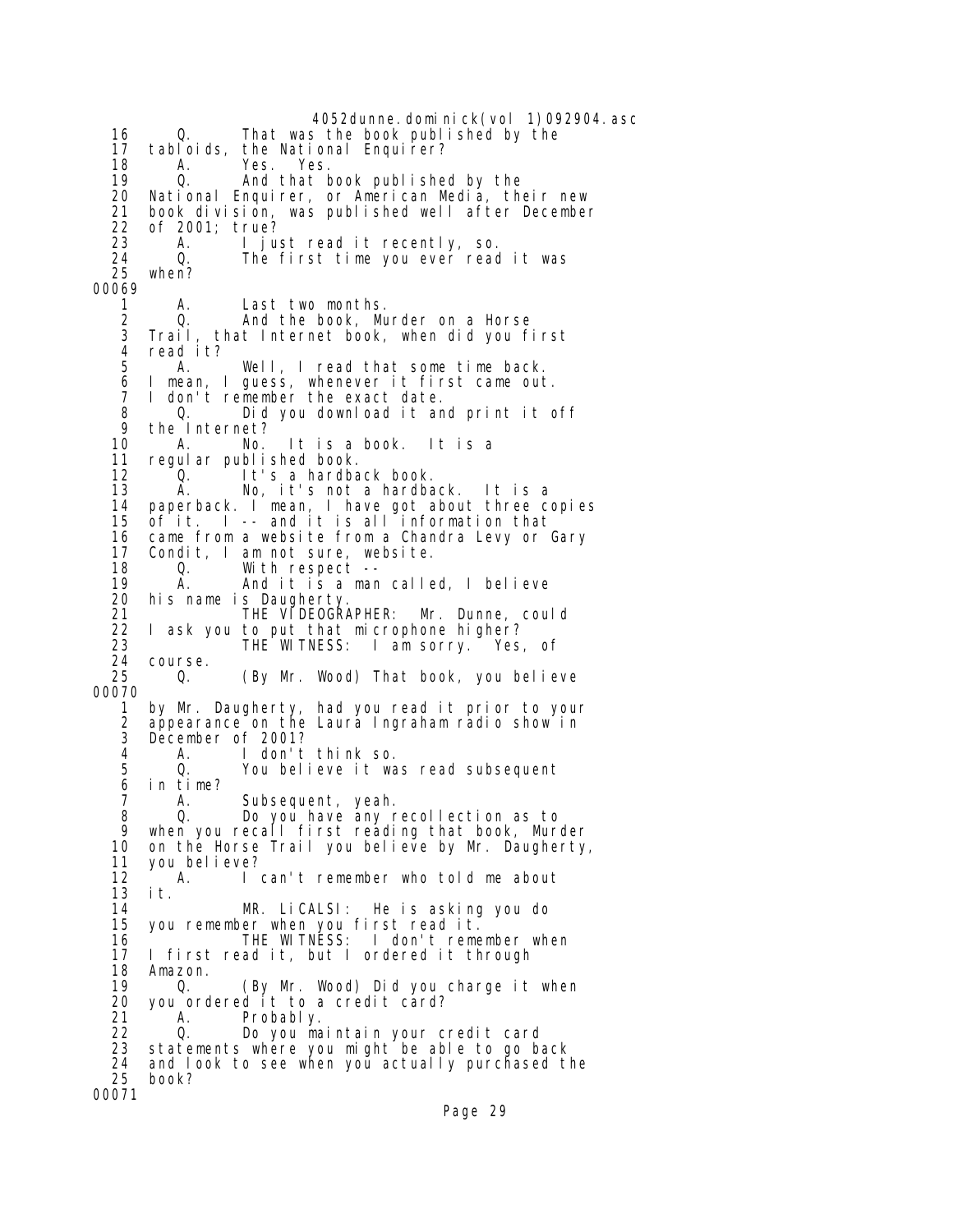4052dunne.dominick(vol 1)092904.asc 1 A. Well, I suppose my accountant has 2 them. I don't have them. 3 Q. Do you know whether the statements 4 in that book, any of the statements in that book, sir, are true or false?<br>MR. LiCALSI: Are y 6 MR. LiCALSI: Are you talking about 7 a book that is several hundred pages long? I<br>8 am going to object. That's overbroad and 8 am going to object. That's overbroad and 9 ambiguous.<br>10 0. 10 Q. (By Mr. Wood) Would you answer my<br>11 question, Mr. Dunne? 11 question, Mr. Dunne?<br>12 A. The questi The question is what? 13 Q. As you sit here today, do you know 14 whether any of the statements about Mr. Condit 15 contained in that book, Murder on the Horse<br>16 Trail, whether those statements are true or 16 Trail, whether those statements are true or fal se? 18 MR. LiCALSI: Again, same objection. 19 (By Mr. Wood) You don't know one way<br>20 or the other: do vou? 20 or the other; do you? 21 A. No. 22 MR. LiCALSI: Objection, same 23 objection. 24 <sup>C</sup> Q. (By Mr. Wood) Am I right?<br>25 A. I assume they are true. I assume they are true. 00072 1 MR. LiCALSI: You got the answer. 2 Q. (By Mr. Wood) You assume they are<br>3 true. But as a matter of fact. you don't kn 3 true. But as a matter of fact, you don't know<br>4 whether they are true or false: do you? 4 whether they are true or false; do you?<br>5 A. That's correct. A. That's correct. 6 Q. And I am correct, right? 7 A. Yeah.<br>8 O. Andw 8 Q. And with respect to the book put out 9 by American Media, have you at any time undertaken any type of investigation to determine 11 whether the statements contained in that book as 12 a matter of fact are true or false? 13 MR. LiCALSI: Same objection. 14 THE WITNESS: Some of the stories I 15 knew that were in there. I mean, did I fact 16 check it? Hell no. I just read it. 0. (By Mr. Wood) Did you ever give an 18 interview -- 19 MR. LiCALSI: Excuse me a second. 20 (Whereupon, the witness and his<br>21 counsel confer.) 21 counsel confer.) 22 Q. (By Mr. Wood) Did you ever give an 23 interview to any one of the tabloids about Mr. 24 Condit?<br>25 A. 25 A. No. 00073 1 Q. Any references to Dominick Dunne in the tabloids, you believe, would have had to 3 have come from the tabloids getting published 4 material about you and putting it in their 5 story? 6 MR. LiCALSI: Objection. You are 7 asking him to speculate where the tabloids got  $8$  their information.<br>9 0 (By Mr 9 Q. (By Mr. Wood) Would you answer the question? 11 A. I have never spoke to them, direct, Page 30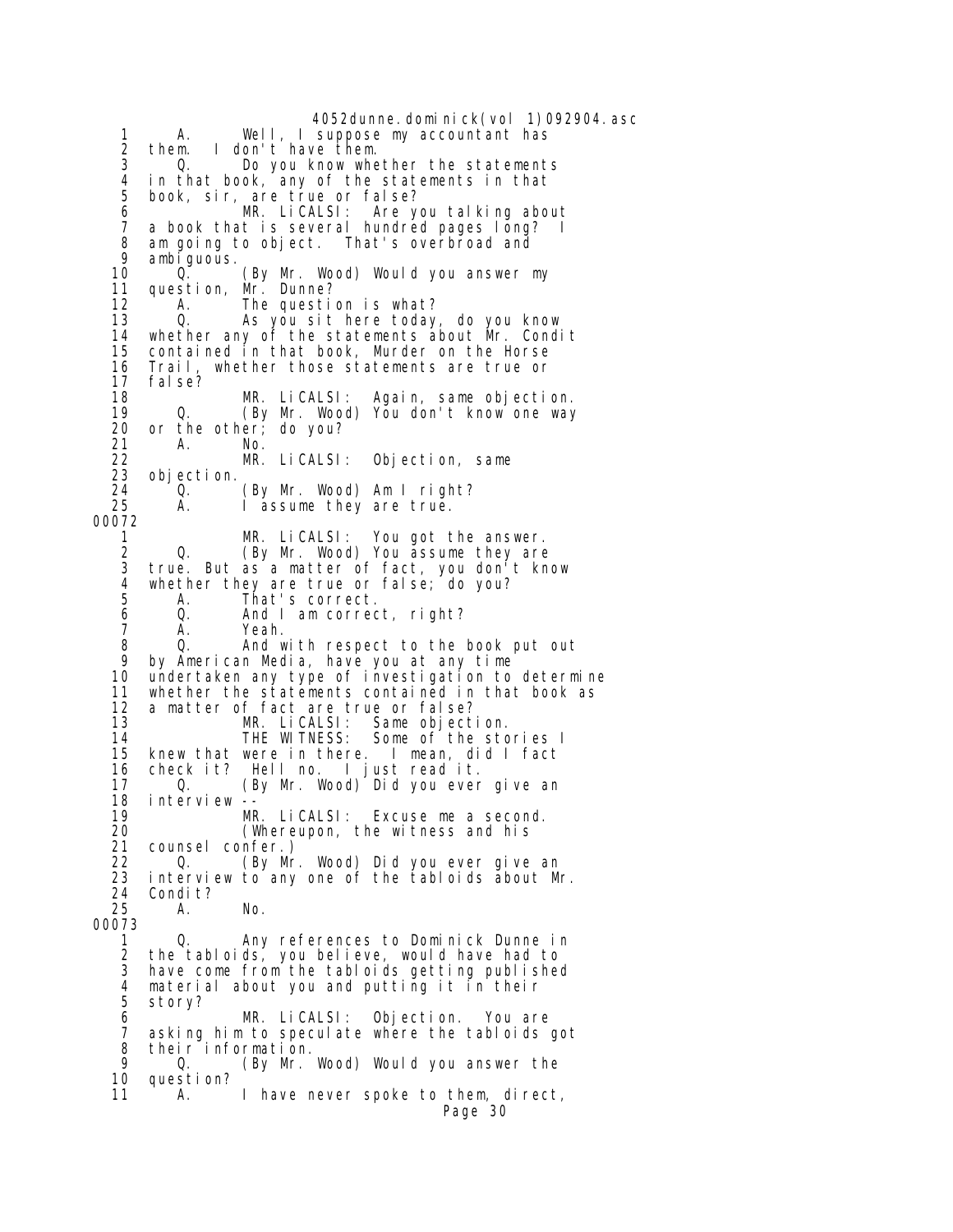4052dunne. domi ni ck(vol 1)092904. asc 12 to any tabloid. 13 O. And to your knowledge, you have<br>14 never arranged any type of communication. 14 never arranged any type of communication,<br>15 directly or indirectly, between you and a 15 directly or indirectly, between you and any 16 reporter or individual associated with the 17 tabloids? 18 A. That is correct. 19 Q. And that would include the National<br>20 Enquirer; right? 20 Enquirer; right? 21 A. (Witness nodded head affirmatively.) 22 Q. Right? You have to answer 24 audi bl y.<br>25 THE WITNESS: I am sorry. I am 00074 1 sorry. I keep forgetting that. 2 Yes.<br>3 Q. (By Q. (By Mr. Wood) Globe? 4 A. Yes. In relation to Mr. Condit, 5 never.<br>6 0. 6 Q. Did you agree to endorse in any fashion the book published by American Media 8 about Mr. Condit?<br>9 A. They as 9 A. They asked me to. I think I did. 10 Q. Who asked you to? He is talking about, 12 when he says American Media -- 13 THE WITNESS: The book.<br>14 MR. LiCALSI: -- he is 14 MR. LiCALSI: -- he is referring to 15 National Enquirer. Did the National Enquirer<br>16 ask you to endorse their book about --16 ask you to endorse their book about --<br>17 Q. (By Mr. Wood) I am asking yo 17 O. (By Mr. Wood) I am asking you the<br>18 book that you read, the paperback published 18 book that you read, the paperback published by<br>19 American Media, not limited to the National American Media, not limited to the National 20 Enquirer.<br>21 21 MR. LiCALSI: Well, he identified it 22 as National Enquirer. 23 MR. WOOD: I think we are talking 24 about the same book.<br>25 MR. LiCALSI: Yeah, but I didn't 00075 1 want him to be confused.<br>2 0. (By Mr. Wood) 2 Q. (By Mr. Wood) You were asked to<br>3 endorse that book? endorse that book? 4 A. Yeah.<br>5 Q. Bywh 5 Q. By whom?<br>6 A. I don't 6 A. I don't remember. Was it someone with American Media? 8 A. Well, it must have been. 9 Q. Did you read it before you agreed to 10 endorse it? 11 A. No. 12 Q. So you endorsed the book about Mr.<br>13 Condit and Chandra Levy publicly before you Condit and Chandra Levy publicly before you had 14 ever even read its contents; true?<br>15 A. Yes. 15 A. Yes. 16 Q. Did they compensate you in any way 17 for that endorsement?<br>18 A. No. 18 A. No. 19 Q. Are you sure? 20 A. No. 21 Q. They did not? 22 A. No.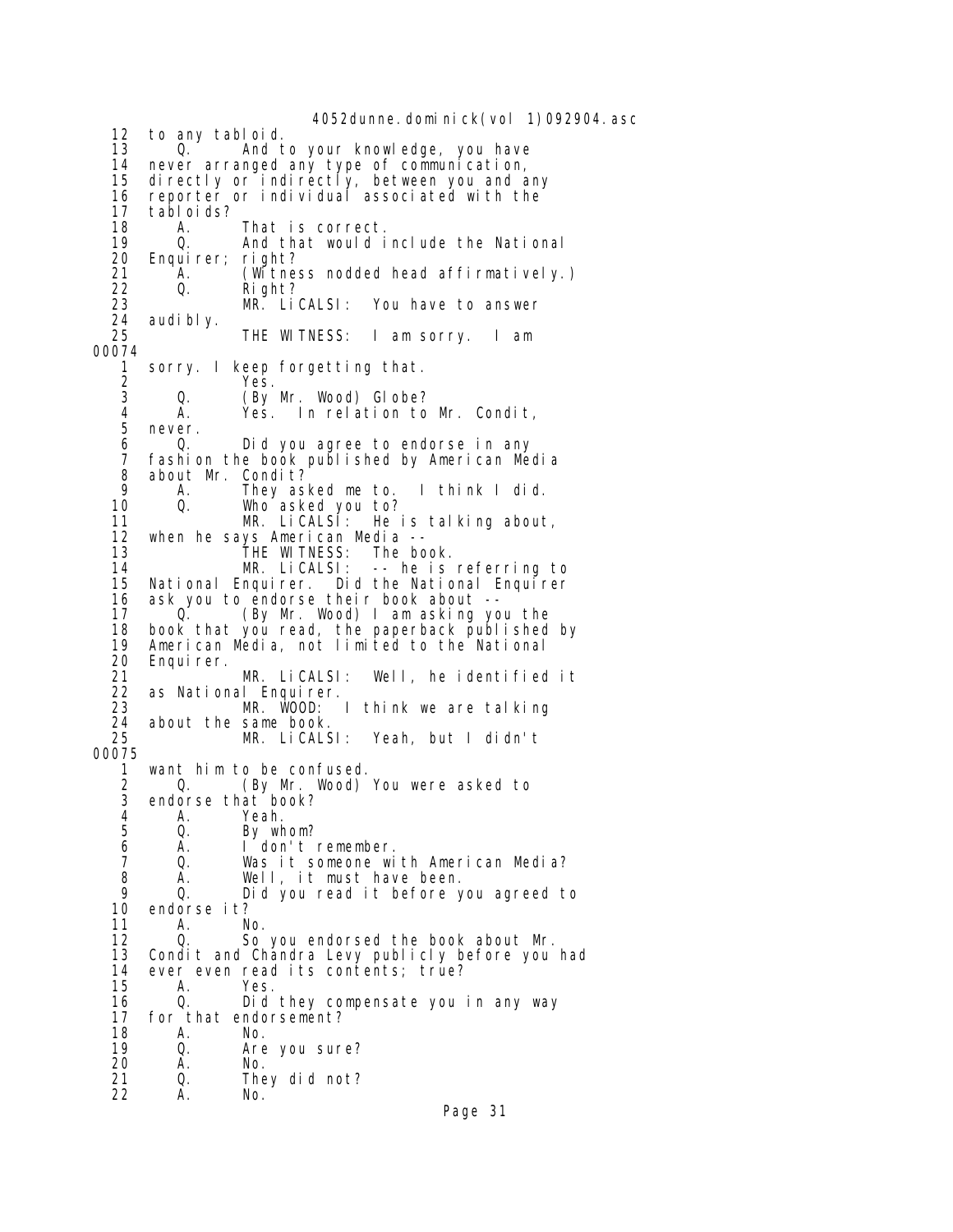4052dunne.dominick(vol 1)092904.asc 23 MR. LiCALSI: By the way, I'm going 24 to object to the last line of questions to the extent it uses the word endorsement. 00076 1 Go ahead.<br>2 THE WITNESS: 2 THE WITNESS: I am confused. Is my<br>3 name on that book? name on that book? 4 (Whereupon, the witness and his 5 counsel confer.) 6 Q. (By Mr. Wood) Well, you read it 7 recently. Did you see your name on it in any 8 fashion?<br>9 A 9 A. No, I didn't. No. 10 Q. Did you see your name on any<br>11 advertisements for that book? 11 advertisements for that book?<br>12 A. No. 12 A. No. 13 Q. Didn't see any advertisements where 14 Dominick Dunne said this is something to the 15 effect of a must read? 16 A. No. 17 Q. But you do recall being asked to endorse it? 19 A. Yeah.<br>20 MR. Li CALSI: 20 MR. LiCALSI: Same objection. 21 Q. (By Mr. Wood) And you recall<br>22 agreeing to endorse it? 22 agreeing to endorse it?<br>23 A. Yeah. A. Yeah. 24 Q. And you did that before you had ever read anything contained in it, right? 00077 1 A. That's right.<br>2 Q. You didn't ha 2 Q. You didn't have any idea what they were going to say about Gary Condit when you 4 endorsed that book; did you, sir?<br>5 A. Yes. I did. I mean. it A. Yes, I did. I mean, it wasn't an<br>original book. It was taken from what they 6 original book. It was taken from what they had 7 published, I think. 8 Q. Well, were you familiar with all the 9 things that they had published about Mr. Condit?<br>10 A. Mo, but I did read the National 10 A. No, but I did read the National<br>11 Enquirer. 11 Enquirer.<br>12 0. 12 Q. Do you read the Globe?<br>13 A. No. 13 A. No. 14 Q. Do you read Star? 15 A. No. 16 Q. Sir, did you -- as you're telling 17 me, you're assuming -- you assumed they were 18 going to write a book that included some 19 compilation of information from their articles, 20 tabloid articles? 21 A. Yeah, I think so. 22 Q. But you didn't know whether it was<br>23 limited to that or not; did you? 23 limited to that or not; did you? 24 A. No. I mean, you didn't know as a matter 00078 1 of fact what the tabloid publication American 2 Media was going to say in that book about Mr.  $3$  Condit; did you?<br> $4$  A No 4 A. No. But nonetheless, without that 6 knowledge, you went ahead and agreed to endorse 7 it, to put your name, Dominick Dunne, out there Page 32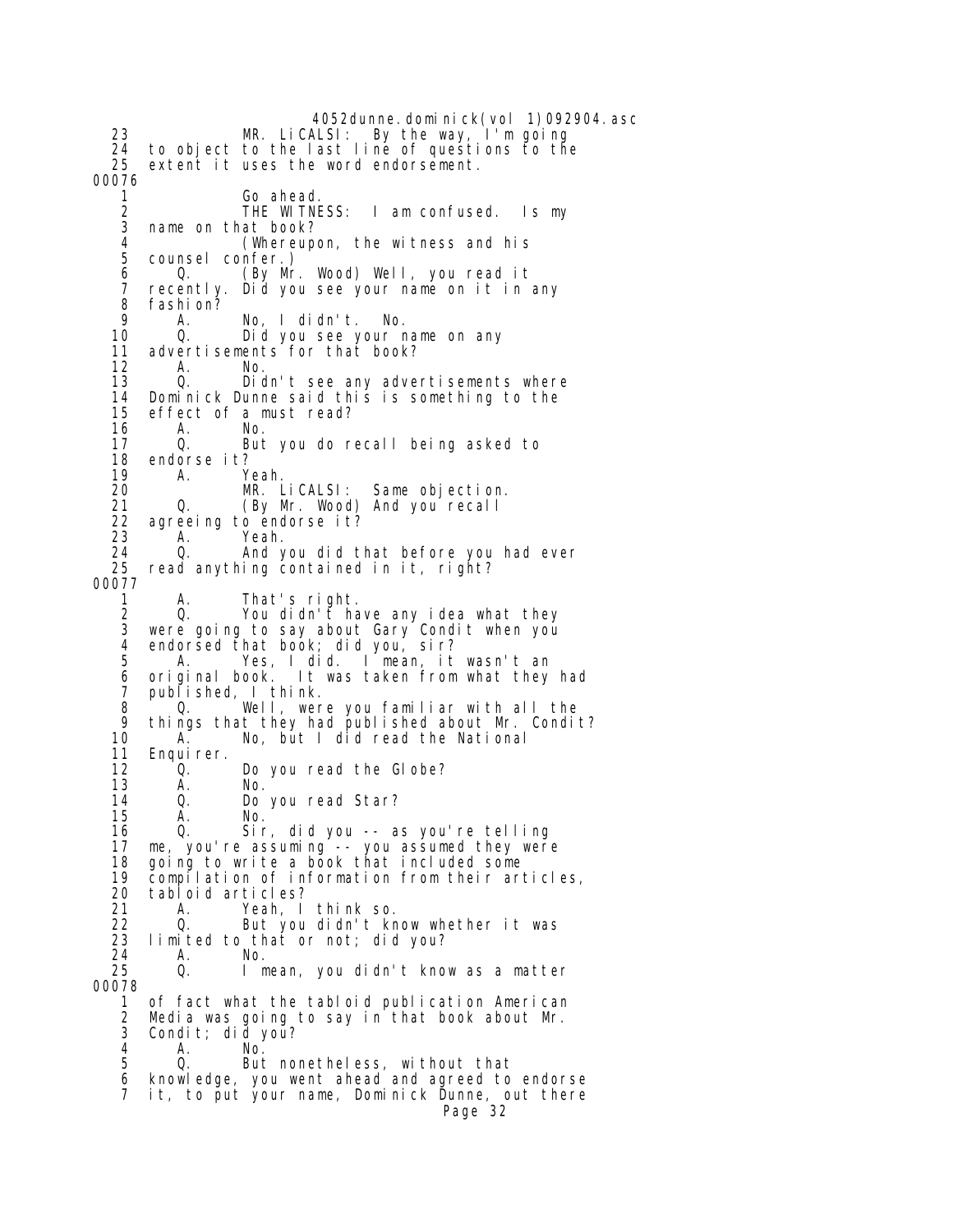4052dunne.dominick(vol 1)092904.asc 8 in some fashion endorsing that book; true?<br>9 MR LiCALSL: Same objection 9 MR. LiCALSI: Same objection. 10 THE WITNESS: But is it out there? 11 Q. (By Mr. Wood) Yes, sir. 12 A. It is? 13 MR. LiCALSI: Wait, wait. 14 Q. (By Mr. Wood) As you would expect it<br>15 to be because you agreed to endorse it: right? to be because you agreed to endorse it; right? 16 MR. LiCALSI: Wait a second. Wait 17 a second. If you have something to show this 18 witness<br>19 19 MR. WOOD: He asked me a question. 20 I was polite enough -- 21 MR. LiCALSI: Well, you're not here 22 testifying. 23 **MR. WOOD:** No, I was polite enough<br>24 to answer his question. 24 to answer his question.<br>25 MR. LiCALSI: 25 MR. LiCALSI: Do you mind if I make 00079 1 my objection? 2 MR. WOOD: I haven't stopped you<br>3 from making objections yet, have 1? from making objections yet, have I? 4 MR. LiCALSI: Well, you keep interrupting me. 6 MR. WOOD: Go ahead and finish your 7 question, Paul.<br>8 MR. l 8 MR. LiCALSI: Thank you. If you 9 have something that you are characterizing as an 10 endorsement, I would ask you to show it to this<br>11 witness in order to be fair. 11 witness in order to be fair. 12 MR. WOOD: He has testified -- 13 MR. LiCALSI: And not give the 14 witness information that I don't know is true or not. 16 MR. WOOD: He is the one that can<br>17 tell me whether it is true or not. He 17 tell me whether it is true or not. He 18 endorsed the book.<br>19 MR. LiC 19 MR. LiCALSI: No. You just told 20 him his name was out there. I don't know what 21 that means or what you're referring to and<br>22 neither does this witness. 22 neither does this witness. 23 Q. (By Mr. Wood) You would expect your<br>24 name to be out there in some fashion in name to be out there in some fashion in 25 connection with the book because, as you've 00080 1 testified under oath, you agreed to endorse the 2 book; right? Yes. 4 MR. LiCALSI: Same objection. 5 Q. (By Mr. Wood) Do you have any 6 factual knowledge that would support a statement<br>7 that Gary Condit ever rode a motorcycle in the 7 that Gary Condit̃ ever rode a motorcycle in the<br>8 Washington, D.C. area at any time? 8 Washington, D.C. area at any time?<br>9 A. In Washington, D.C. I don't think A. In Washington, D.C. 10 so. 11 Q. Do you have any factual knowledge 12 that you have yourself ascertained to be correct<br>13 and true that would support a statement that 13 and true that would support a statement that 14 Gary Condit ever rode in any type of motorcycle 15 gang in the Washington, D.C. area? 16 MR. LiCALSI: Objection. It is an 17 ambiguous question. 18 THE WITNESS: Well, the Washington, Page 33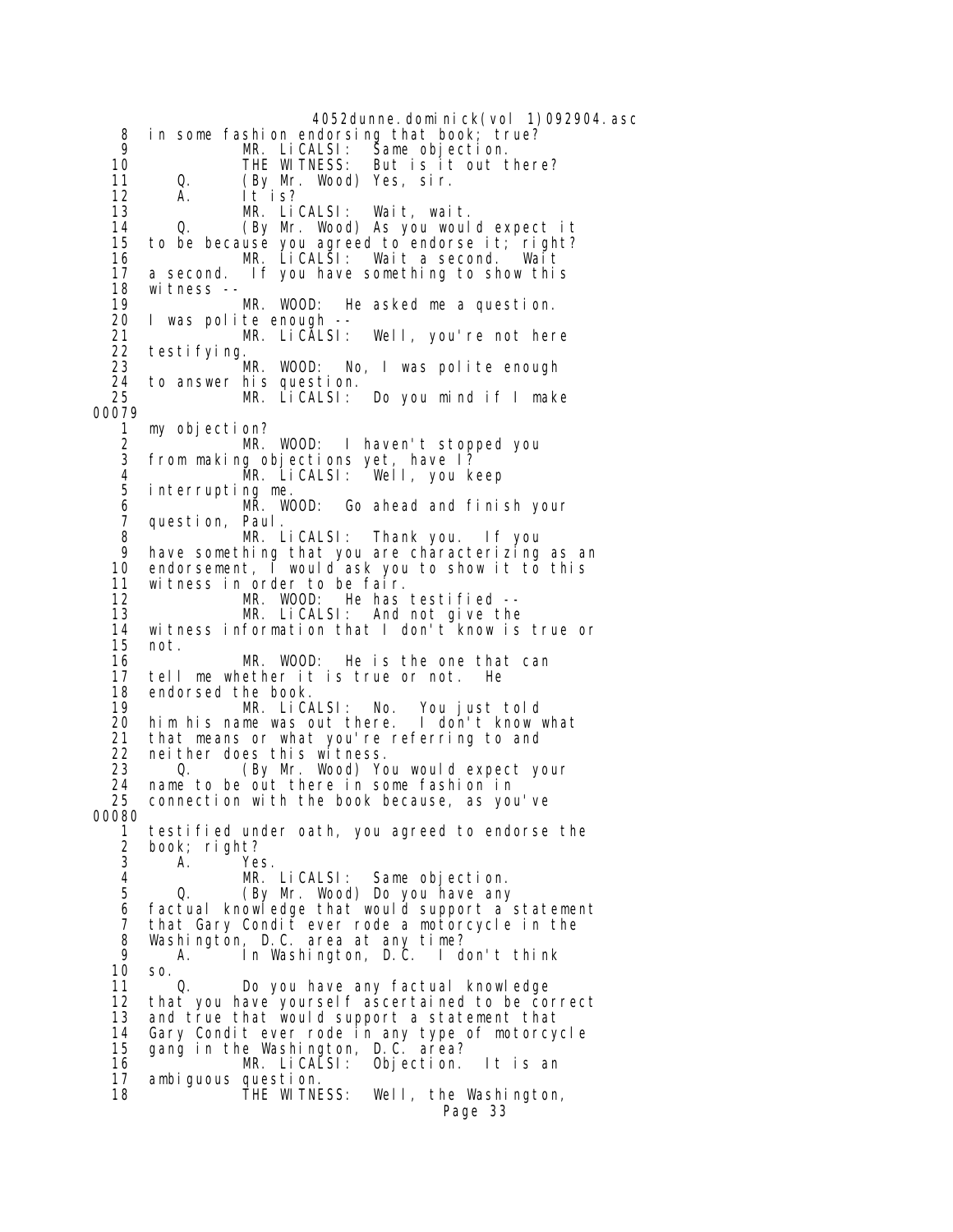4052dunne. domi ni ck(vol 1)092904. asc 19 D.C. area, does that include Luray, Virginia? 20 Q. (By Mr. Wood) Yes, sir, if you would 21 like for it to, absolutely.<br>22 A. Yes. 22 A. Yes. 23 Q. You could even let it include the 24 East Coast. Do you have any knowledge of any 00081 1 fact that you know to be true that would 2 indicate that Gary Condit ever rode a motorcycle 3 prior to December 20, 2001, in the Eastern 4 Seaboard area of the East Coast of the United<br>5 States of America? 5 States of America? 6 A. Well, it was my understanding that 7 he was on a motorcycle in Luray, Virginia 8 with -- 9 Q. With whom?<br>10 A. Agroup of A. A group of -- a rally or something. 11 It was -- 12 Q. A rally with what group?<br>13 A. Some kind of motorcycle 13 A. Some kind of motorcycle group. Do you know what kind of motorcycle 15 group? 16 A. No. 17 Q. Hells Angels? 18 A. I know I used the word Hells Angels.<br>19 I also used the word Haitian motorcycle group. I also used the word Haitian motorcycle group. 20 Q. Was that a Hells Angels -- was that 21 a Haitian chapter of the Hells Angels motorcycle<br>22 group that you are referring to? 22 group that you are referring to?<br>23 A. I don't know. 23 A. I don't know. 24 Q. Well, what is a Haitian motorcycle<br>25 group that you are referring to? Where does group that you are referring to? Where does 00082 1 that group exist?<br>2 A. In Washi 2 A. In Washington.<br>3 Q. And how do you 3 Q. And how do you know that?<br>4 A. I knew it from Mr. LeBouti 4 A. I knew it from Mr. LeBoutillier's first piece. 6 Q. And you knew it to be true? 7 A. I believed it to be true. 8 Q. Well, did you know it as a matter of fact to be true that there was a Haitian 10 motorcycle gang? 11 MR. LiCALSI: Objection. It is 12 argumentative. He indicated his source, and he 13 indicated he believed it. 0. (By Mr. Wood) Answer my question, 15 please. 16 A. I believed it, yes. 17 Q. Did you know it as a matter of fact 18 to be true, that there was a Haitian motorcycle 19 gang? MR. LiCALSI: Same objection.<br>THE WITNESS: I did not know 21 THE WITNESS: I did not know it as 22 a matter of fact. 0. (By Mr. Wood) Did you ever do any 24 investigation to find out whether there was any such Haitian motorcycle gang? 00083 1 A. I did not. 2 Q. Do you have any factual information 3 that you have confirmed yourself through your Page 34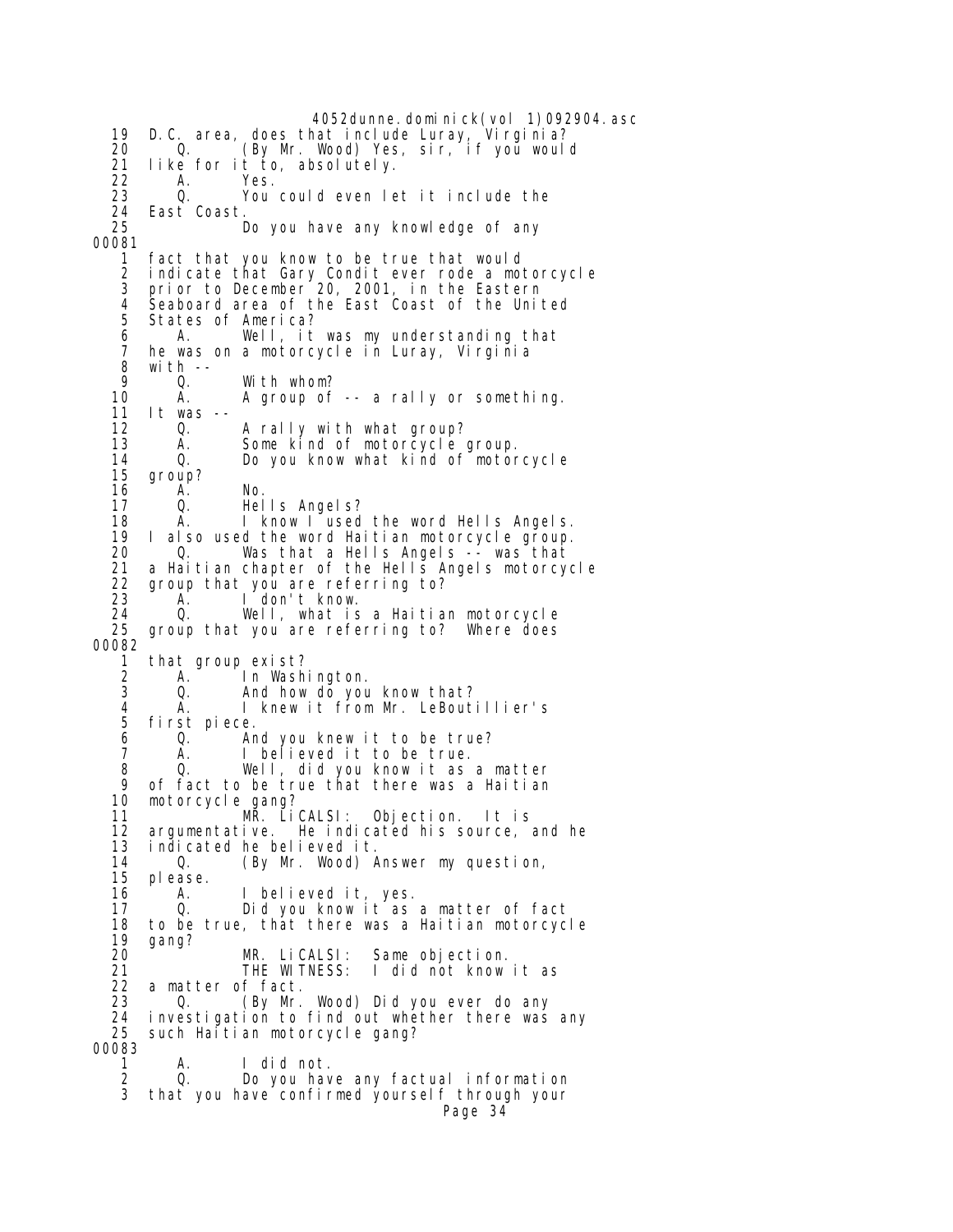4052dunne.dominick(vol 1)092904.asc 4 investigation to establish the truth of any 5 statement that Gary Condit ever rode his 6 motorcycle with a motorcycle gang anywhere in 7 the United States of America?<br>8 A. Yes. 8 A. Yes. 9 Q. Tell me where you have that information that you have independently verified 11 as being true. 12 A. I got it from Vince Flamini, who 13 told me they went to motorcycle rallies, that<br>14 they shared a motel room. Well, that. 14 they shared a motel room. Well, that. 15 Q. Is that all he told you, is that 16 they went to a rally or rallies? 17 A. Yeah, that is all I can remember at 18 the moment.<br>19 0. 19 Q. Is that the rally he told you about<br>20 where then Congressman Condit went to a where then Congressman Condit went to a 21 barbecue, in fact, a rally, an event that 22 Senator Campbell also attended? Do you remember 23 Mr. Flamini telling you that? 24 A. No. Do you remember when he told you 00084 1 that? 2 MR. LiCALSI: Objection. He just said he doesn't remember that, so how can he 4 remember when he told him?<br>5 MR. WOOD: Fair MR. WOOD: Fair objection.<br>THE WITNESS: I never hear 6 THE WITNESS: I never heard of this 7 other person.<br>8 MR. 8 MR. LiCALSI: Please, there is no 9 question. 0. (By Mr. Wood) I don't want to talk 11 about sharing a hotel for the moment. If you 12 want, we can talk about it later. I don't 13 want to talk about attending an event or rally, 14 however you describe it. I want to know as a matter of fact 16 whether you have yourself any information, 17 factual information, to establish the truth of a 18 statement that congressman, former Congressman<br>19 Gary Condit has at any time ever ridden with 19 Gary Condit has at any time ever ridden with<br>20 any motorcycle gang that is described as Hell any motorcycle gang that is described as Hells 21 Angels or as a Haitian motorcycle gang anywhere 22 in the United States of America? Do you have 23 any such factual information, sir? 24 MR. LiCALSI: Okay. I am going to 25 object to the use of the -- the repeated use 00085 1 of the term factual information. You can -- I 2 think it is improper. This witness can be asked as to what his knowledge is and where he 4 got that knowledge. But repeatedly saying<br>5 factual information is argumentative, and i 5 factual information is argumentative, and it is 6 ambiguous.<br>7 7 Go ahead, answer it if you can. 8 THE WITNESS: Well, on Geraldo 9 Rivera's show, which I was on quite a few 10 times, the motorcycles were discussed, I mean, I 11 don't know, I think mostly from Vince. Yeah. 12 Q. (By Mr. Wood) Can you identify for 13 me any individual who ever provided you with 14 information or who had information that you Page 35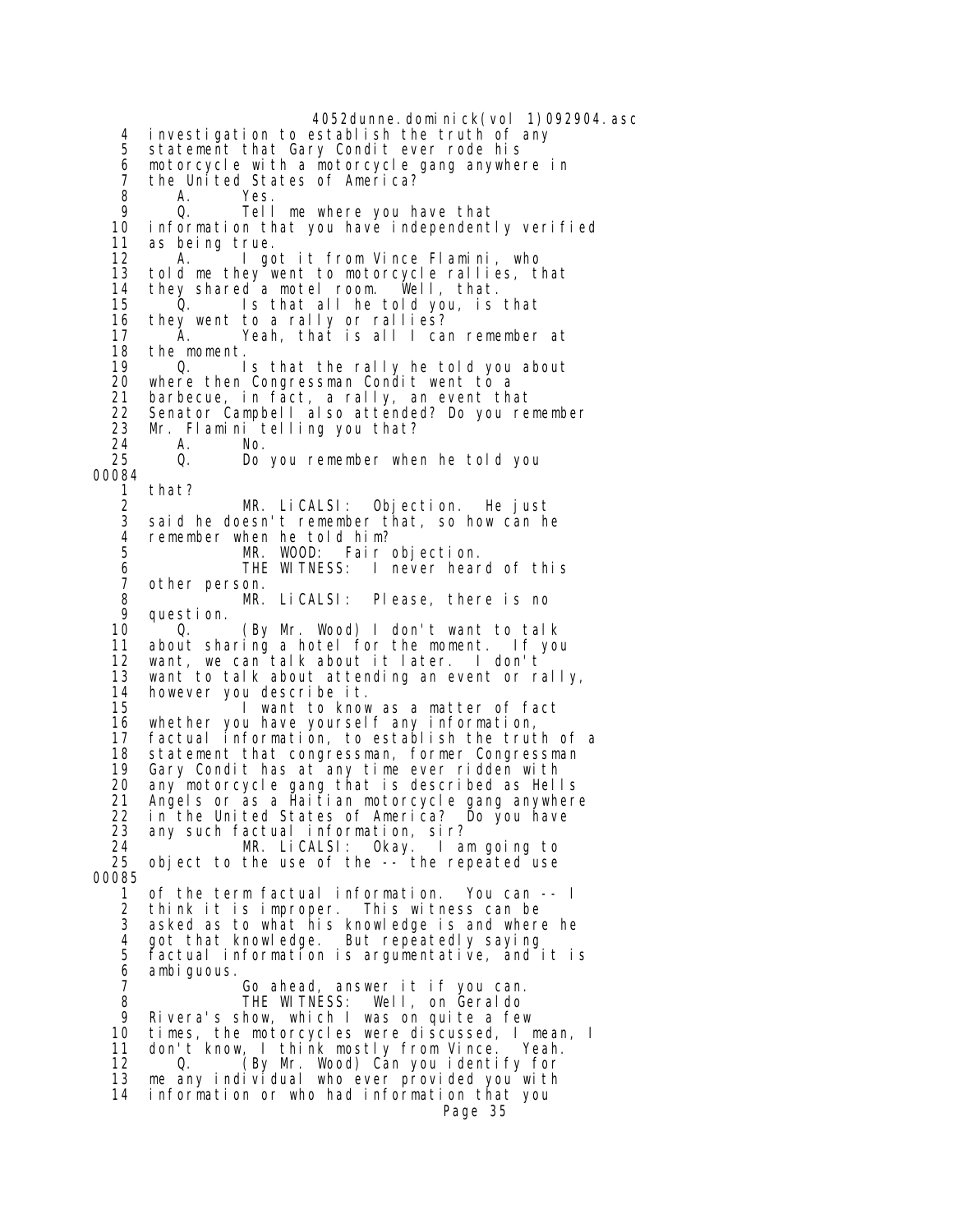4052dunne.dominick(vol 1)092904.asc 15 relied on to support any statement that Gary 16 Condit has ever ridden with a Hells Angels 17 motorcycle gang or a Haitian motorcycle gang 18 other than the statement you said existed in 19 LeBoutillier's article and the information you 20 got, you say, from Mr. Flamini? 21 A. No. That is it.<br>22 0. So that is the s 22 Q. So that is the sum total of it; 23 right? 24 A. I think so. Have you ever at any time, sir, 00086 1 undertaken in any fashion to investigate whether 2 Mr. Flamini's information was true or false? 3 A. I believe Vince Flamini. 4 Q. Yes, sir. That is not my question, though. My question is, Mr. Dunne, have you at 6 any time, sir, undertaken in any fashion to 7 investigate whether any of Mr. Flamini's 8 statements about Mr. Condit are true or false? 9 MR. LiCALSI: Wait, wait, wait, wait 10 a second. Just you're talking about any 11 statement Vince Flamini has ever said about Gary 12 Condit or with respect to motorcycles?<br>13 MR. WOOD: Well. let's do it 13 MR. WOOD: Well, let's do it both<br>14 ways. Let's start with the motorcycle gangs 14 ways. Let's start with the motorcycle gangs. (By Mr. Wood) Had you ever done any 16 -- have you ever at any time sought to 17 undertake any investigation as to whether Mr. 18 Flamini's statements about Mr. Condit, about the 19 rally or the hotel or anything to do with a<br>20 motorcycle gang, whether those statements a 20 motorcycle gang, whether those statements are, in<br>21 fact, true or false? 21 fact, true or false?<br>22 A I talked w A. I talked with a writer who is also <sup>22</sup> a friend of Vince Flamini's from People Magazine 24 called Champ Clark, and the motorcycle thing<br>25 came up. I can't remember specifically. came up. I can't remember specifically. 00087 1 MR. LiCALSI: This may be an area 2 of privilege. Let me just break one second.  $3$  (Whereupon, the witness and his 4 counsel confer.)<br>5 MR. LiCALSI: At this point in time, 6 I am going to direct him not to testify as to 7 any conversations he had with the person he just 8 identified under both the New York and 9 California shield laws, the New York and California constitutions, and the First Amendment 11 of the United States Constitution. 12 Q. (By Mr. Wood) I want to ask you<br>13 about how many times have you had conversa 13 about how many times have you had conversations<br>14 with Champ Clark of People Magazine? 14 with Champ Clark of People Magazine?<br>15 MR. LiCALSI: I direct him 15 MR. LiCALSI: I direct him not to<br>16 answer. answer. 17 THE WITNESS: What does that mean?<br>18 MR. LiCALSI: I am also going to 18 MR. LiCALSI: I am also going to<br>19 reserve the right to expunge the name of th 19 reserve the right to expunge the name of the<br>20 person who was identified in the last answer 20 person who was identified in the last answer.<br>21 That is also subject to the privilege. 21 That is also subject to the privilege.<br>22  $\qquad$  0  $\qquad$  (By Mr Wood) In your interr 22 Q. (By Mr. Wood) In your interrogatory<br>23 answers. Mr. Dunne, you made reference to. answers, Mr. Dunne, you made reference to, 24 interrogatory number three, identify any and all 25 persons you utilized as a source for statements Page 36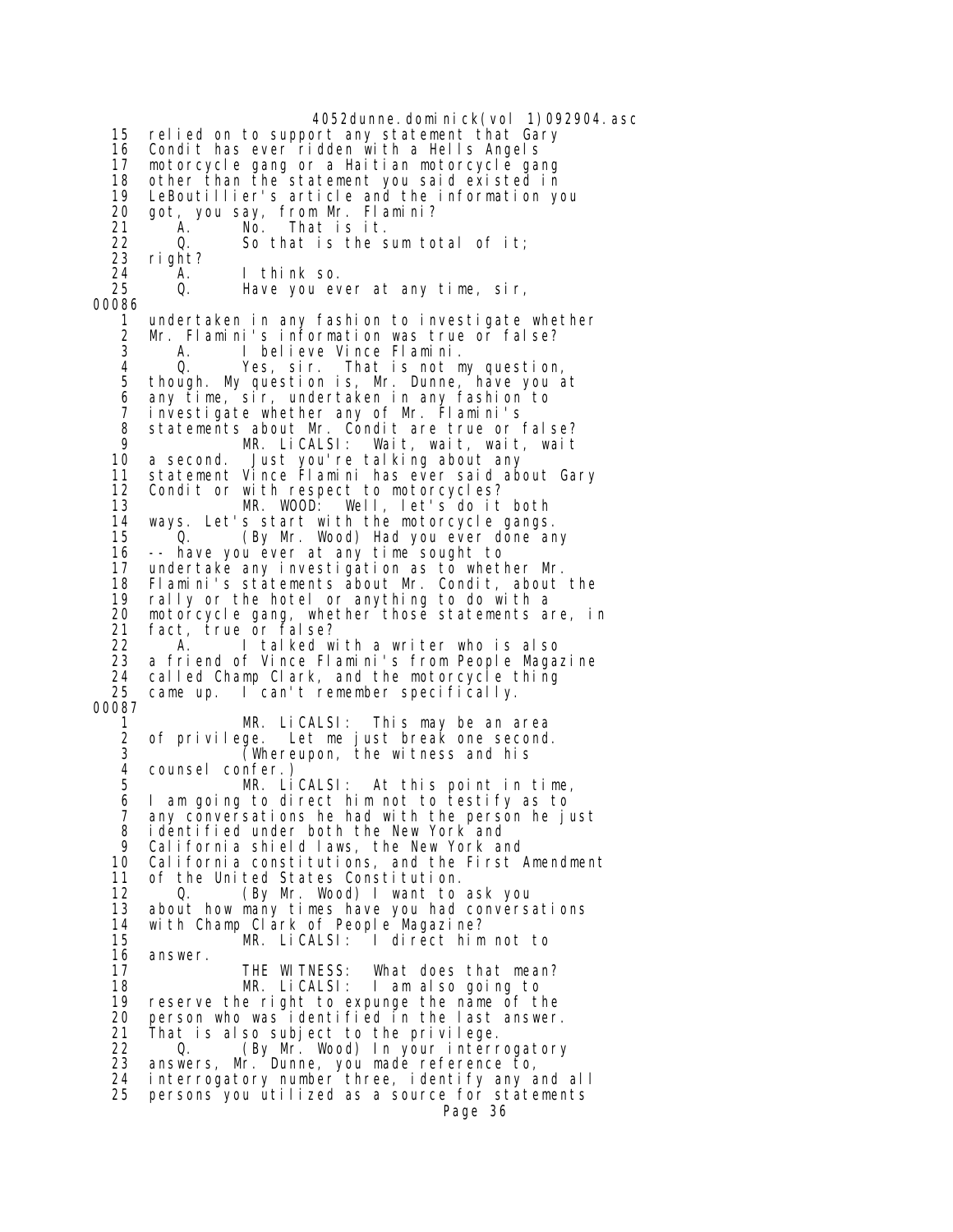4052dunne.dominick(vol 1)092904.asc 00088 1 you made during the Laura Ingraham broadcast, the CNN interviews, the ET Online interview and 3 at the dinner parties concerning plaintiff's, Mr. 4 Condit's, involvement with motorcycle gangs. 5 And your response said Vince Flamini, 6 Jerry Gruner, Susan Levy. And then you said 7 defendant also used a confidential news source<br>8 whose identity is privileged under the First 8 whose identity is privileged under the First 9 Amendment, the New York Constitution and/or the<br>10 New York or other applicable shield law. 10 New York or other applicable shield law. Let me give you that interrogatory 12 response, sir, and ask you if, in fact, that is 13 correct? 14 MR. LiCALSI: Well, take a look at 15 the response and then -- 16 MR. WOOD: Yeah, look at the question and the response.<br>THE WITNESS: I 18 THE WITNESS: I don't know what this 19 is. This is what? 20 MR. LiCALSI: This is the<br>21 interrogatory answers. Take a look at this 21 interrogatory answers.<br>22 interrogatory number t 22 interrogatory number three, and then he will ask 23 you a question about it. 24 THE WITNESS: Is this --<br>25 MR. LiCALSI: Wait a sec Wait a second. 00089 1 Okay. We would like to clarify 2 something. There was a mistake in this response to interrogatories. To the extent the answer 4 indicated a privileged source prior to any of<br>5 the referenced statements, that statement is the referenced statements, that statement is 6 incorrect; and we retract it. 7 MR. WOOD: Are you telling me that 8 there was not a confidential source used for --<br>9 MR. LiCALSI: Prior to those 9 MR. LiCALSI: Prior to those 10 statements?<br>11 M MR. WOOD: I am not sure what you 12 are telling me. Prior to -- there was no 14 confidential source relied on by Mr. Dunne prior 15 to his utterance of any of the statements in 16 the interviews identified in interrogatory number 17 three; is that what you are now telling me? 18 MR. LiCALSI: Yeah, that is correct,<br>19 other than has already been disclosed in other 19 other than has already been disclosed in other<br>20 discovery. In other words, I am not including 20 discovery. In other words, I am not including 21 the horse whisperer in that.<br>22 source that we have withheld 22 source that we have withheld from you.<br>23 MR. WOOD: Yeah, but what I 23 MR. WOOD: Yeah, but what I want to 24 know is for any of the statements that he made<br>25 on Laura Ingraham, the CNN interviews, the ET on Laura Ingraham, the CNN interviews, the ET 00090 1 Online interview and the dinner parties, whether 2 he is contending that any of those statements 3 were based on information provided by a 4 confidential news source.<br>5 MR. LiCALSI: 0 MR. LiCALSI: Okay. He is not 6 contending that. 7 MR. WOOD: Okay. But you are 8 contending at some point that you received 9 information from a confidential news source; 10 right?

Page 37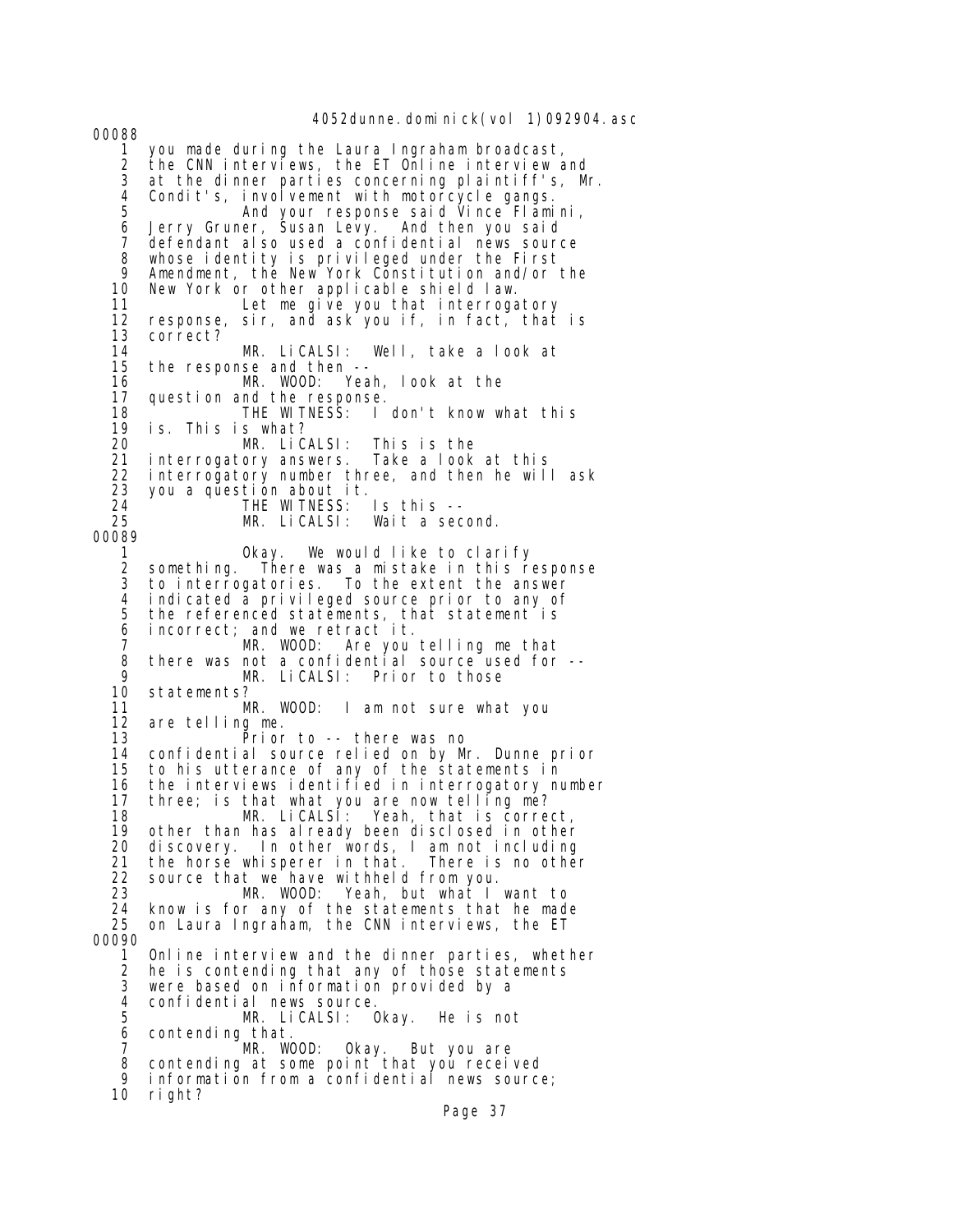4052dunne.dominick(vol 1)092904.asc<br>ALSI: Yes. But that is 11 MR. LiCALSI: 12 subsequent to those times; and we are asserting 13 the shield law privilege with respect to those.<br>14 0. (By Mr. Wood) How many confidential 14 Q. (By Mr. Wood) How many confidential 15 sources did you get information from, one? 16 MR. LiCALSI: I direct him not to 17 answer. 18 MR. WOOD: I am entitled to know 19 how many. 20 MR. LiCALSI: I am directing him not 21 to answer. 22 MR. WOOD: Well -- 23 MR. LiCALSI: Make your -- look, we 24 have motions pending before -- we are going to be  $-$ 00091 1 MR. WOOD: But -- 2 MR. LiCALSI: Please. 3 MR. WOOD: No, no. I mean -- 4 MR. LiCALSI: No, no, no, no. This 5 is a matter of privilege, and I'm going to state my --7 MR. WOOD: Let's go off the record.<br>8 Do not -- 8 Do not -- 9 MR. LiCALSI: No. I am going to 10 make this on the record. We are going to go off 12 the record and you can come back and make the 13 record when you calm down, because I am not 14 going to sit here and be yelled at by you. 15  $\frac{1}{2}$  MR. LiCALSI: No one is yelling at 16 you. 16 you. 17 MR. WOOD: I don't like your tone 18 of voice.<br>19 19 MR. LiCALSI: If you would stop 20 interrupting me. 21 MR. WOOD: You haven't been 22 interrupted. 23 MR. LiCALSI: Yes, I've been 24 interrupted. MR. WOOD: I'll stand on this record 00092 in front of the judge at any time, friend. 2 MR. LiCALSI: Stand on it any time. 3 MR. WOOD: Let's take a break and 4 then you can come back and you can make your 5 statement. You want to take a break? 7 We will take a break. 8 THE VIDEOGRAPHER: Going off the<br>9 record at 4:05. 9 record at 4:05.<br>10 (Wher (Whereupon, a recess was taken at 11 this time.) THE VIDEOGRAPHER: Beginning tape 13 number two and returning to the record at 4:18 14 from 4:05. MR. LiCALSI: Off the record I spoke<br>with Mr. Wood. We have asked for his 16 with Mr. Wood. We have asked for his 17 stipulation that the name and publication that 18 was identified by Mr. Dunne whom we have<br>19 indicated is a confidential source be exp indicated is a confidential source be expunged 20 from this record. It came in the middle of an 21 answer, and there was no foreknowledge that that Page 38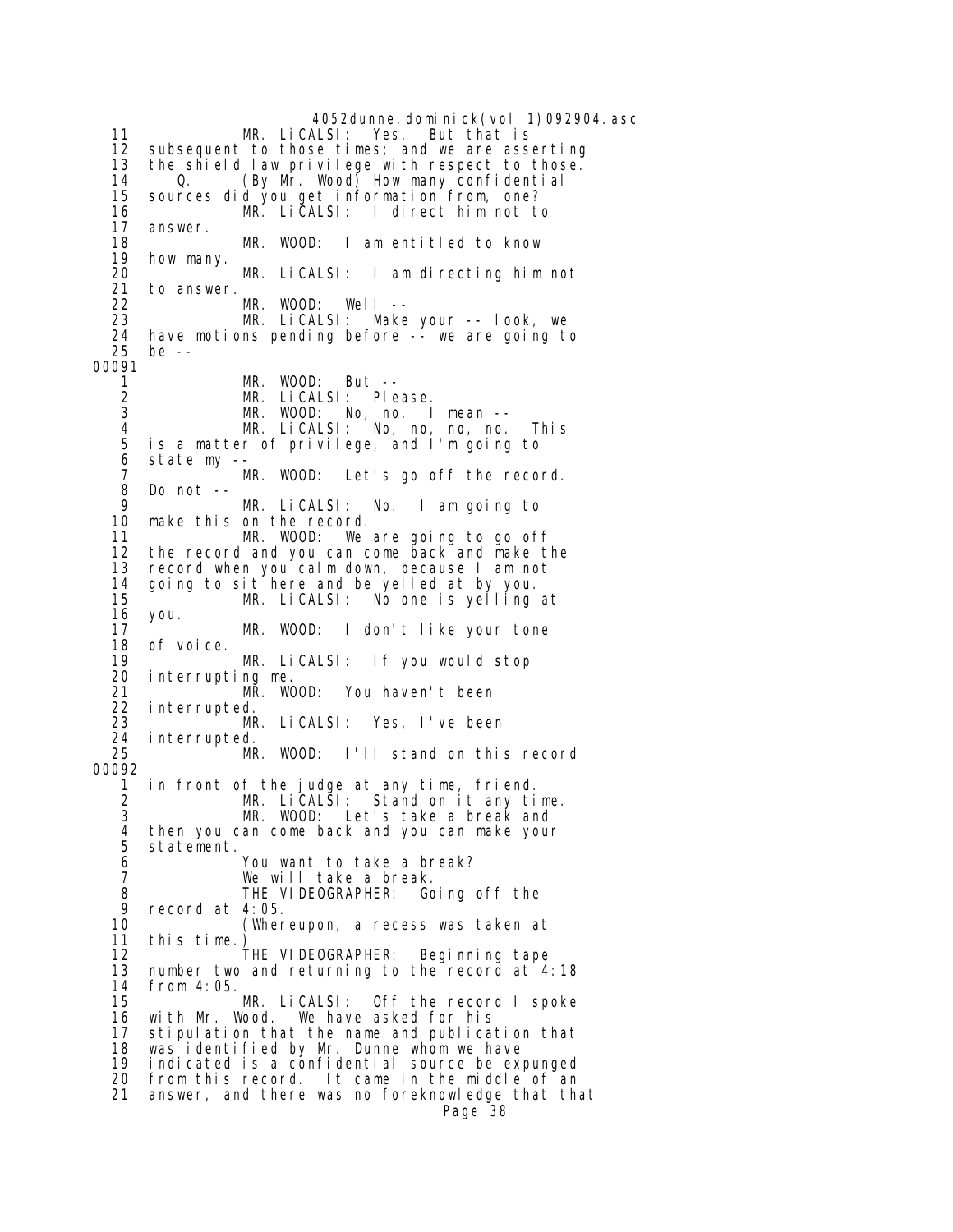4052dunne.dominick(vol 1)092904.asc 22 was going to be inadvertently disclosed. Mr. 23 Wood has declined to agree to that stipulation. 24 I will allow, however -- and we're going to make that objection and continue in 00093 1 that objection. 2 And to the extent Mr. Wood 3 identifies that person in the following 4 questions, I will direct the witness not to answer. But if he continues with his questions 6 identifying, quote, a confidential source 7 generically, I don't think we will have a 8 problem. 9 MR. WOOD: Good to go? 10 Q. (By Mr. Wood) Mr. Dunne, I think 11 what I was trying to get to before we took the<br>12 break is in a number of your interrogatory break is in a number of your interrogatory 13 answers you reference the use of a confidential 14 news source, and I understand you withdrew it as 15 to number three. 16 What I would like to find out is<br>17 how many individuals do you contend provid how many individuals do you contend provided you 18 with any information under an agreement that 19 their identity would be confidential, just the  $20$  number of people? 20 number of people?<br>21 A. Two. 21 A. Two. Would one of those two have been 23 Monty Roberts who initially asked for 24 confidentiality and then subsequently waived it? A. I wasn't thinking of him. 00094 1 Q. Two. Now, in your mind's eye, I 2 want to talk about the two sources. I want to 3 know what information source A gave you, and 4 then we will talk about source B, if that is 5 an okay way to describe them. Do you 6 understand what I am asking you? 7 What information did you receive from 8 confidential source A about this case for Gary<br>9 Condit? 9 Condit?<br>10 A. 10 A. About a visit to a chiropractor on<br>11 the day of Chandra's disappearance that there 11 the day of Chandra's disappearance that there<br>12 has never been an answer for or a name given has never been an answer for or a name given 13 of a five o'clock in the afternoon appointment. 14 Q. Any other information that you 15 received from that confidential source described 16 as confidential source A? 17 A. Well, I am sure there is. It is 18 just hard to -- I mean, I can't remember 19 offhand any other, but I know there had to be. 20 Q. Why do you know there had to be? 21 A. Well, I mean, I talked quite 22 frequently -- Right now he is asking 24 you not how many confidential sources you had. He is asking if you can remember anything else 00095 1 that confidential source A imparted to you. 2 THE WITNESS: I understood that, but I can't think of anything. 4 Q. (By Mr. Wood) All right, sir. Now, 5 confidential source B, what information were you 6 provided by that individual under a condition of Page 39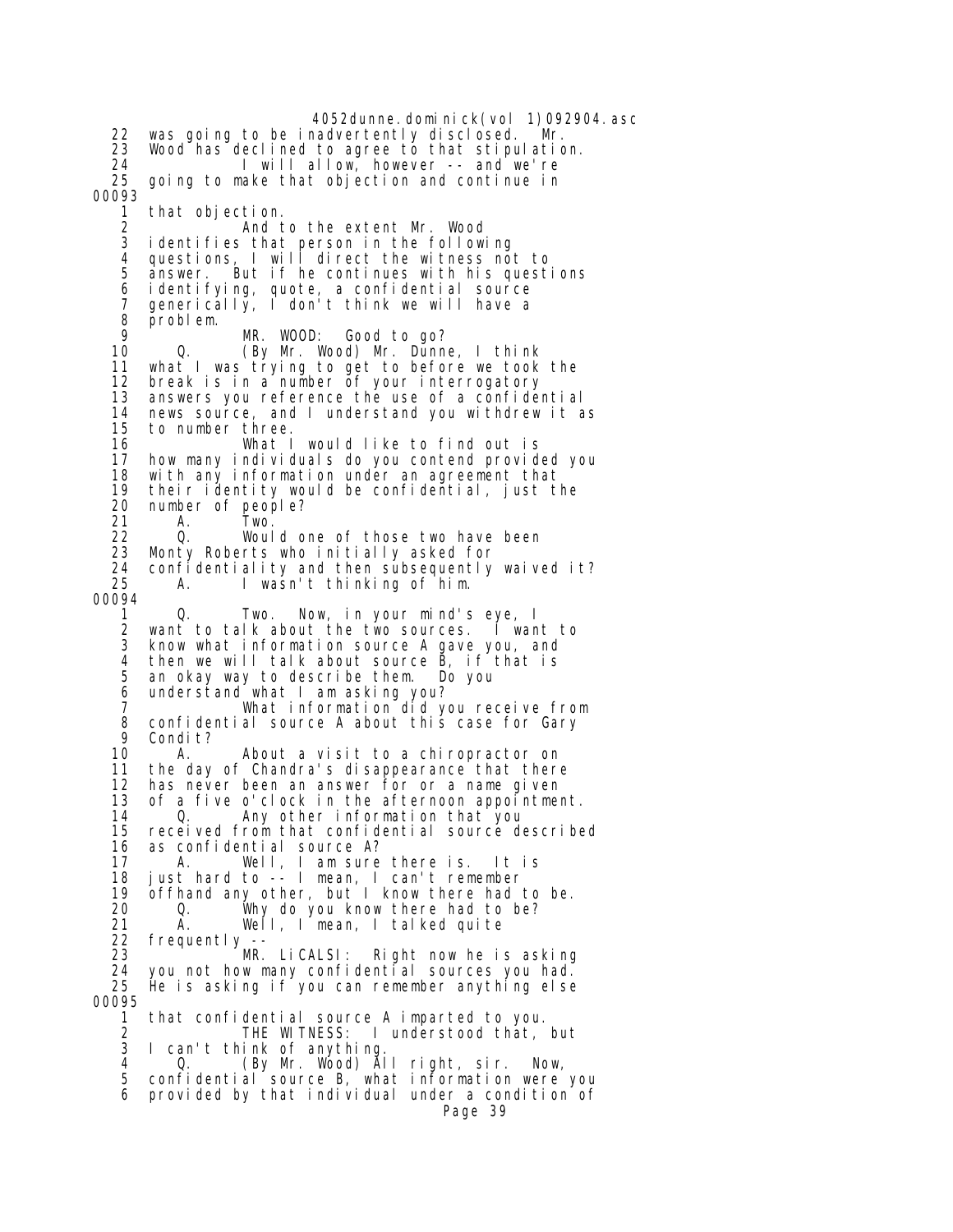4052dunne. domi ni ck(vol 1)092904. asc 7 confidentiality as to identity? 8 (Whereupon, the witness and his 9 counsel confer.)<br>10 MR. Li 10 MR. LiCALSI: He is asking you now 11 about confidential source B. 12 THE WITNESS: Well, then, I'm sorry. 13 Confidential source B is not confidential. 14 Is that correct? Is that who you mean? 16 THE WITNESS: Yeah.<br>17 MR. LiCALSI: Yeah. 17 MR. LiCALSI: Yeah. 18 Q. (By Mr. Wood) You are talking about 19 Jerry Gruner? 20 MR. LiCALSI: You have to answer 21 audi bl y.<br>22 22 THE WITNESS: I beg your pardon. I<br>23 am sorry. I keep doing that. I keep doing that. 24 Q. (By Mr. Wood) Upon further reflection, you have concluded that any 00096 1 information provided you by Mr. Gruner was not 2 provided under an agreement between you and him<br>3 that he would be a confidential source with 3 that he would be a confidential source with 4 respect to his identity; is that true?<br>5 A. Yes. 5 A. Yes.<br>6 Q. Sow 6 Q. So we only have -- MR. LiCALSI: Let me just clarify. 8 And is confidential source A Mr. Gruner or 9 confidential source B Mr. Gruner? 10 THE WITNESS: B.<br>11 MR. LiCALSI: OK 11 MR. LiCALSI: Okay. Please 12 continue. 13 Q. (By Mr. Wood) So with respect to the issue of confidential sources as it pertains to 15 matters relevant to the claims or defenses in 16 this lawsuit, you only have one confidential 17 source; right? 18 A. That I can think of at this moment, 19 yes.<br>20 C 20 Q. And your recollection is that the 21 information given to you by that confidential 22 source addresses an issue about a visit by Mr. Condit with respect to a chiropractor's visit on 24 the day of Ms. Levy's disappearance? 25 A. (Witness nodded head affirmatively.) 00097 1 Q. And you don't remember any other 2 information provided to you that you seek to 3 shield the identity of this individual? 4 A. I can't remember any other.<br>5 MR. LiCALSI: Can I talk to MR. LiCALSI: Can I talk to him off 6 the record just a second? 7 (Whereupon, the witness and his 8 counsel confer.)<br>9 THF WI 9 THE WITNESS: With confidential source A, yeah, I did talk -- I mean, I can't 11 remember specifically what it was, but -- 12 MR. WOOD: We are back on the 13 record? 14 THE VIDEOGRAPHER: Yes.<br>15 0. (By Mr. Wood) Go ahead. (By Mr. Wood) Go ahead, Mr. Dunne. 16 A. I can't specifically remember what it 17 -- I mean, there were other things than the Page 40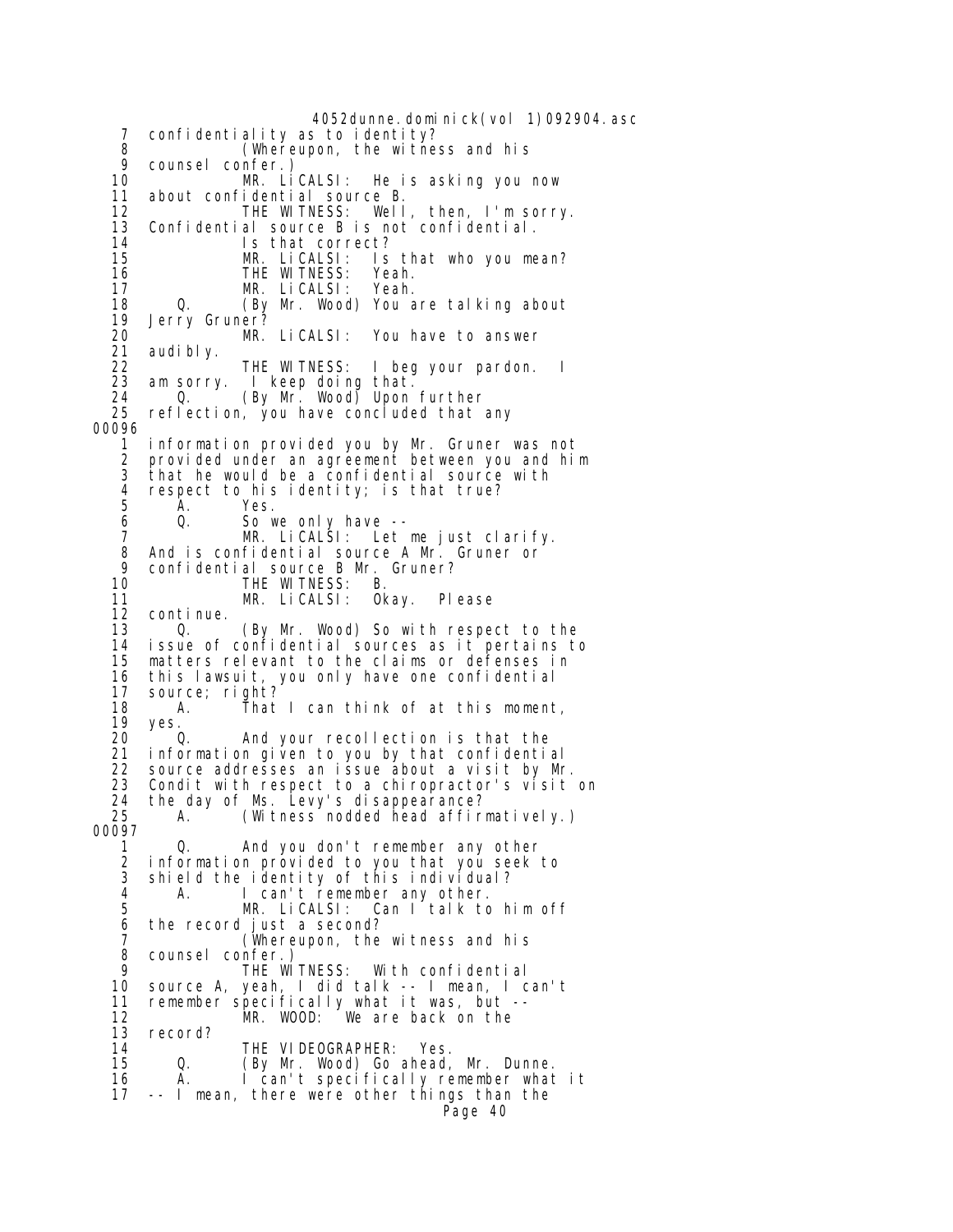4052dunne.dominick(vol 1)092904.asc 18 chiropractor. God, it's been a long time. 19 don't know. I would have to think about it.<br>20 I can't remember any others. 20 I can't remember any others. 21 Q. Well, you know, again, if you think 22 of something other than that during the course 23 of your deposition testimony, just let us know. 24 Ă. Okay.<br>25 O. And i And it may be at some point we 00098 1 might follow up with an interrogatory to see, 2 because it is important to know the subject matter to see whether it is something to fight 4 over. As you sit here today, the only 6 subject matter that you can remember being given 7 by the one confidential source relates to the 8 chiropractor visit as you've described; right? 9 Is that right?<br>10 A. Yes. A. Yes.<br>Q. Woul 11 Q. Would it be correct --<br>12 And do you have a copy 12 And do you have a copy of these interrogatories? 14 MR. LiCALSI: No, I don't. 15 Okay. Go ahead. 16 Q. (By Mr. Wood) If you will look on 17 -- interrogatories four -- I would like to just 18 make sure, because what I am hearing, I am not 19 sure that interrogatory number four or number 20 five, whether you are still contending that the confidential news source is properly identified 22 there or whether that should be withdrawn as you<br>23 did with number three. 23 did with number three.<br>24 MR. LiCALSI: 24 MR. LiCALSI: Let me read it a second and I will give you the answer. 00099 1 Yes, I think just to clarify 2 everything, the communications with the confidential source all occurred after the three 4 interviews that are in issue in this case. MR. WOOD: But here is what I need 6 to know, though<br>7 MR Lio 7 MR. LiCALSI: So we would amend<br>8 these to clarify that. these to clarify that. 9 MR. WOOD: But in terms of whether 10 you rely on confidential source information to 11 support any contention that the statements at<br>12 issue are true, that is what I need to know. 12 issue are true, that is what I need to know.<br>13 MR. LiCALSI: Okay. But that wasr But that wasn't 14 what was asked in these interrogatories. 15 MR. WOOD: I understand. I am 16 trying to get there.<br>17 MR. LiCALS 17 MR. LiCALSI: I am not going to say 18 -- you know, you can question him about the substance of those confidential -- the 20 confidential sources communications. All I am saying now is that to the extent the answers to 22 the interrogatory imply that those communications 23 were prior to his statements the answers to the<br>24 interrogatories are incorrect. 24 interrogatories are incorrect. The communications in question were 00100 1 all subsequent to that, according to our 2 knowledge. Okay? But please ask him about the Page 41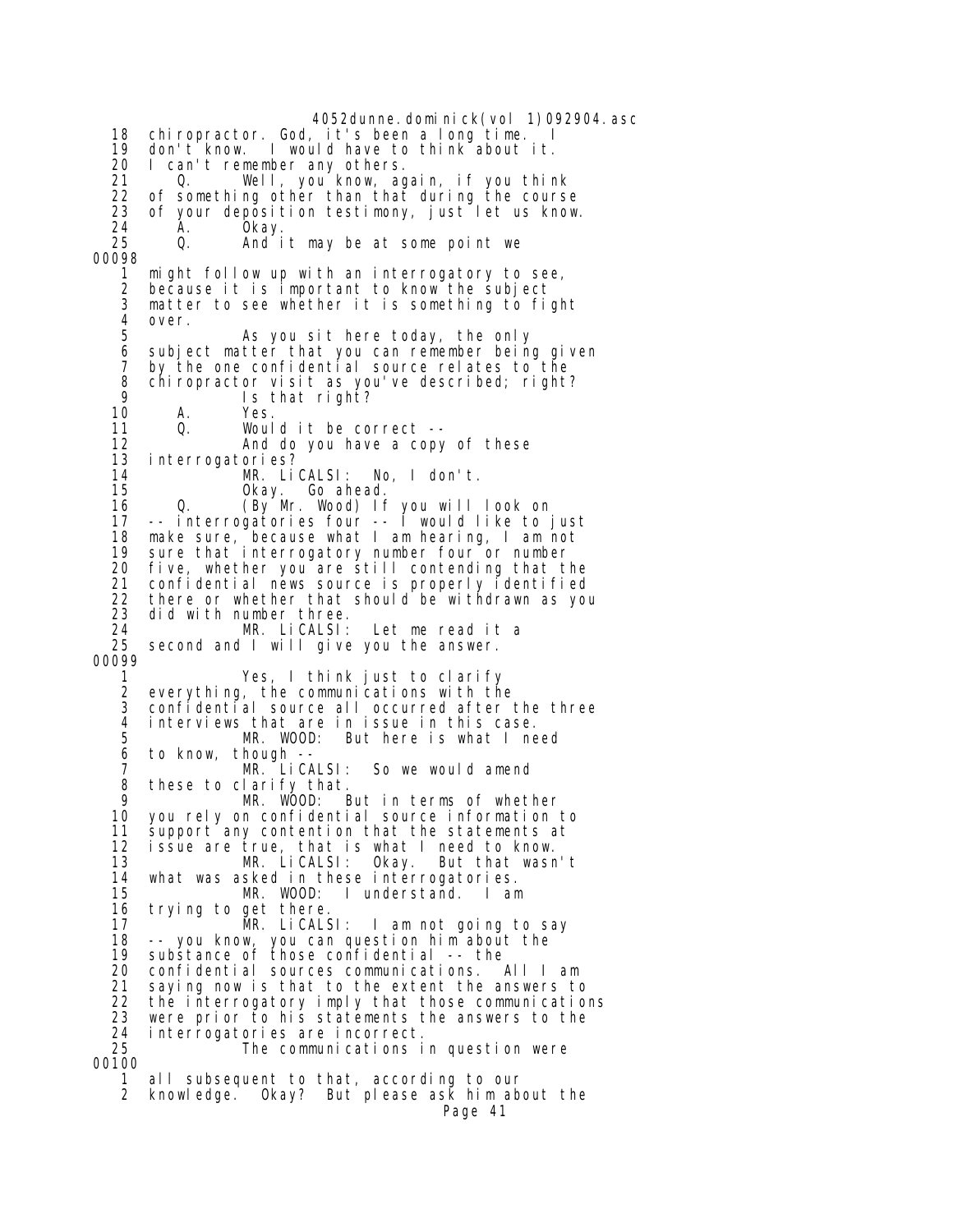4052dunne. domi ni ck(vol 1)092904. asc 3 communications. 4 Q. (By Mr. Wood) I am trying to find out, and let me just put it generally and see 6 if that will help answer it, whether any<br>7 information that you received from the 7 information that you received from the 8 confidential source goes to supporting what you 9 say is the truth of any statement that you made 10 about Mr. Condit on the Larry King Live show, 11 the Laura Ingraham broadcast, the ET Online 12 interview or the dinner parties? 13 MR. LiCALSI: Okay. My objection is 14 that that is overbroad and it is vague and it 15 is ambiguous and it's -- 16 **If you can answer that, go ahead.** 17 THE WITNESS: And I can't remember,<br>18 either. 18 either.<br>19 0. (By Mr. Wood) Well, did the 20 confidential source -- let me see if I can help 21 you. Did the confidential source give you any 22 information about Mr. Condit in any way relating 23 to motorcycles or motorcycle gangs?<br>24 A. You know, Mr. Wood, I am 24 A. You know, Mr. Wood, I am not sure.<br>25 I'm really not sure. I'm really not sure. 00101 1 MR. LiCALSI: That is your answer.<br>2 Q. (By Mr. Wood) Did the confidential 2 Q. (By Mr. Wood) Did the confidential source that you've identified, the only 4 confidential source that you've identified, the<br>5 one person, did that person give you any 5 one person, did that person give you any 6 information that you believe in any way supports 7 the truth of the statements that you made on 8 the Laura Ingraham radio show?<br>9 MR. LiCALSI: Again, 9 MR. LiCALSI: Again, overbroad, ambiguous and confusing. 11 THE WITNESS: I had certainly<br>12 discussed that with him. And also, on discussed that with him. And also, on the 13 shows I was on with Geraldo and Larry King, I<br>14 talked to other people who were on the shows tal ked to other people who were on the shows 15 with me in the green room. We all exchanged 16 information back and -- but I can't remember the 17 specifics. 18 MR. LiCALSI: Just so -- it is a confusing question. He is asking you only with 20 respect to your communications with confidential 21 source A, not with other individuals. 22 THE WITNESS: I am sorry, then. I<br>23 just don't -- I am sorry. I can't. 23 just don't -- I am sorry. I can't. 24 MR. LiCALSI: You have answered. 25 It's fine. Next question. 00102 1 (Whereupon, the witness and his 2 counsel confer.) 3 MR. LiCALSI: Off the record a 4 second.<br>5 (Whereupon, the witness and his 6 counsel confer.) 7 MR. LiCALSI: Okay. Back on the 8 record.<br>9 0 Q. (By Mr. Wood) I asked you in 10 interrogatory number seven to identify each 11 person with knowledge or information concerning 12 your discussions and/or attempted discussions 13 with the individual from Hamburg, Germany known Page 42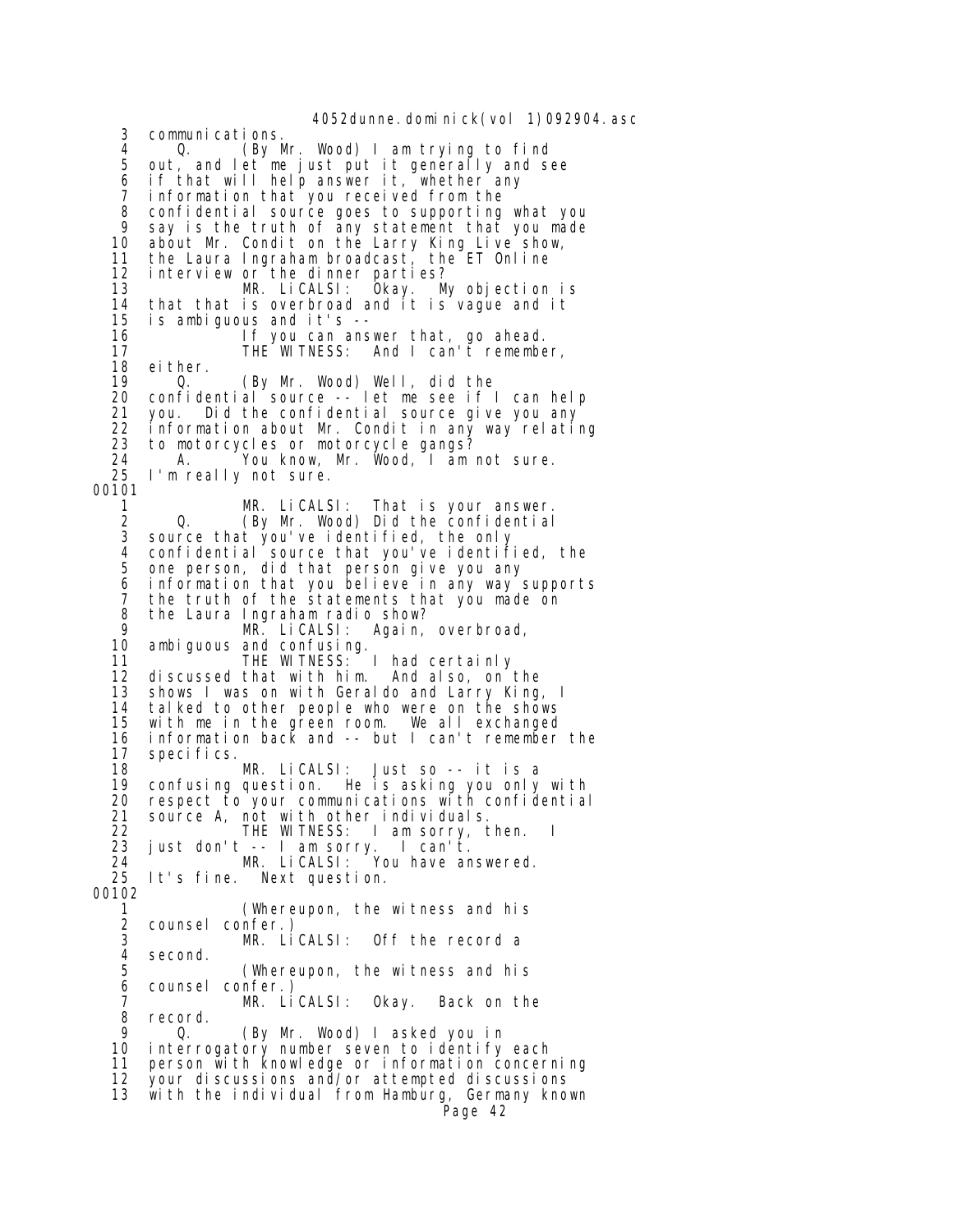4052dunne. domi ni ck(vol 1)092904. asc 14 as the horse whisperer. 15 Did you get -- was there any 16 confidential source information used with respect<br>17 to those discussions? Do you contend there is 17 to those discussions? Do you contend there is 18 a confidential source that has knowledge or 19 information concerning those discussions? 20 MR. LiCALSI: Did a confidential<br>21 source discuss with you -source discuss with you --<br>MR. WOOD: At an 22 MR. WOOD: At any time. 23 MR. LiCALSI: -- at any time your 24 discussions with the horse whisperer? THE WITNESS: Yes. 00103 1 Q. (By Mr. Wood) Or your attempted 2 di scussi ons?<br>3 A Ye 3 A. Yes. I am sorry. Yeah. 4 Q. Tell me what the confidential source, what information was provided to you about the 6 horse whisperer by the confidential source? 7 MR. LiCALSI: You can answer. 8 THE WITNESS: The confidential source 9 -- I wrote first that I had been -- felt I had 10 been hoodwinked by the horse whisperer. And the 11 confidential source got hold of the horse 12 whisperer, and then he contacted me and said, 13 would you answer some questions that the horse whisperer, who is Monty Roberts, had said about 15 you. 16 And I said yes, I will, but first 17 you have to hear my experience with the horse<br>18 whisperer. 18 whisperer.<br>19 0. 19 Q. (By Mr. Wood) When did that<br>20 conversation take place with the conf 20 conversation take place with the confidential<br>21 source? source? 22 A. It was, I believe -- I mean, it is<br>23 hard for me to tell you just like I can snap hard for me to tell you just like I can snap 24 off dates like this. This has been a three-year story, so I can't do that. 00104 But I know it was in the summer. 2 It was in August because I was at my house in 3 Connecticut. And I think it was, I think it 4 was 2002, but I would hate to be held to that. 5 Q. Was it before this lawsuit was filed 6 or after this lawsuit was filed? 7 A. Oh, before. 8 Q. Was it before Chandra Levy's remains<br>9 had been discovered at --9 had been discovered at --<br>10 A. 0h, yes. A. Oh, yes. 11 Q. -- at Rock Creek Park or was it 12 after?<br>13 A. 13 A. Oh, no, before. 14 Q. Do you recall when her remains were found? 16 A. I can't remember the date, no. 17 MR. WOOD: Would you mark for 18 purposes of identification to the deposition 19 defendant's responses to first set of continuing 20 interrogatories to defendant as Dunne exhibit 21 number two.<br>22 MR. LiCALSI: Same thing we have 23 been referring to? MR. WOOD: Yes. Page 43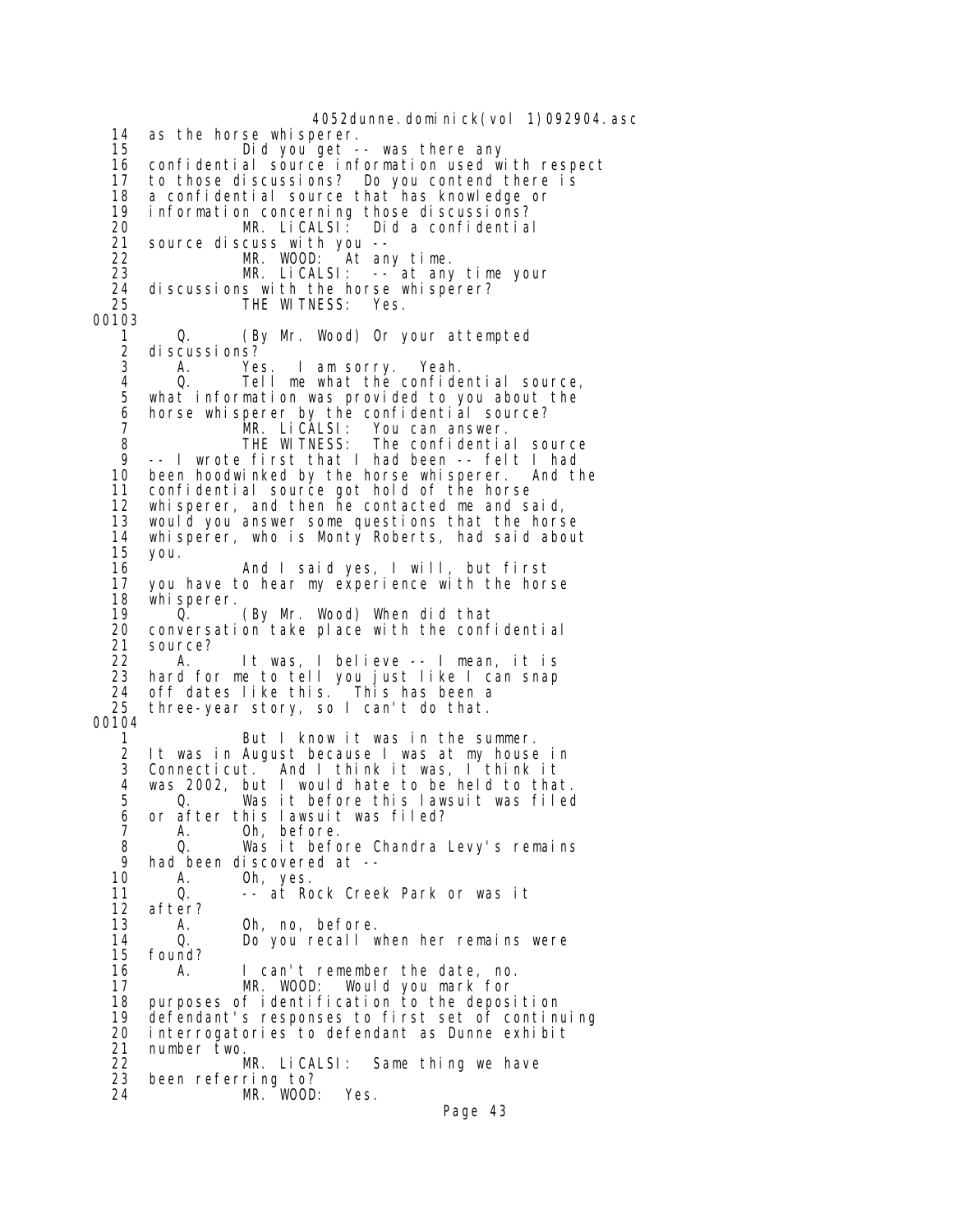4052dunne.dominick(vol 1)092904.asc 25 (Whereupon, Exhibit-Dunne-2 was marked 00105<br>1 1 for identification.)<br>2 0. (By Mr. Wo 2 Q. (By Mr. Wood) You admitted as true 3 paragraph 34 of the complaint, Mr. Dunne. On 4 the morning of May 22, 2002, a private citizen 5 discovered skeletal remains in Rock Creek Park 6 in Washington, D.C. that were shortly thereafter identified by law enforcement authorities as the 8 remains of Ms. Levy?<br>9 A What was t 9 A. What was the date, please? 10 Q. May 22, 2002. 11 You don't dispute that statement as 12 true that you admitted to; do you? 13 A. That she was found dead that day? 14 Q. Yes. Just as alleged in that paragraph. 16 A. No. 17 Q. So August of 2002 would have been 18 after her remains had been discovered. Does<br>19 that help try to orient you as to when you h 19 that help try to orient you as to when you had<br>20 this discussion with the confidential source this discussion with the confidential source 21 about the confidential source's discussions with 22 Monty Roberts? Was it before or after Chandra 23 Levy<sup>i</sup>s remains had been found?<br>24 A. It was before. 24 A. It was before. Was it after you appeared on Larry 00106 1 King in February of 2002?<br>2 A. I'm really not : 2 A. I'm really not sure. All you could tell me --4 A. I would have to do a time line of<br>5 all these things, and I don't have it. 5 all these things, and I don't have it. 6 Q. What questions did the confidential 7 source want you to answer about the horse 8 whisperer and you? Because you said you would 9 answer him but first you wanted to tell the confidential source about your dealings with the 11 horse whisperer or what you knew about him. 12 What questions did the horse whisperer want to<br>13 qet the confidential source to answer? 13 get the confidential source to answer?<br>14 A. He never asked me that. Bec 14 A. He never asked me that. Because<br>15 once I told him the story of the horse once I told him the story of the horse 16 whisperer, he realized -- the horse whisperer 17 had told me that he had met the procurer at a 18 party in Dubai. As I was telling that story 19 to the confidential source, he said, oh, no, that is not where it happened. And I said, 21 no, that's -- what he has told you is his<br>22 second version in which he said he met hi 22 second version in which he said he met him on<br>23 a plane going from Seattle to Phoenix. 23 a plane going from Seattle to Phoenix.<br>24 And what he was trying to do 24 And what he was trying to do was to distance himself from Dubai, which was the main 00107 1 source of his income. He had told me Dubai 2 and then distanced himself from it and changed 3 the locale of where the horse whisperer and the<br>4 procurer met. 4 procurer met.<br>5 MR. MR. LiCALSI: Wait a minute. He is 6 not finished with his answer. 7 THE WITNESS: Yes, I think I am. 8 Am I not? (By Mr. Wood) Do you have anything Page 44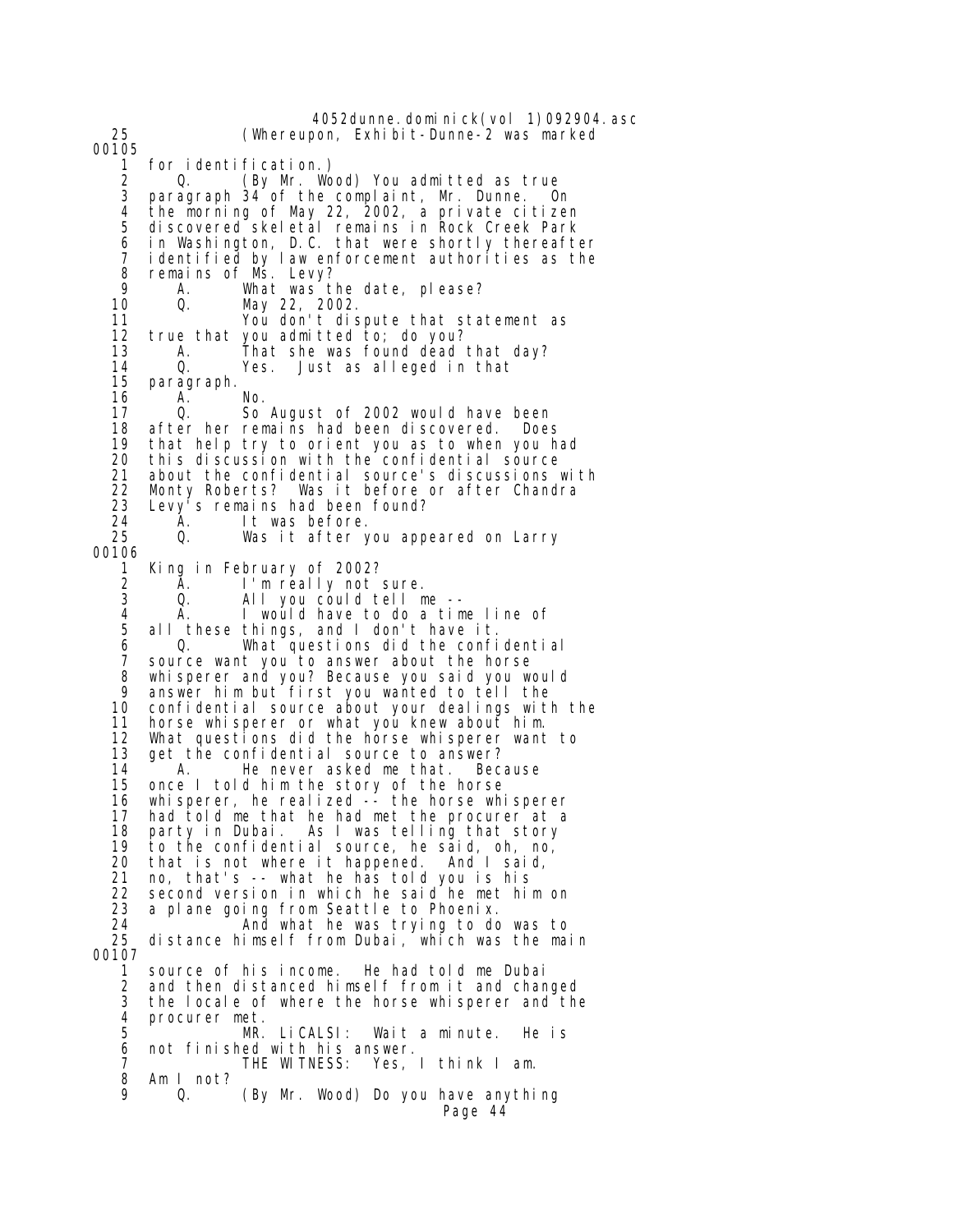4052dunne. domi ni ck(vol 1)092904. asc 10 to add to that? 11 MR. LiCALSI: He hasn't told you<br>12 what the confidential source said about the 12 what the confidential source said about that.<br>13 0. (By Mr. Wood) Well, what did the 13 Q. (By Mr. Wood) Well, what did the 14 confidential source say about, I assume, the 15 different locales of where the meeting with the 16 horse whisperer and the procurer took place?<br>17 A. Well, he started out as hostile to A. Well, he started out as hostile to 18 me, and he came to realize as I told the story 19 that the horse whisperer had lied to him. That 20 is all I can think of. At the time that you had this 22 conversation that you've just described with the 23 confidential source, you had concluded that the 24 horse whisperer had hoodwinked you; true? 25 A. Yeah. 00108 1 Q. And when you told -- when you had 2 this conversation with the confidential source, 3 the confidential source, upon hearing your<br>4 discussion about the borse whisperer, agre 4 discussion about the horse whisperer, agreed with<br>5 you that the horse whisperer had lied to you; 5 you that the horse whisperer had lied to you; 6 right? 7 A. Yeah. 8 Q. Is it yes? 9 A. Yes.<br>10 Q. And And one of the key facts that led 11 you to believe and conclude that the horse<br>12 whisperer had hoodwinked you and had lied 12 whisperer had hoodwinked you and had lied to you<br>13 was the fact that the horse whisperer had was the fact that the horse whisperer had 14 changed his story about the locale of the 15 meeting between the horse whisperer and the 16 procurer; true? 17 A. Yeah. 18 MR. LiCALSI: Excuse me. I would 19 just like to confer with my client.<br>20 (Whereupon, the witness a 20 (Whereupon, the witness and his 21 counsel confer.) 22 THE WITNESS: Well, that was the 23 third -- 24 MR. LiCALSI: Go ahead. I am sorry. 00109 1 Q. (By Mr. Wood) Was there ever a third 2 version given to you by the horse whisperer -- 3 A. Not to me because, of course, the 3 A. Not to me because, of course, the 4 horse whisperer and I never spoke again after Engl and. 6 Q. What was the third locale? 7 A. Well, I heard from someone else that 8 it had changed from an airplane to a men's room 9 where they had met.<br>10 0. You had t 10 Q. You had these three different<br>11 locales -locales -- 12 A. The first is the one, I believe. 13 Q. Right. But it was the fact that 14 the horse whisperer changed the locale that led<br>15 you to believe that you had been hoodwinked? 15 you to believe that you had been hoodwinked? 16 A. No. Oh, no, no, no, no. 17 Q. Well, what was it -- 18 A. No, no.<br>19 Q. What wa 19 Q. What was it -- A. I didn't say that. Page 45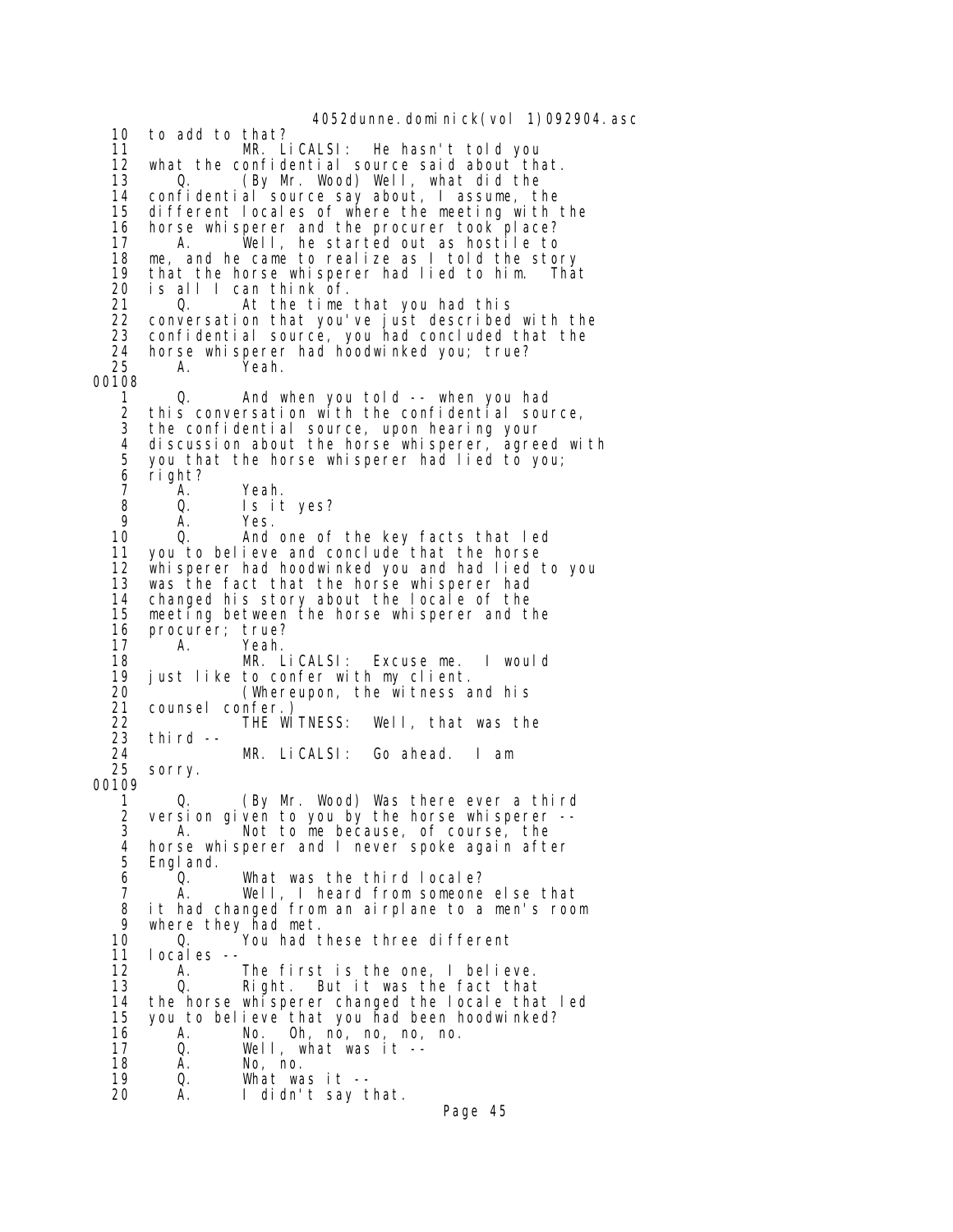4052dunne. domi ni ck(vol 1)092904. asc 21 Q. Well, sir, the record will speak for 22 itself what you said, but let me just get you 23 to tell me. 24 What led you to conclude that the horse whisperer had lied to you about this 00110 1 story? 2 A. When I had the fight with him in<br>3 England. I knew he was personally close to I knew he was personally close to the 4 Sheikh Mohammed, and the Sheikh Mohammed didn't 5 want Dubai involved in a tacky story. 6 MR. LiCALSI: No. The question is 7 when did you come to the conclusion that you 8 had been hoodwinked by the horse whisperer. 9 MR. WOOD: Excuse me. 10 Q. (By Mr. Wood) The question is what I ed you to conclude that the horse whisperer had 12 lied to you about his story from the procurer? 13 A. Well, what led me to believe was 14 that when she was found dead. I mean, then I 15 knew for sure. But I suspected him in -- when I went to England to attend that horse race 17 where the procurer was supposed to be and<br>18 wasn't. When we talked on the telephone 18 wasn't. When we talked on the telephone there 19 at five in the morning, he was very upset that<br>20 I was there, number one. He was -- he said -- 20 I was there, number one. He was -- he said -- I was in a hotel in London. He was in a 22 hotel in Newmarket where I had been the day 23 before for the horse race. He said he was 24 frightened. He said, I'll be murdered. 25 I said, I only want one thing from 00111 1 you. I want the name of the procurer. And he 2 said, I don't know his name. And I said, You're a fucking liar. 4 Because he had told me too much<br>5 about the procurer. He told me, I mean, 5 about the procurer. He told me, I mean, the 6 most intimate details about the guy's beard, how 7 many languages he spoke, that his German wasn't 8 so good, that he spoke Urdu, that he spoke<br>9 Foolish without an accent that he wore Say 9 English without an accent, that he wore Savoy 10 Row clothes but on occasion he wore the Arab<sup>1</sup><br>11 thing and the thing on his head and the veil. thing and the thing on his head and the veil. 12 And -- but he was a totally sophisticated man 13 who moved in high -- he told me everything 14 about him. And then he said he didn't know 15 his name. And that is when I called him a liar. 17 Q. And that is when you first began to 18 doubt the truth of what he had told you; right?<br>19 A. Yeah. yeah. 19 A. Yeah, yeah. 20 MR. LiCALSI: Well, wait. I will 21 -- no, no, no. I am going to make a 22 objection.<br>23 23 When you say the truth about what he<br>24 told you -- 24 told you -- MR. WOOD: Yes. 00112 1 MR. LiCALSI: -- he just referred to 2 he called him a liar with respect to not 3 knowing the name of the procurer. When you say 4 the truth of what he had told you, that is<br>5 ambiquous. Now, if it is bevond that -ambiguous. Now, if it is beyond that --Page 46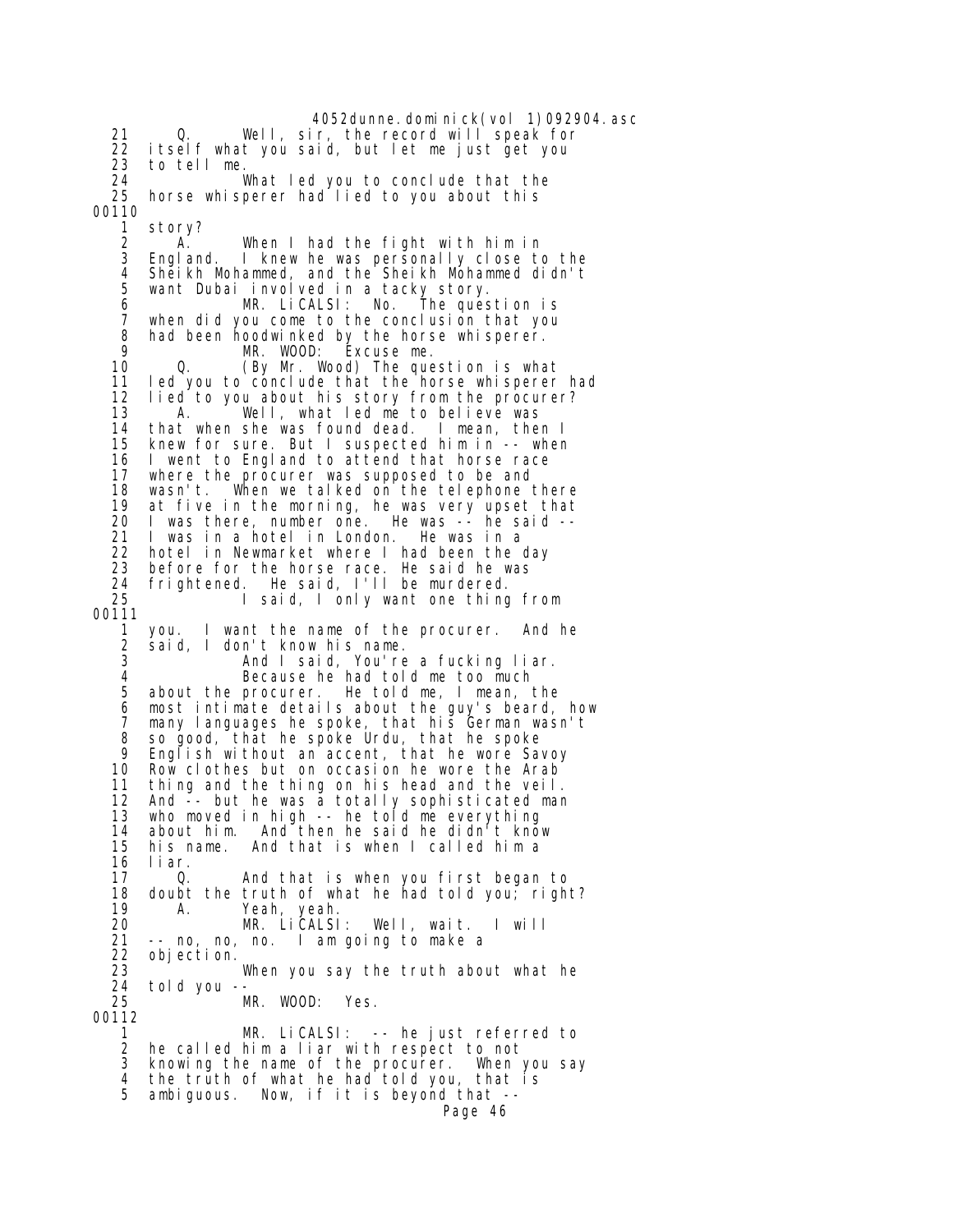4052dunne.dominick(vol 1)092904.asc<br>THE WITNESS: He was lying to me 6 THE WITNESS: He was lying to me 7 then. 8 Q. (By Mr. Wood) Well, once he lies to 9 you about that, you had to believe and suspect that he may have been lying to you about a lot 11 of that story; right? 12 A. Yes.<br>13 O. Yes. Yes, sir. And so you had serious 14 doubts about whether you could trust this man 15 telling you the truth about any aspect of the 16 horse whisperer's story after you had this<br>17 confrontation that you ended up calling hi 17 confrontation that you ended up calling him a 18 fucking liar; right? Is that right? 19 A. Yeah, that is the last time I ever<br>20 talked to him. 20 talked to him. 21 Q. Yes, sir. And your doubts about this man never changed; you never found him 23 after that to become more reliable, did you; you 24 only found with the passage of time that it was confirmed, with the finding of this young girl's 00113 remains, that there was no doubt about it, the 2 guy was a fucking liar; right?<br>3 A. Yeah. 3 A. Yeah.<br>4 O. And 4 Q. And you had that conversation with 5 that man in England when you went to the Dubai Stakes; right? 7 A. That's right. 8 Q. Prior to December 20 of 2001; true? 9 A. Yeah.<br>10 Q. Why.c 0. Why did you decide to go on the 11 Laura Ingraham radio show on December 20, 2001?<br>12 A. I was reluctant to go on. Quite 12 A. I was reluctant to go on. Quite<br>13 honestly. I was over powered by Laura Ingra honestly, I was over powered by Laura Ingraham. 14 Q. Is that your answer?<br>15 MR. LiCALSI: Excuse Excuse me a second. 16 Are you okay? Do you need a break?<br>17 THE WITNESS: Yeah, it's Yeah, it's okay. 18 Q. (By Mr. Wood) Are you okay to go 19 forward here?<br>20 A. Yea 20 A. Yeah. 21 Q. Yeah. Is that why you went on the<br>22 show, you were over powered by Laura Ingraha show, you were over powered by Laura Ingraham? 23 A. Yes, I was. 24 Q. And her -- she wanted you to come 25 on and tell this story about Gary Condit -- 00114<br>1 1 A. Yes.<br>2 Q. -- o 2 Q. -- didn't she? Yeah. 4 Q. You had relayed to her the entire 5 story about the horse whisperer at lunch?<br>6 A. That's right. 6 A. That's right.<br>7 Q. And she said, 0. And she said, Dominick, you got to 8 come on the show and tell this story, this is<br>9 fascinating stuff: true? 9 fascinating stuff; true?<br>10 A. Yeah. And I h 10 A. Yeah. And I had -- I have to admit, I had -- I was sort of reluctant, but I 12 went. 13 (Whereupon, Exhibit-Dunne-3 marked for 14 identification.)<br>15 MR. Li MR. LiCALSI: Before you show him 16 that.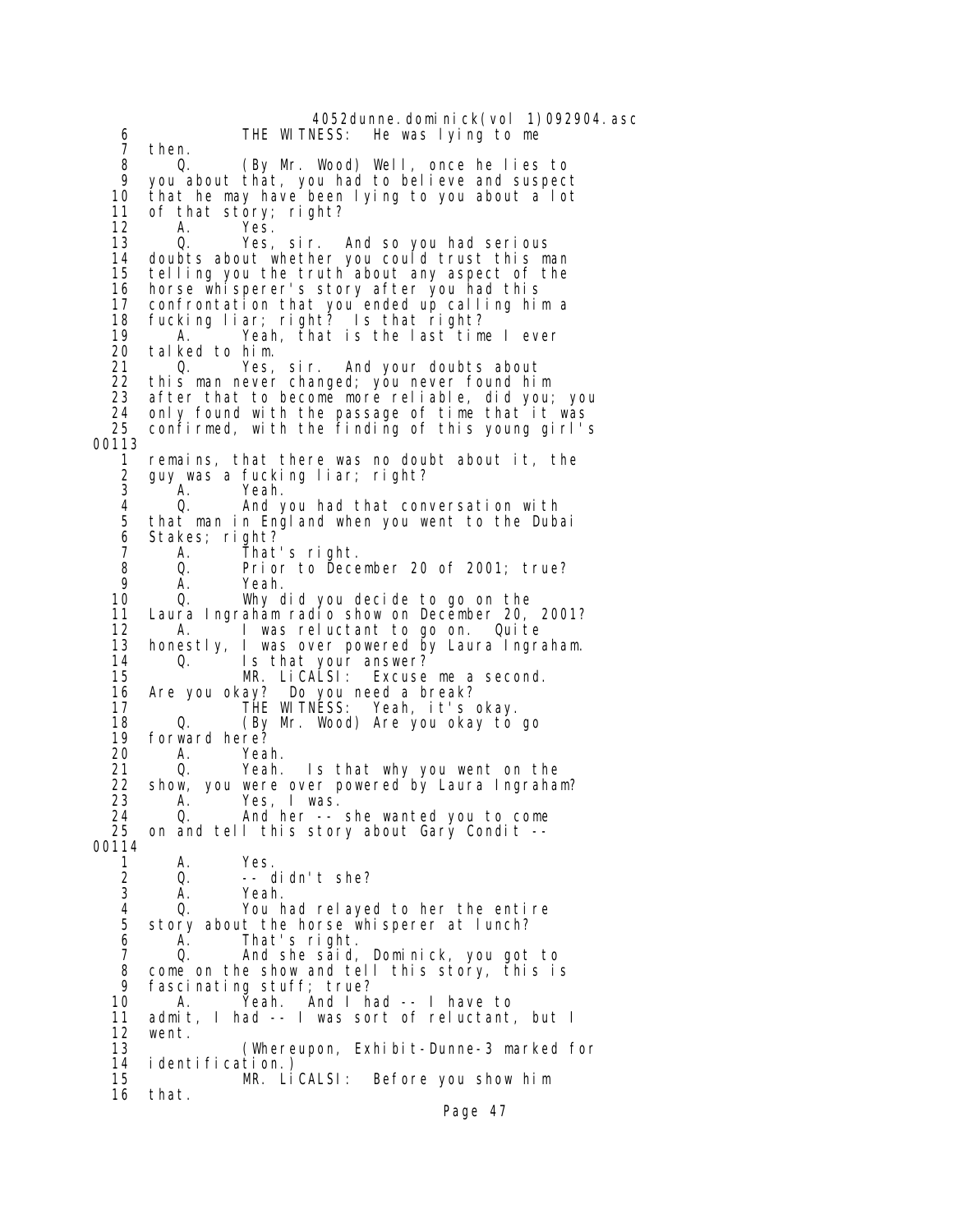4052dunne.dominick(vol 1)092904.asc 17 (Whereupon, the witness and his 18 counsel confer.) 19 MR. LiCALSI: We are going to take 20 a break. He wants to consult with me. 21 MR. WOOD: He wants to consult with 22 you or you want to consult with him? The<br>23 video is going to show you are the one video is going to show you are the one 24 concerned with what he is testifying to with 25 regard to the Laura Ingraham -- 00115 1 MR. LiCALSI: That is unfair. 2 MR. WOOD: That is a fair 3 characterization of the record when I ask him 4 about why he did not -- why he agreed to go on the show. 6 MR. LiCALSI: You want to start 7 talking about burning your record.<br>8 MR. WOOD: No. I am say 8 MR. WOOD: No. I am saying when I<br>9 ask him about why he went on that show and h 9 ask him about why he went on that show and he<br>10 gave an answer, that is when you decided to 10 gave an answer, that is when you decided to 11 confer with him. And it is improper for you<br>12 to make a record written that says he wanted 12 to make a record written that says he wanted to 13 confer with you, because I think the record 14 video will show otherwise.<br>15 MR. LiCALSI: Ye 15 MR. LiCALSI: Yeah, but my client 16 and I just talked with each other.<br>17 MR. WOOD: I am not goir 17 MR. WOOD: I am not going to fight 18 with you -- 19 MR. LiCALSI: Well, apparently you<br>20 are. 20 are.<br>21 21 MR. WOOD: No, sir. I'm just not 22 going to let you make a mischaracterization of<br>23 the accuracy of this record. 23 the accuracy of this record.<br>24 We are off the rec 24 We are off the record now.<br>25 THE VIDEOGRAPHER: We are THE VIDEOGRAPHER: We are going off 00116 1 the record at 4:51.<br>2 *(Whereupo*) 2 (Whereupon, a recess was taken at this time.)<br>THE VIDEOGRAPHER: 4 THE VIDEOGRAPHER: Returning to the 5 record at 5:03 from 4:51. 6 Q. (By Mr. Wood) Mr. Dunne, what factual information do you have that you believe 8 is accurate to indicate that Gary Condit ever<br>9 went to a Middle Eastern embassy? 9 went to a Middle Eastern embassy?<br>10 MR. LiCALSI: I will ca 10 MR. LiCALSI: I will caution the 11 witness not to state anything he has heard from<br>12 his attorneys. his attorneys. 13 And I will also object to the 14 question with modifier factually. 15 Please go ahead. 16 MR. WOOD: Well, just for the 17 record, I don't believe -- if you are giving 18 him factual information, I am entitled to know 19 it. I am not entitled to know what you advise him, but I didn't ask him who he got it from. 21 If he has got factual information, whether you<br>22 got it and told him doesn't prevent him from 22 got it and told him doesn't prevent him from<br>23 telling me what he knows about facts. Okay? 23 telling me what he knows about facts. Okay?<br>24 So I want to go back. 24 So I want to go back.<br>25 0. (By Mr. Woo Q. (By Mr. Wood) I want to know, sir, 00117 1 what information do you have -- excuse me. Page 48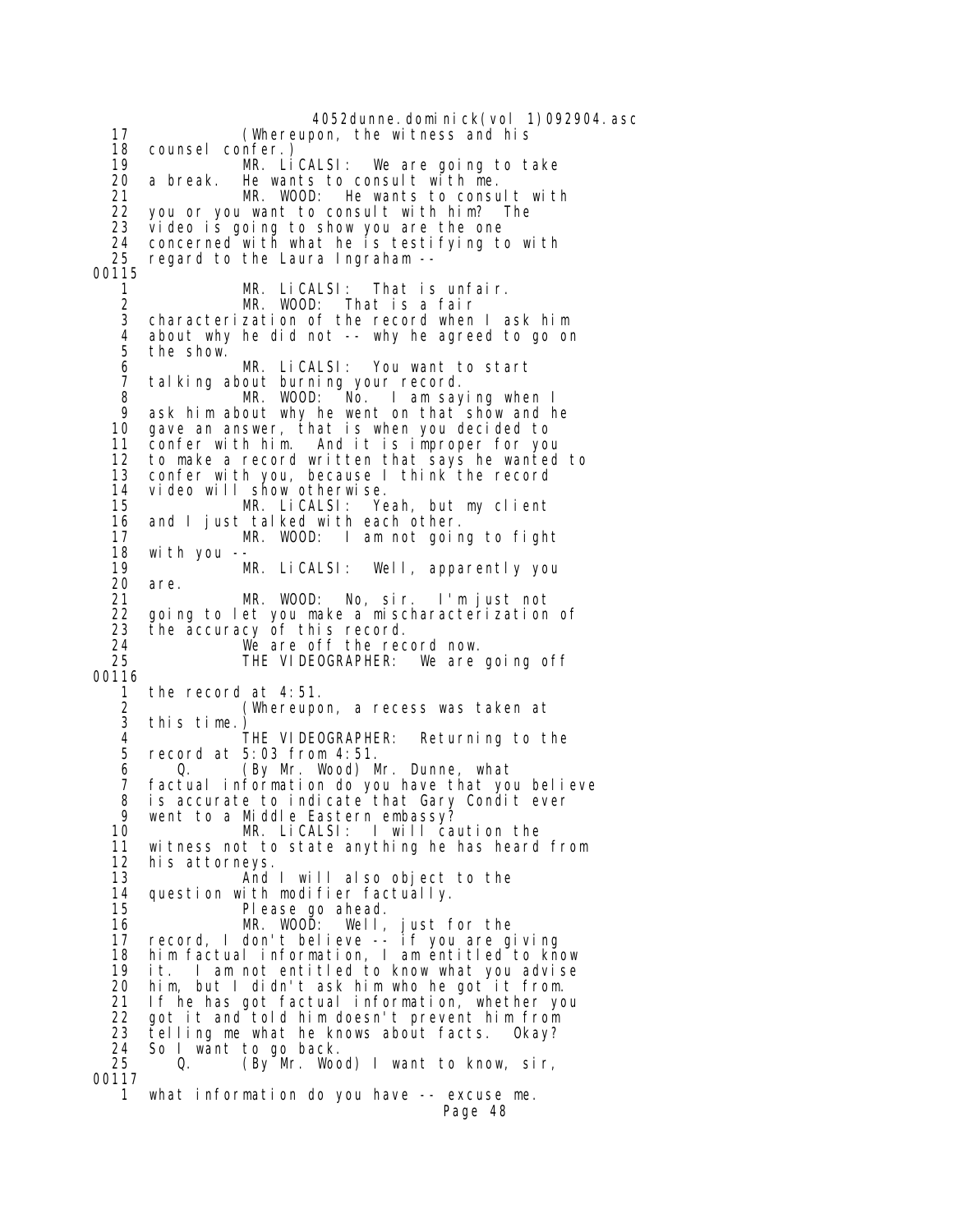4052dunne.dominick(vol 1)092904.asc What factual information do you have that you 3 believe is accurate to establish that Gary 4 Condit ever went to Middle Eastern embassies? MR. LiCALSI: Same objection. 6 Go ahead.<br>7 THE WITNE 7 THE WITNESS: My source on that was<br>8 the horse whisperer who told me that. I 8 the horse whisperer who told me that. I<br>9 believed the horse whisperer 9 believed the horse whisperer. 0. (By Mr. Wood) At the time?<br>A. I believed him for a long 11 A. I believed him for a long time. I 12 believed him until she died. Until she -- not died, I am sorry, until she was found dead. 14 Q. Sir, are you telling me that you had 15 no other source to establish that Mr. Condit had 16 ever gone to any Middle Eastern embassy other 17 than Monty Roberts?<br>18 A. I took it A. I took it to Jerry Gruner, who was 19 the investigator, and Billy Martin and another 20 lawyer. I can't remember his name. And -- 21 for them to check it out. 22 Q. Let me go back and ask you one more 23 time. 24 MR. LiCALSI: Are you finished with your answer? 00118 1 THE WITNESS: Yeah.<br>2 Q. (By Mr. Wood) I wan 2 Q. (By Mr. Wood) I want to know the<br>3 name of any source that you rely upon in name of any source that you rely upon in 4 establishing the truth that Gary Condit had ever 5 gone to any Middle Eastern embassy other than<br>6 Monty Roberts. 6 Monty Roberts. 7 MR. LiCALSI: I think he just<br>8 answered that question. 8 answered that question. 9 MR. WOOD: I didn't hear any -- 10 MR. LiCALSI: Go ahead if you have anything else, sir. 12 <sup>O</sup>. (By Mr. Wood) Are you telling me<br>13 that you got information from Mr. Gruner o that you got information from Mr. Gruner or 14 Billy Martin or some unidentified lawyer telling you that they had verified -- 16 A. No, no. They were checking it out 17 for me. Did they ever give you any 19 information to indicate whether they had 20 concluded it was true or false? 21 A. No. 22 Q. Now, going back to my question then. 23 In terms of any source that you rely upon in 24 establishing the truth that Gary Condit had ever 25 gone to any Middle Eastern embassy, you have no 00119 1 source for that statement other than Monty<br>2 Roberts: true? 2 Roberts; true? Source, yes. 4 Q. And when you told the story about 5 Gary Condit going to the Middle Eastern 6 embassies, were you conveying, in part, that he 7 was participating in sexual intercourse with 8 prostitutes at those embassies?<br>9 MR LicALSL: Just L MR. LiCALSI: Just I object with 10 respect to when you are referring to his telling 11 the story. 12 Q. (By Mr. Wood) On Laura Ingraham. We Page 49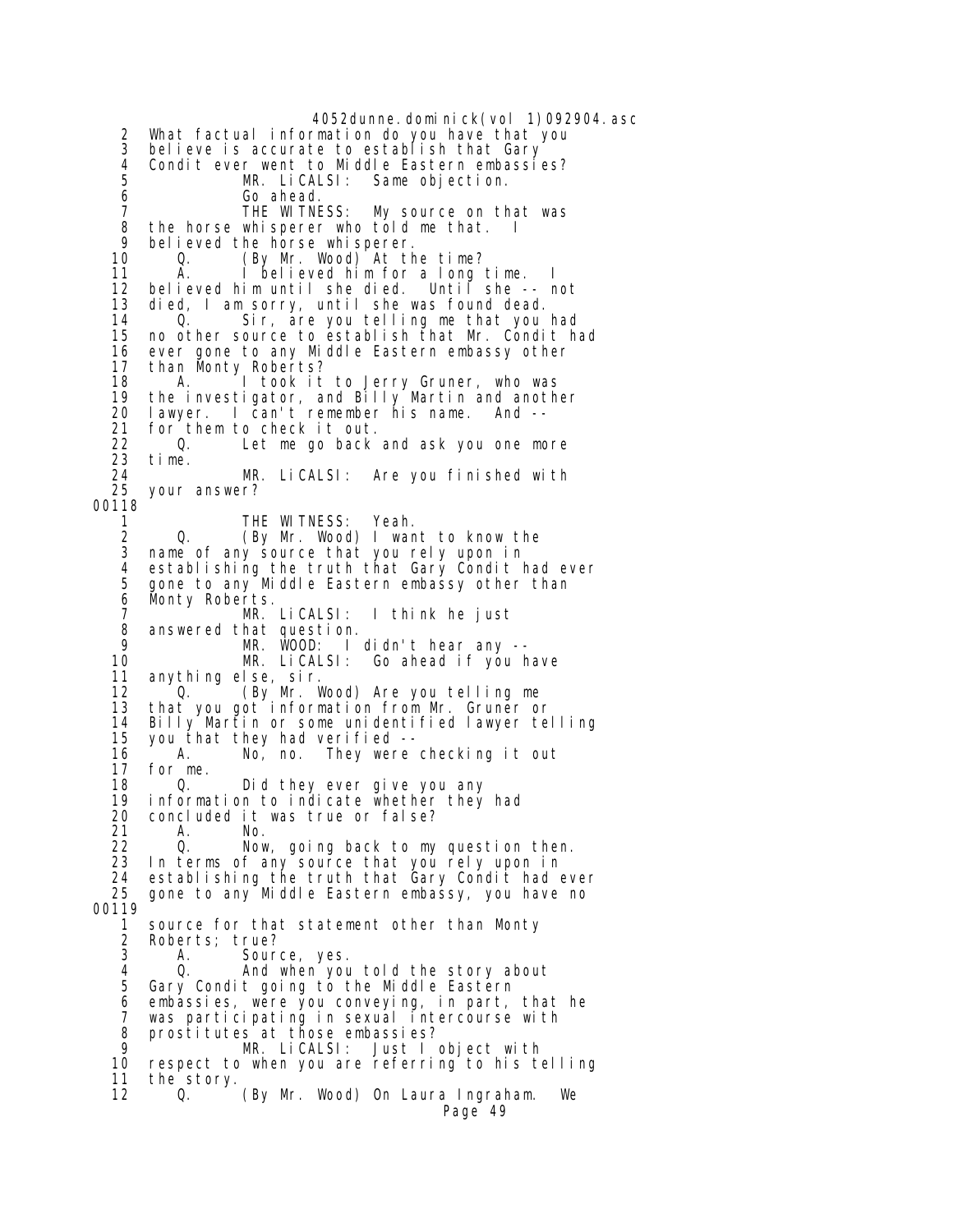4052dunne.dominick(vol 1)092904.asc 13 will go with the other ones later. Let me go 14 back and rephrase it so it is clear. 15 **And when you told the story to Laura**<br>16 Ingraham that included the statement about Gary 16 Ingraham that included the statement about Gary 17 Condit going to Middle Eastern embassies, were 18 you conveying, in part, that Mr. Condit was 19 participating in sexual intercourse with 20 prostitutes at those embassies? 21 MR. LiCALSI: Okay. I'll object --<br>22 THE WITNESS: I don't think I said 22 THE WITNESS: I don't think I said<br>23 that. 23 that.<br>24 24 MR. LiCALSI: Excuse me a second. 25 I will object. His statements on Laura Ingraham 00120 1 are what they are. If you want to direct him 2 to a specific statement and ask him what his 3 intent was with respect to a specific statement, 4 I won't object. But characterizing those 5 statements, I think, is inappropriate. The 6 statements are what the statements are. 7 THE WITNESS: But --<br>8 MR. LiCALSI: There' 8 MR. LiCALSI: There's not a question 9 pending.<br>10 10 MR. WOOD: I am going to go back to 11 my question.<br>12 0. 12 (By Mr. Wood) When you made the<br>13 statement on Laura Ingraham that Gary Con statement on Laura Ingraham that Gary Condit had 14 gone to Middle Eastern embassies, were you 15 conveying, in part, with that statement that Mr. 16 Condit had participated in sexual intercourse or 17 sexual activities with prostitutes at those<br>18 Middle Eastern embassies? 18 Middle Eastern embassies? 19 A. I don't believe I said that. 20 Q. Did you ever have any information 21 from any source that Gary Condit was going out 22 and engaging in sexual intercourse or sexual 23 activities with prostitutes at a Middle Eastern<br>24 embassv? 24 embassy?<br>25 25 MR. LiCALSI: Other than he has 00121 1 already testified?<br>2 MR. WOOD: 2 MR. WOOD: He hasn't testified to that. 4 Q. (By Mr. Wood) The question is do you have any information from any source -- 6 A. At the time on The Laura Ingraham 7 Show, which I later said that I said things that I regretted, that was what I was referring 9 to, because I knew at that time that Gruner and 10 group were checking that out. And that is why<br>11 I regretted having said it. I know that pissed 11 I regretted having said it. I know that pissed<br>12 them off, my saving that. 12 them off, my saying that.<br>13 0. Let me see if I 13 O. Let me see if I understand. Are<br>14 you telling me that at the time you made t you telling me that at the time you made the 15 statements that Gary Condit had gone to Middle 16 Eastern embassies that Mr. Gruner and these<br>17 attorneys, Billy Martin and I quess another 17 attorneys, Billy Martin and I guess another 18 lawyer in his office -- 19 A. Yeah. 20 Q. I think that would be --<br>21 A. I forgot his name. A. I forgot his name. 22 Q. I think I know exactly who it is. 23 Michael Dyer?

Page 50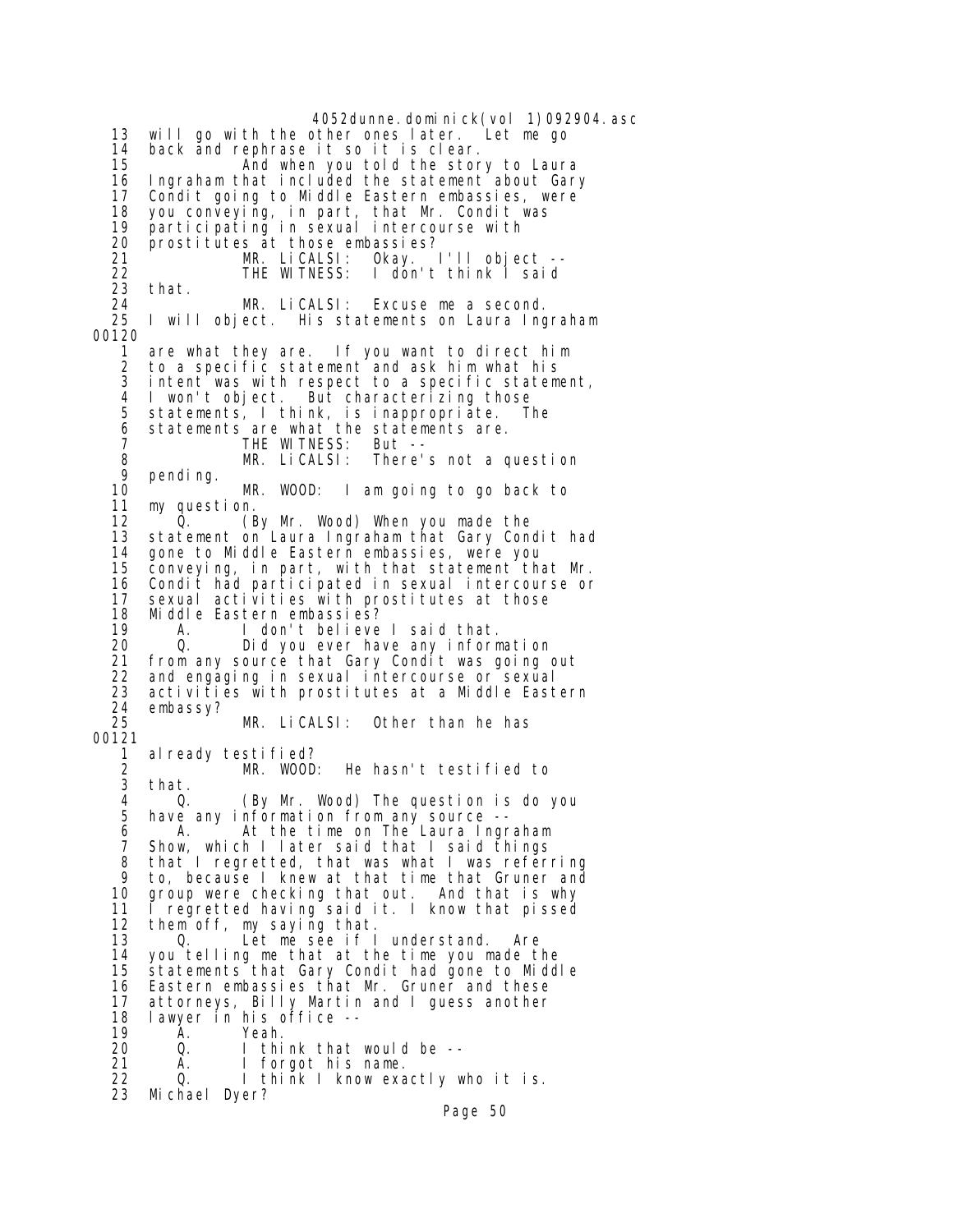4052dunne. domi ni ck(vol 1)092904. asc 24 A. That is exactly right. Yes, sir. 00122 1 Are you telling me that Mr. Gruner 2 and Billy Martin and Mr. Dyer -- and Martin and 3 Dyer were lawyers for the Levy family; right?<br>4 A Yes 4 A. Yes. -- that they were actively 6 investigating whether Mr. Condit had been 7 engaging in sexual intercourse and activities at 8 Middle Eastern embassies with prostitutes when<br>9 you made these comments about the borse 9 you made these comments about the horse 10 whisperer story on The Laura Ingraham Show in 11 December of 2001? 12 A. I am quite confused here. But at 13 that time, you see, I had just gotten -- at 14 that time, they were investigating that, and I 15 regretted terribly saying that on the air. That 16 was the first time that  $\overline{\phantom{a}}$  had said that on the 17 -air about that. 17 air about that. 18 Q. Did you have any information at that 19 time -- 20 A. To bolster? 21 MR. LiCALSI: No, no, no. No, no. 22 Let him finish his question. 23 Q. (By Mr. Wood) Did have you any<br>24 information at the time that you gave th 24 information at the time that you gave the interview on December 20 to Laura Ingraham, 00123 1 factual information, to support the statement 2 that Gary Condit had engaged in sexual 3 intercourse or sexual activities with prostitutes 4 at Middle Eastern embassies? 5 A. I did not. 6 Q. Since the time that you gave that interview on December 20th of 2001, have you 8 ever from any source whatsoever obtained any<br>9 information that would support a statement t 9 information that would support a statement that Gary Condit had engaged in sexual intercourse or 11 sexual activities with prostitutes at Middle<br>12 Eastern embassies? 12 Eastern embassies?<br>13 A. No. 13 A. No.<br>14 MR. 14 MR. LiCALSI: I am going to object to that question to the extent it implies that 16 he made that allegation on the Laura Ingraham 17 show, which is -- there is no foundation for 18 that.<br>19 0. 19 Q. (By Mr. Wood) Would you answer my 20 question, please, sir? 21 A. I said no.<br>22 Q. Um? 22 Q. Um?<br>23 A. Isa 23 A. I said no. 24 Q. Did the horse whisperer tell you<br>25 that Gary Condit was engaging in sexual that Gary Condit was engaging in sexual 00124 1 intercourse or sexual activities with prostitutes 2 at Middle Eastern embassies? A. Yes, he did.<br>Q. Did you beli 4 Q. Did you believe him? A. Yes, I believed him, because he 6 described Mike Dayton going with him. Mike 7 Dayton, whom they treated like a chauffeur, they 8 didn't get the same -- his -- he had incredible Page 51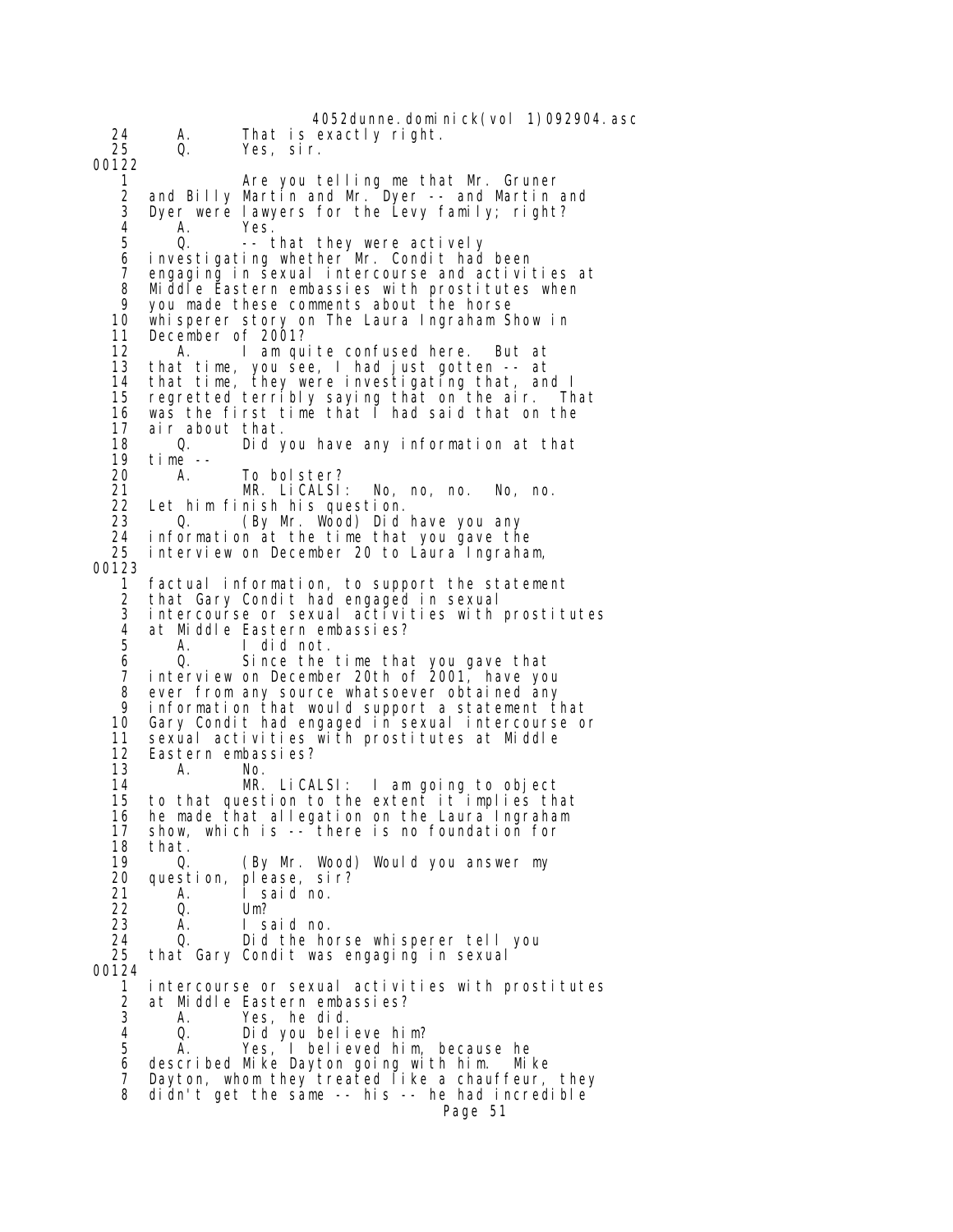4052dunne.dominick(vol 1)092904.asc<br>d this story. And -- well, 9 details as he told this story. 10 that's it. 11 Q. This is the statement you made, one<br>12 of the statements, to Laura Ingraham? 12 of the statements, to Laura Ingraham? 13 A. On Laura?<br>14 MR. LiCALSI: 14 MR. LiCALSI: Can we have a copy of what you are reading?<br>MR. WOOD: Yes. 16 MR. WOOD: Yes. It is Exhibit 3, I bel i eve. 18 MR. LiCALSI: No. Three is Dominick 19 Dunne's diary from -- 20 MR. WOOD: I thought it was three. 21 It is Condit 14. 22 MR. LiCALSI: Can you give us a 23 copy?<br>24 24 MR. WOOD: I thought we talked about<br>25 it earlier, and I did give you a copy. it earlier, and I did give you a copy. 00125 1 MR. LiCALSI: No. I don't think 2 the witness has been shown it.<br>3 MR. WOOD: Well, he 3 MR. WOOD: Well, he has been shown that before. 5 MR. LiCALSI: No, no. I mean -- 6 are you referring to -- 7 MR. WOOD: The amended complaint. 8 MR. LiCALSI: Okay. No, the witness 9 has not been shown that today. 10 MR. WOOD: You are right. I was 11 right because it was Condit Number 3. I had 12 not shown it to you. 13 MR. LiCALSI: Okay. Condit Number 14 3, not Dunne Number 3? 15 MR. WOOD: Yeah. 16 MR. LiCALSI: What page are you on? 17 MR. WOOD: I am on page 10. 18 MR. LiCALSI: And again, I am going 19 to reserve my rights with respect to objections<br>20 relating to the accuracy of this transcription. rel ating to the accuracy of this transcription. 21 Why don't you -- you are referring him to the 22 long portion after the word Dunne in the middle? 23 MR. WOOD: He has got it in front 24 of him. Right there where Ingraham says, Right,<br>25 right, and then following Dunne, if you'll right, and then following Dunne, if you'll 00126 1 follow along with me, Mr. Dunne. 2 THE WITNESS: What, and according? 3 MR. LiCALSI: Wait, wait, wait. Could I read it, 5 please? 6 Q. (By Mr. Wood) I'm going to read it 7 for you right now and see if I've read it 8 correctly. 9 MR. LiCALSI: No. My client would like to read it to himself. I think you owe 11 him that courtesy.<br>12 MR. WOOD: 12 MR. WOOD: I am going to extend 13 that courtesy to him. 14 MR. LiCALSI: What a guy. 15 MR. WOOD: But I think I have -- 14 MR. LiCALSI: What a guy.<br>15 MR. WOOD: But I think I have --<br>16 THE WITNESS: Go ahead.<br>17 MR. WOOD: Your sarcasm is duly Your sarcasm is duly 18 noted. It speaks for itself as to level of 19 professionalism involved here. Page 52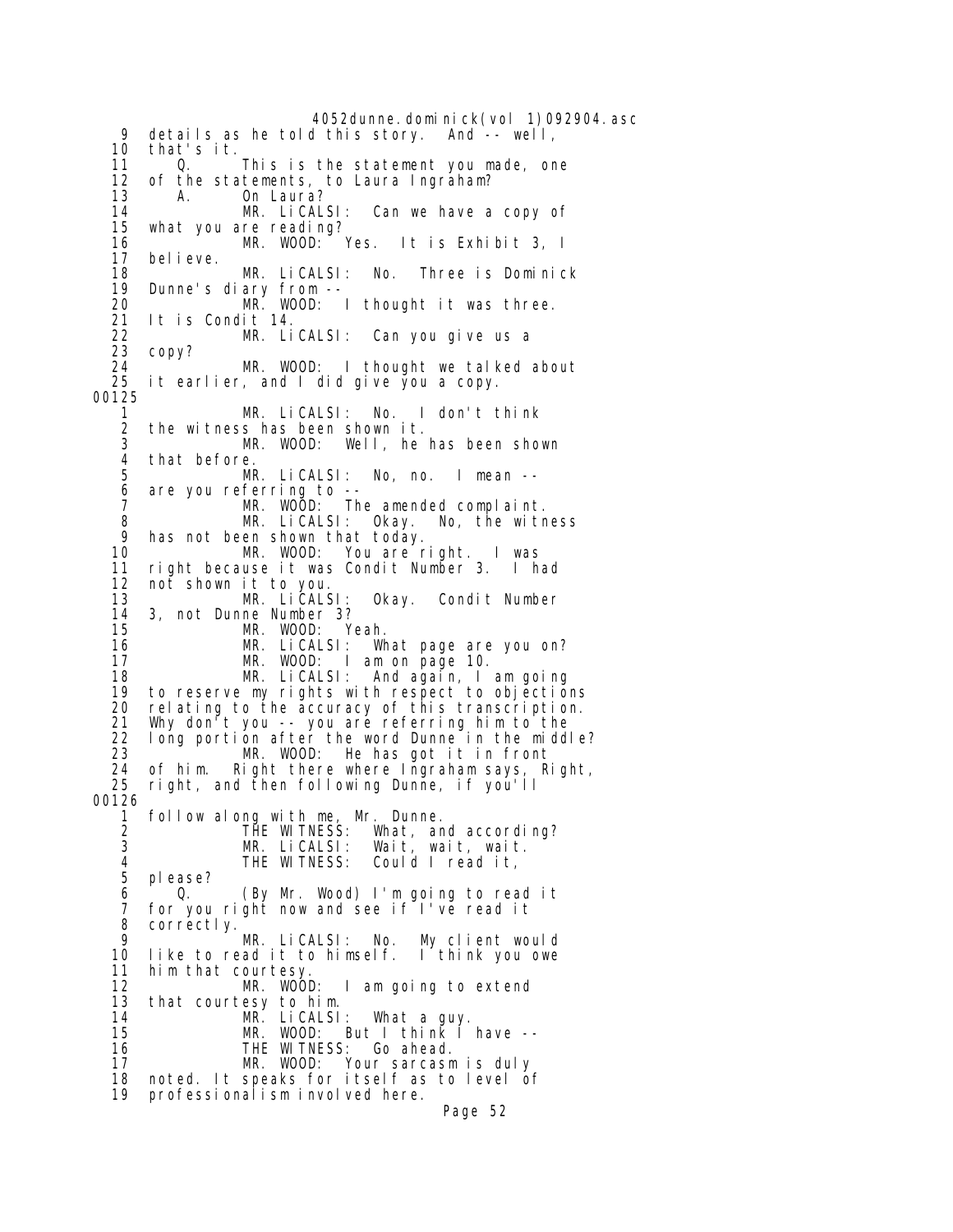4052dunne.dominick(vol 1)092904.asc 20 MR. LiCALSI: No. 21 THE WITNESS: I will listen to you. 22 MR. LiCALSI: No, no, no.<br>23 statement. 23 statement. 24 THE WITNESS: I don't want any fights in here. 00127 1 Yeah, okay. 2 Q. (By Mr. Wood) Did you, sir, in 3 making those statements, intend to convey by 4 implication that Gary Condit had engaged in sexual activities with the prostitutes at Middle 6 Eastern embassies that were brought in by the 7 procurer? 8 A. I said in this thing: According to 9 what the procurer told the horse whisperer.<br>10 0. I understand. I understand. 11 A. And told to me. That is what I am 12 repeating, a secondhand story. 13 <sup>1</sup> Q. <sup>The</sup> Which conveys that Mr. Condit was<br>14 engaged in some type of sexual activities a 14 engaged in some type of sexual activities at these embassies where these prostitutes were; 16 true?<br>17 A. 17 A. Yeah, but do we mention the 18 prostitutes here?<br>19 0. No. vou 19 Q. No, you had already mentioned them earlier when you talked about the procurer 21 bringing in the young teenaged girls. 22 MR. LiCALSI: Well, wait, wait, wait 23 a second. You are not going to characterize 24 what he said earlier. You want to direct him 25 to something to read that he could read, I will 00128 1 let you. But you are misstating what this -- 2 what this says, and that is improper.<br>3 THE WITNESS: Yeah, there i 3 THE WITNESS: Yeah, there is nothing 4 about girls in here and -- 5 Q. (By Mr. Wood) Sir -- 6 MR. LiCALSI: Let him finish 7 responding. 8 Q. (By Mr. Wood) Mr. Dunne?<br>9 A. What? 9 A. What?<br>10 Q. That 0. That was the whole story, in part, 11 from the horse whisperer, that the procurer, who 12 was this alleged eyewitness to certain 13 activities, was the procurer of young teenage<br>14 girls brought to Middle Eastern embassies, as 14 girls brought to Middle Eastern embassies, as it 15 was described to you, to satisfy the nocturnal 16 pleasures of powerful people that came to the 17 embassies; right? Isn't that true, sir? 18 A. Yeah. But I don't say that here. 19 Q. No, not there, but you said it in 20 -- you recognize you said it in the interview? Yeah. 22 MR. LiCALSI: Objection. Objection. 23 No, no, no, no. That is improper 24 to characterize. If you want to point him to 25 something in this interview, you go ahead; but 00129 1 you don't put words in my client's mouth. 2 MR. WOOD: Would you please take a 3 deep breath and conduct yourself professionally. 4 There is no reason, Paul, and you are too good Page 53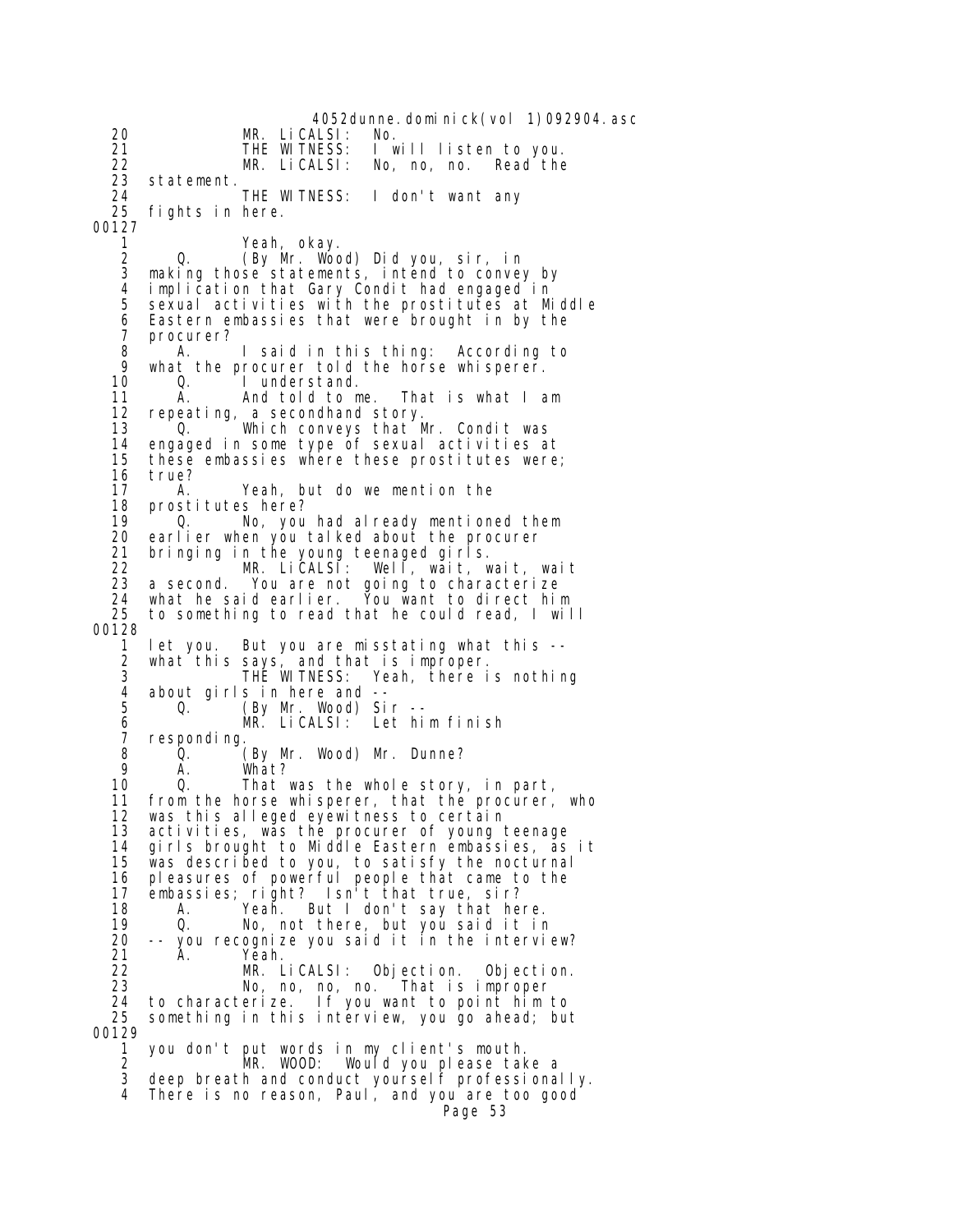4052dunne.dominick(vol 1)092904.asc 5 a lawyer and too experienced for you to sit 6 here and start yelling simply because you don't 7 like the question. Make a professional 8 objection in a professional manner. I am trying 9 to do the same. 10 MR. LiCALSI: I've made my 11 objection. 12 MR. WOOD: All right, sir.<br>13 Q. (By Mr. Wood) Sir, the pro  $13$  Mr. Wood) Sir, the procurer 14 provided women for the nocturnal pleasures of<br>15 high ranking people in the Middle East as well 15 high ranking people in the Middle East as well 16 as the Middle Eastern embassy in Washington,<br>17 according to the horse whisperer: true? 17 according to the horse whisperer; true?<br>18 A. That's right. 18 A. That's right. 19 Q. And did you say that on Laura 20 Ingraham? 21 Listen, go straight to page 8 of the 22 exhibit.<br>23 A. 23 A. Well, I -- 24 MR. LiCALSI: Wait, there is no question. 00130 1 Q. (By Mr. Wood) Go to page 8. About 2 halfway down Ingraham says: What do you mean? 3 Dunne: He provided women for the<br>4 nocturnal pleasures of high-ranking people 4 nocturnal pleasures of high-ranking people in the 5 Middle East as well as the Middle Eastern 6 embassy in Washington. 7 A. Okay.<br>8 Q. You\_m 8 Q. You made that statement; didn't you? 9 A. Okay. 10 MR. LiCALSI: Wait, wait. 11 Q. (By Mr. Wood) Down from that he says<br>12 that these were late teenagers: right? 12 that these were late teenagers; right?<br>13 A. That is correct. 13 A. That is correct.<br>14 Q. The girls that o 14 Q. The girls that got in -- into the 15 country and didn't seem to have to check in? 16 That was verified by Gruner later,<br>17 by the way, that before 9/11 that happened. 17 by the way, that before 9/11 that happened. 18 Q. Now, sir, making, looking at these 19 statements that you had made, were you, in 20 telling the horse whisperer story, conveying what 21 he had told you, that Gary Condit had been 22 involved in some level of sexual activity with 23 these prostitutes at Middle Eastern embassies? 24 MR. LiCALSI: Objection, vague. Do you understand the question? 00131 1 THE WITNESS: Yeah, I do. But I do 2 say that here.<br>3 0. (By 3 Q. (By Mr. Wood) You do -- 4 MR. LiCALSI: Say what here?<br>5 THE WITNESS: About the pros About the prostitutes. 6 And that -- yeah, they said that they provided 7 prostitutes for Mike Dayton too. 8 MR. LiCALSI: But his question was 9 did you say that here. 10 Q. (By Mr. Wood) No, my question is, 11 don't you admit, sir, that in telling this story 12 about the prostitutes and then saying that Mr. 13 Condit attended these Middle Eastern embassies 14 where these girls were that that implied that 15 the horse whisperer had told you that Gary Page 54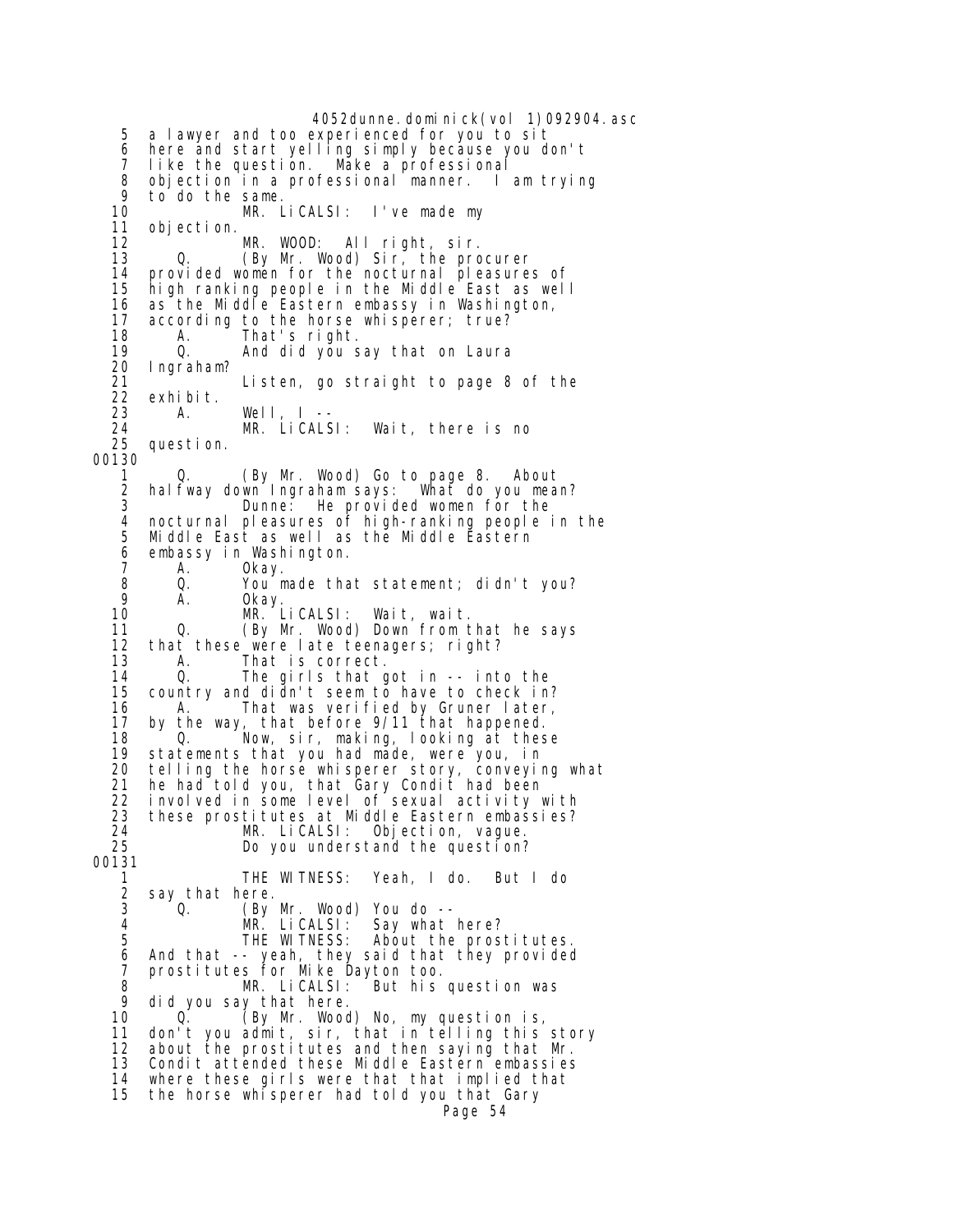4052dunne.dominick(vol 1)092904.asc 16 Condit was involved in sexual activities with 17 these prostitutes at the embassies? It does; 18 doesn't it, sir? 19 A. It does, yes. 20 Q. Yes, sir. And that is what you 21 told Graydon Carter when you wrote him a letter 22 back in October and conveyed to him the horse<br>23 whisperer story: true? whisperer story; true? 24 A. Yes. Have you recently reviewed your 00132 1 October 7, 2001, letter to Graydon Carter? 2 A. Yes. 3 Q. When did you last review it? 4 A. Today.<br>5 Q. Before 5 Q. Before the deposition started?<br>6 A. Uh-huh (affirmative.) 6 A. Uh-huh (affirmative.) 7 (Whereupon, Exhibit-Dunne-4 was marked 8 for identification.)<br>9 0. (By Mr. Wo 9 Q. (By Mr. Wood) Look at page 2. 10 (Whereupon, the witness and his counsel confer.) 12 MR. LiCALSI: I am sorry. Go 13 ahead. 14 MR. WOOD: That's okay.<br>15 Q. (By Mr. Wood) Do you ne 15 Q. (By Mr. Wood) Do you need to take a 16 moment and read it? I mean, if you read it 17 today, I am assuming you are familiar with it. 18 A. Yeah, I am pretty familiar with it. 19 Q. Is what I have handed you that has 20 been marked for purposes of identification to 21 your deposition as Dunne-4, is that, sir, a true 22 and correct copy of the letter that you wrote<br>23 and sent to Graydon Carter dated October 7. and sent to Graydon Carter dated October 7, 24 2001? A. This is the letter, yes. 00133 1 Q. And look at the second page of that 2 letter. The second paragraph down. How exactly 3 Gary Condit got mixed up with the Middle Eastern 4 embassies and what their relationships were, I 5 don't know. Have I read that correctly? 7 A. Correct. 8 Q. Have you ever learned any information 9 about Gary Condit getting mixed up in any way 10 with Middle Eastern embassies at any time? MR. LiCALSI: Do you mean other than 12 what the horse whisperer told him? 13 MR. WOOD: The horse whisperer 14 didn't tell him, as I read this. He was vague 15 on that part of the story. 16 MR. LiCALSI: Well, you are taking<br>17 one sentence -one sentence -- 18 MR. WOOD: I am not going to argue 19 with you. 20 MR. LiCALSI: No, no, no, no.<br>21 MR. WOOD: My question -- 21 MR. WOOD: My question -- 22 THE WITNESS: Yeah, but he did say 23 that. 24 MR. LiCALSI: You know, he didn't  $say -$ 00134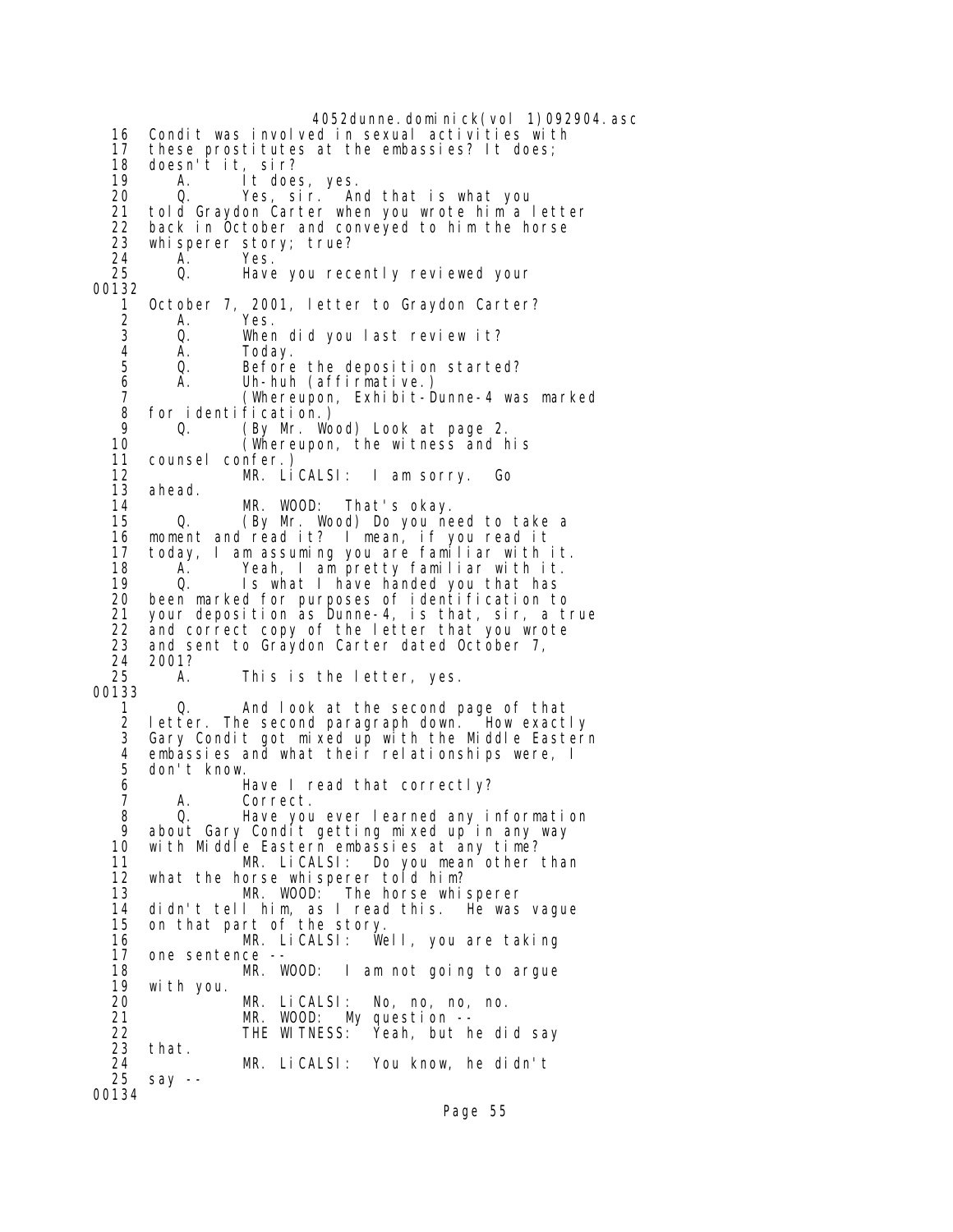4052dunne.dominick(vol 1)092904.asc<br>MR. WOOD: You know, one "no" 1 MR. WOOD: You know, one "no"<br>2 generally works.<br>3 THE WITNESS: He did -generally works. 3 THE WITNESS: He did --<br>4 MR. LiCALSI: When you 4 MR. LiCALSI: When you are not being interrupted, it usually does.<br>THE WITNESS: Girls 6 THE WITNESS: Girls were provided 7 for him -- 8 MR. LiCALSI: Wait, wait, wait. -- this is what he 10 told me. 11 MR. LiCALSI: Wait, wait, wait.<br>12 MR. WOOD: With your conduct --12 MR. WOOD: With your conduct --<br>13 MR. LiCALSI: Wait, wait. Ther Wait, wait. There is 14 no question pending right now. 15 MR. WOOD: With your conduct in this 16 deposition today, I just think that is -- MR. LICALSI: I don't need your 18 lectures, Mr. Wood.<br>19 MR. WOOD: 19 MR. WOOD: Somebody needs to lecture 20 you because I don't find your -- I mean, I 21 tell you what, I mean, this isn't professional, 22 in my view, and I have been doing it for a<br>23 while, too. I am just surprised. 23 while, too. I am just surprised. 24 MR. LiCALSI: No, I saw your --<br>25 MR. WOOD: I'm a little surpris MR. WOOD: I'm a little surprised. 00135 1 MR. LiCALSI: I saw your 2 professionalism the other day at work. 3 MR. WOOD: Yes, sir. And I stand 4 by my -- 5  $\frac{3}{2}$  MR. LiCALSI: I'm sure you stand.<br>6 MR. WOOD: -- professionalism. 6 MR. WOOD: -- professionalism. 7 MR. LiCALSI: Now, let's continue. 8 MR. WOOD: And I don't -- I try to<br>9 avoid sarcasm to counsel. But I understand why 9 avoid sarcasm to counsel.<br>10 you need to be sarcastic he you need to be sarcastic here. I understand 11 exactly what the problem is. 12 **MR. LiCALSI:** I appreciate your<br>13 comments. 13 comments. 14 MR. WOOD: Yes, sir.<br>15 MR. LiCALSI: Now, I 15 MR. LiCALSI: Now, let's continue. 16 Q. (By Mr. Wood) Sir, have you ever 17 learned any information, factual information, 18 about Gary Condit being mixed up with Middle 19 Eastern embassies? 20 MR. LiCALSI: Again, objection to 21 the word factual.<br>22 Go ahea 22 Go ahead. 23 THE WITNESS: I have not.<br>24 0. (By Mr. Wood) Have you ey 24 Q. (By Mr. Wood) Have you ever learned<br>25 any factual information that in any way would any factual information that in any way would 00136 1 describe any relationship between Gary Condit and<br>2 any Middle Eastern embassy? 2 any Middle Eastern embassy? 3 A. I have not.<br>4 Q. And the hor 4 Q. And the horse whisperer didn't give you any help factually in that regard other than 6 to say that he knew that Condit was on the 7 Intelligence Committee, as did the procurer; 8 right? MR. LiCALSI: Objection. I think 10 that is an unintelligible question. That is my 11 objection. Continue.

Page 56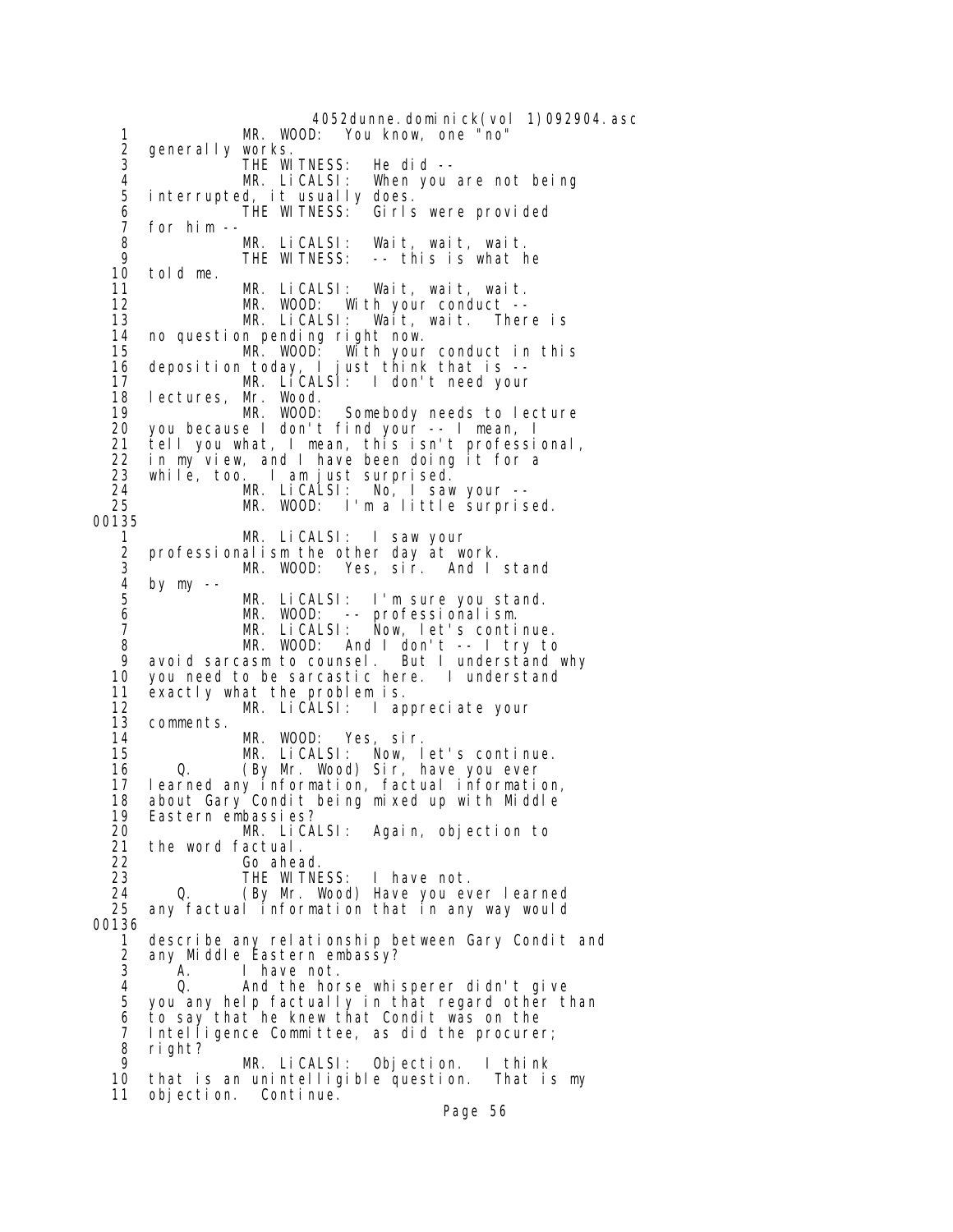4052dunne.dominick(vol 1)092904.asc 12 Q. (By Mr. Wood) Did you understand my 13 question, Mr. Dunne? 14 A. Yes. And the answer is that the horse 16 whisperer didn't give you any such information; 17 did he? 18 MR. LiCALSI: Objection -- 19 Q. (By Mr. Wood) Other than to say -- 20 MR. LiCALSI: -- vague and 21 ambiguous. 22 (By Mr. Wood) -- other than to say<br>23 that he knew. as di d the procurer, that Mr. that he knew, as did the procurer, that Mr. 24 Condit was on the Intelligence Committee; that 25 is all the information he gave you in that is all the information he gave you in that 00137<br>1 1 regard; true?<br>2 MR. MR. LiCALSI: Objection. 3 Q. (By Mr. Wood) Is that right, Mr. 4 Dunne?<br>5 5 MR. LiCALSI: It's misstating his 6 testimony. (By Mr. Wood) Is that right, Mr. 8 Dunne?<br>9 A 9 A. Yeah, I guess so. 10 Q. Thank you. Because, as you 11 acknowledge to Mr. Carter, the horse whisperer 12 was vague on that part of the story; wasn't he? 13 A. Uh-huh (affirmative.)<br>14 Q. Is your answer yes? 14 Q. Is your answer yes? 15 A. Yes. 16 Q. And then you go on and you say 17 girls -- 18 MR. LiCALSI: Did you finish your answer? 20 THE WITNESS: But less vague when<br>21 the Gruner gave me questions to ask him. 21 the Gruner gave me questions to ask him. 22 Q. (By Mr. Wood) We are going to go 23 over that in detail at a later time. 24 Your letter goes on to Graydon Carter, and it says: Girls were provided for 00138<br>1 1 him. 2 And you are saying him referring to Gary Condit; aren't you? 4 A. Uh-huh (affirmative.) 5 Q. Is your answer yes? 6 A. Yes. 7 Q. Girls were provided for him as well 8 as for his assistant Mike Dayton who was the 9 one who drove Condit to Virginia to throw away<br>10 the watch box. 10 the watch box.<br>11 Have 11 Have I read that correctly?<br>12 A. Correct. 12 A. Correct.<br>13 Q. Apparent Apparently Condit was in pig heaven 14 with all the fresh young pussy. 15 Have I read that correctly, sir? 16 A. That's my addition. That was not 17 told to me by them. 18 Q. Why did you feel the need to make 19 an addition<br>20 A. Be A. Because this is --<br>Q. Excuse me. 21 Q. Excuse me. A. Because this is my boss and my Page 57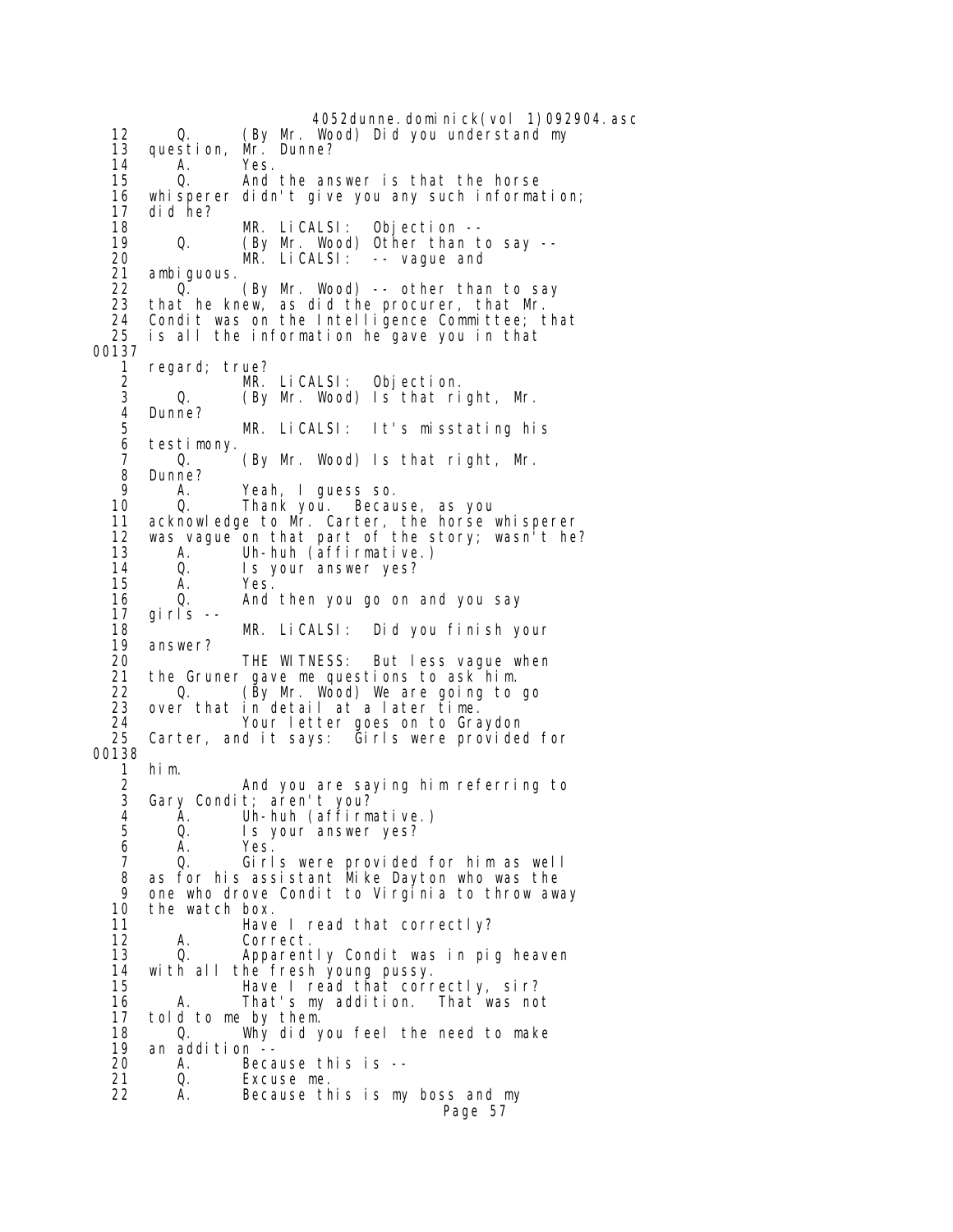4052dunne.dominick(vol 1)092904.asc 23 friend. 24 MR. LiCALSI: No, no, no. MR. WOOD: Mr. Dunne, you need to 00139 1 let me finish the question. 2 MR. LiCALSI: You need to let him<br>3 finish his question finish his question.<br>0. (By Mr. Wo 4 Q. (By Mr. Wood) Why did you feel the need to make an addition in this letter where 6 you are conveying the horse whisperer's story to 7 state that apparently then Congressman Gary 8 Condit was in pig heaven with all the fresh<br>9 young pussy: why did you feel the need to m 9 young pussy; why did you feel the need to make 10 that addition, sir? 11 A. Well, this was not to be published. 12 This was not -- this was letting my editor, who 13 is my friend, in on the story. And he gave me 14 some version of that, but the pig heaven is 15 mine. 16 Q. How about the fresh young pussy?<br>17 A. Yeah. that is me. That's me. 17 A. Yeah, that is me. That's me. How often do you embellish on the 19 truth? 20 MR. LiCALSI: Objection. That is 21 argumentative.<br>22 THE WITNESS: 22 THE WITNESS: Well, that is not<br>23 embellishing. embellishing. 24 MR. LiCALSI: That's argumentative.<br>25 THE WITNESS: That is not THE WITNESS: 00140 1 embellishing on the -- "apparently" is in the 2 sentence.<br>3 Q. 3 Q. (By Mr. Wood) Did the horse 4 whisperer tell you that Gary Condit was in pig 5 heaven with all the fresh young pussy? 6 MR. LiCALSI: Asked and answered. 7 THE WITNESS: I've just told you the 8 answer to that. 9 Q. (By Mr. Wood) And he did not tell 10 you that;<br>11 A. 11 A. No.<br>12 MR. Li CALSI : 12 MR. LiCALSI: Asked and answered. 0. (By Mr. Wood) You added that in 14 yourself; true? 15 A. Yes. I put "apparently" on it. 16 That was me.<br>17 0. We 17 Q. Well, did you just come up with that 18 description of Gary Condit out of thin air, that 19 he was in pig heaven with all the fresh young 20 pussy? 21 MR. LiCALSI: Again, asked and 22 answered. 23 THE WITNESS: I don't know how to<br>24 answer it. 24 answer it. Q. (By Mr. Wood) Sir? 00141 1 MR. LiCALSI: He doesn't understand 2 your question.<br>3 THE THE WITNESS: Well, I do understand 4 the question. It was a personal aside to 5 Graydon. A private letter. I can make a 6 comment in a private letter. 7 Q. (By Mr. Wood) Do you have any fact, Page 58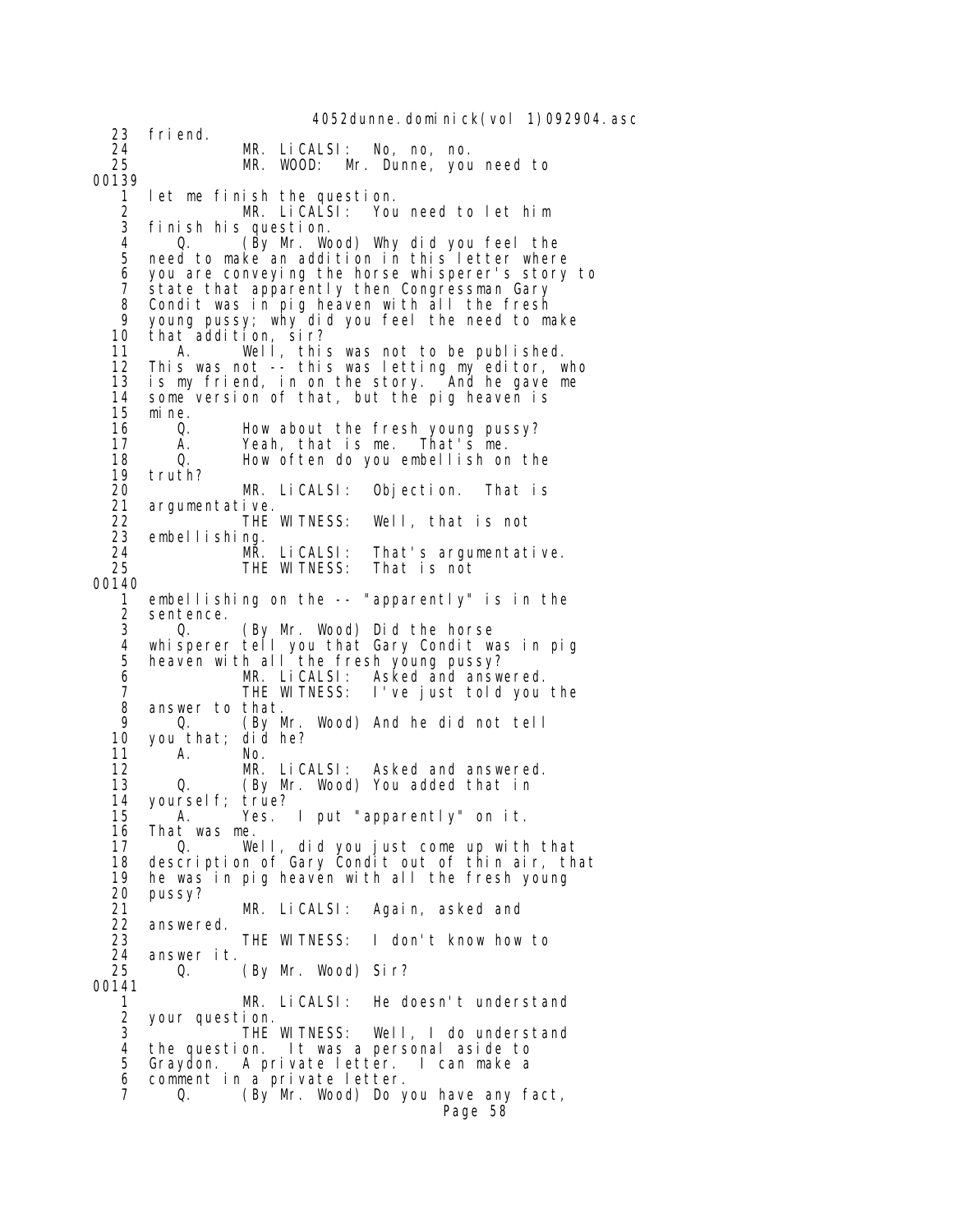4052dunne.dominick(vol 1)092904.asc 8 then or now, to support that statement that Gary<br>9 Condit was in pig beaven with all the fresh 9 Condit was in pig heaven with all the fresh 10 young pussy; do you, sir? 11 MR. LiCALSI: Objection, asked and<br>12 answered. 12 answered.<br>13 0. 13 Q. (By Mr. Wood) You don't; do you, 14 sir? MR. LiCALSI: Same objection. 16 Q. (By Mr. Wood) Isn't that the truth? 17 You don't have it; do you, Mr. Dunne? 18 MR. LiCALSI: Do you understand the 19 question? 20 THE WITNESS: I do. en and the set on the set of the set of the set of the set of the set of the set of the set of the set of the s<br>22 not. I mean, if I -- that was definitely my 22 not. I mean, if I -- that was definitely my 23 sentence. That was not -- I was not quoting<br>24 the horse whisperer at that point. 24 the horse whisperer at that point.<br>25 0. (By Mr. Wood) My questic Q. (By Mr. Wood) My question, Mr. 00142 1 Dunne, is -- 2 A. And fit into the description of Mr. Condit's sexual life. But that was a comment 4 of mine. I have no proof of that; you are quite right. 6 Q. Didn't have any proof of it then, 7 don't have any proof of it now; true?<br>8 MR. LiCALSI: Objection. 8 MR. LiCALSI: Objection. 9 Q. (By Mr. Wood) True? 10 A. This is before I went to Washington, at which point they were looking into -- that 12 is why I regretted having said it on Laura 13 Ingraham because I knew they were investigating 14 that point.<br>15 0. 0. Mr. Dunne, you didn't have any proof 16 of that statement being true then, and you don't<br>17 have any proof of it being true now; isn't that have any proof of it being true now; isn't that 18 the truth, sir? 19 A. Yeah, this apparently line, yes. I<br>20 have said it six times to you. 20 have said it six times to you. 21 MR. LiCALSI: It is now 5:30. You 22 wanted to resume at 1:00 tomorrow?<br>23 MR. WOOD: Well, I thoug 23 MR. WOOD: Well, I thought we had<br>24 three and a half hours of testimony. We three and a half hours of testimony. We 25 haven't had three and a half hours of testimony 00143 1 today. 2 MR. LiCALSI: No, no, no, no. We have three and a half hour sessions each day. 4 Read the court's order.<br>5 MR. WOOD: So MR. WOOD: So you can object and 6 take away the bulk of my deposition time? 7 MR. LiCALSI: Mr. Wood, the court's 8 order is that you get three and a half hours.<br>9 I am going to make my objections on the recor I am going to make my objections on the record; 10 and if you want to argue about the time, that's 11 fine. But the court's order was that there 12 were three-and-a-half-hour sessions. You asked<br>13 repeatedly objectionable questions. I have made repeatedly objectionable questions.<br>appropriate objections. We are not 14 appropriate objections. We are not going to go 15 into late hours. This is an elderly witness. 16 The court made its order. And --<br>17 THE WITNESS: Elderly? 17 THE WITNESS: 18 MR. LiCALSI: And this is now a Page 59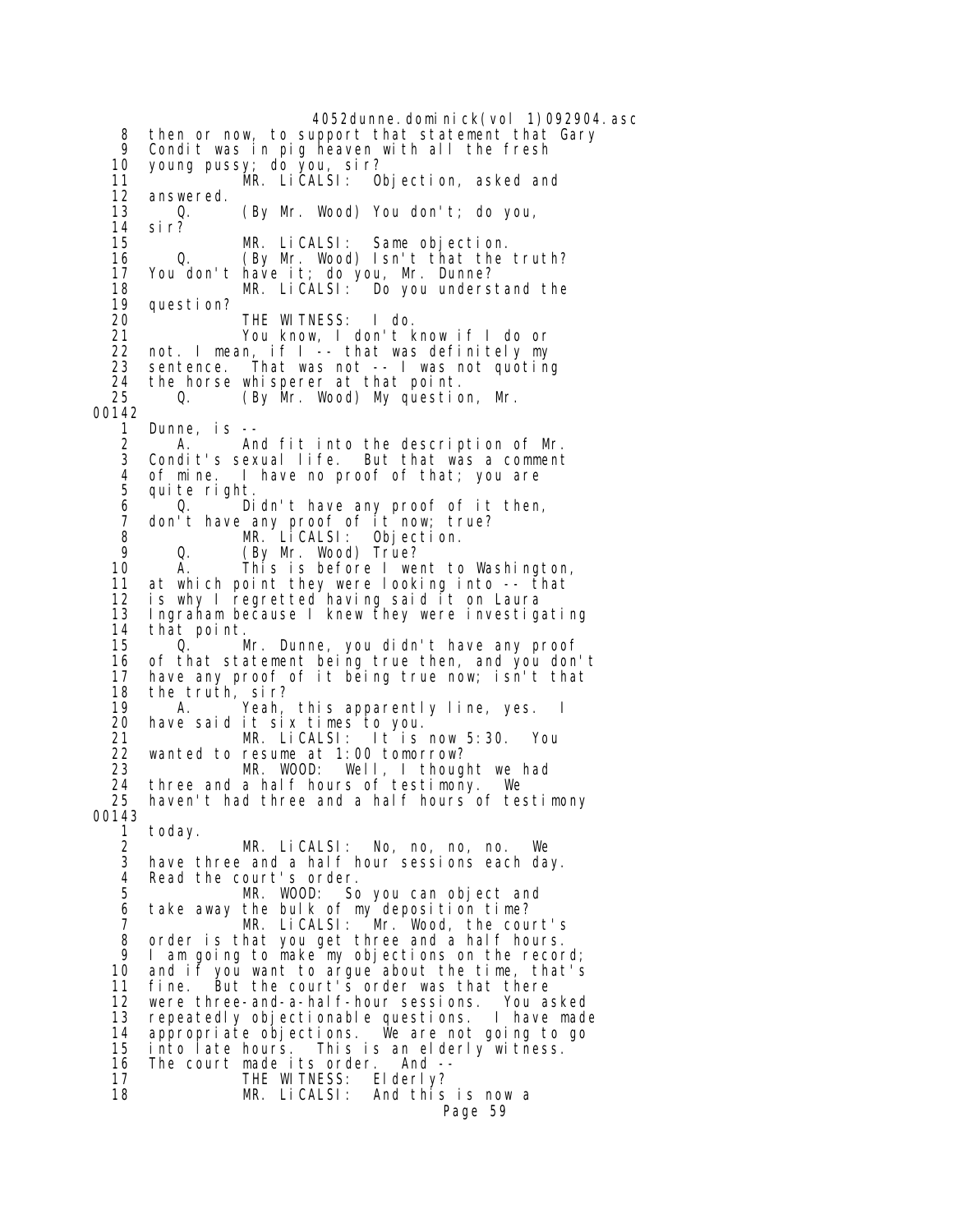4052dunne.dominick(vol 1)092904.asc 19 late hour. We will resume tomorrow for another 20 three-and-a-half-hour session. 21 MR. WOOD: I can't put a gun to<br>22 your head and make you do what's right, be 22 your head and make you do what's right, but I'm 23 entitled to -- 24 MR. LiCALSI: I -- MR. WOOD: Let me finish. I don't 00144 1 want to have to yell at you. 2 MR. LiCALSI: Don't direct that to 3 my client. Look at me when you're talking. 4 MR. WOOD: All right, sir, I will 5 look at you. I wasn't looking at Mr. Dunne, 6 actually. 7 MR. LiCALSI: No, you were. 8 THE WITNESS: Yes, you were.<br>9 MR. WOOD: Excuse me. I am 9 MR. WOOD: Excuse me. I am directing it to you. 11 THE WITNESS: I didn't mind. 12 MR. WOOD: I didn't think you did.<br>13 I mean, the fact of the matter is. 13 I mean, the fact of the matter is,<br>14 Paul, I think that the order in its spirit a Paul, I think that the order in its spirit and 15 as I understand the rule here is that I am 16 entitled to seven hours of testimony, not seven 17 hours of a deposition, seven hours of testimony 18 from the witness. Excuse me. 19 We have taken a number of breaks today. I accommodated Mr. Dunne and will 21 continue to do so to give him as many breaks 22 as he needs, just as we took a number of 23 breaks in Mr. Condit's deposition. But I think 24 that I am right that I am entitled to seven 25 hours of deposition testimony. 00145 1 and the intent of the order, it was<br>2 an agreement between Laura Handman and me, no an agreement between Laura Handman and me, not 3 the order of the court, except to endorse our 4 consent agreement, was that the deposition would 5 be divided into two days, I would get my seven 6 hours of testimony; and I haven't gotten half of 7 that today. And I don't want there to be any 8 confusion that I don't think it is a seven-hour<br>9 denosition I think the rule is I get seven deposition. I think the rule is I get seven 10 hours of testimony and more if you agree or the 11 judge so orders. 12 This gentleman, you used the term<br>13 elderly to describe him, sat through a long 13 elderly to describe him, sat through a long day with Gary Condit and didn't have any trouble 15 doing so, started at your office before 10:00 in 16 the morning and stayed there Monday until after 17 6:00 p.m. So I don't think it is fair to try 18 to make any type of characterization of this 19 record that somehow Mr. Dunne because of his age would be unable today to go forward with some 21 additional testimony, even if it is for an 22 additional 30 minutes. 23 But if you want to think about it, 24 fine. If you are just saying we are stopping 25 right now, I can't change that. Just like the 00146 1 other day, I offered to continue to go on with 2 Gary Condit beyond seven hours of deposition 3 time; and you declined to do so.

Page 60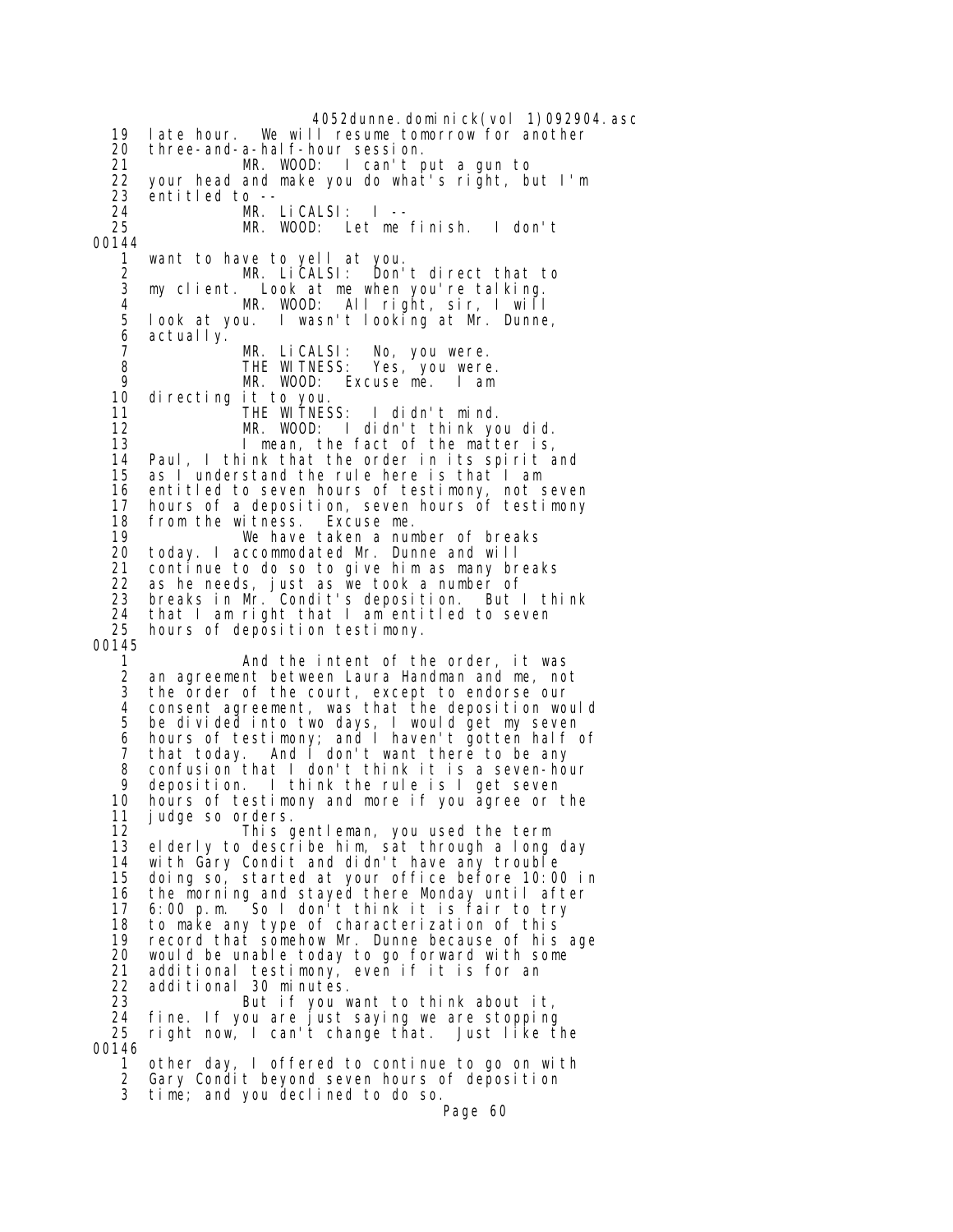4052dunne. domi ni ck(vol 1)092904. asc 4 So, I mean, you know, I am here.<br>5 spent a lot of money to come here, my cliem 5 spent a lot of money to come here, my client<br>6 spent a lot of money to come here to get this 6 spent a lot of money to come here to get this 7 deposition taken. And I would like to think 8 that we could get some more testimony today. But 9 that is going to be your call, apparently. 10 MR. LiCALSI: No. I will see you 11 tomorrow at 1:00. MR. WOOD: Thank you very much. 13 understand your position. It is so noted. We<br>14 are off the record. 14 are off the record.<br>15 THE VIDEO THE VIDEOGRAPHER: We are off the 16 record for the day at 5:32 p.m. This is the 17 end of tape number two. 18 (Whereupon, the deposition will be  $conti$  nued.) 20 . 21 . 22 . 23 . 24 . 25 00147 1 STATE OF GEORGIA:<br>2 COUNTY OF FULTON: 2 COUNTY OF FULTON:<br>3 1 hereby certif 3 I hereby certify that the foregoing 4 transcript was reported, as stated in the<br>5 caption, and the questions and answers 5 caption, and the questions and answers 6 thereto were reduced to typewriting under my 7 direction; that the foregoing pages represent 8 a true, complete, and correct transcript of 9 the evidence given upon said hearing, and I 10 further certify that I am not of kin or 11 counsel to the parties in the case; am not<br>12 in the employ of counsel for any of said 12 in the employ of counsel for any of said<br>13 parties; nor am I in any way interested i 13 parties; nor am I in any way interested in the result of said case. 15 . 16 . 17 . 18 . 19 . 20 . 21 . 22 . 23 . 24 . 25 . 00148 1 Disclosure Pursuant to Article<br>2 8(B) of the Rules and Regulations of the 2 8(B) of the Rules and Regulations of the 3 Board of Court Reporting of the Judicial 4 Council of Georgia, I make the following di sclosure: 6 I am a Georgia Certified Court 7 Reporter, here as a representative of<br>8 Alexander Gallo & Associates, Inc., to 8 Alexander Gallo & Associates, Inc., to report 9 the foregoing matter. Alexander Gallo & 10 Associates, Inc., is not taking this 11 deposition under any contract that is 12 prohibited by O.C.G.A. 5-14-37 (a) and (b).<br>13 Alexander Gallo & Associates, 13 Alexander Gallo & Associates, Inc., will be charging its usual and Page 61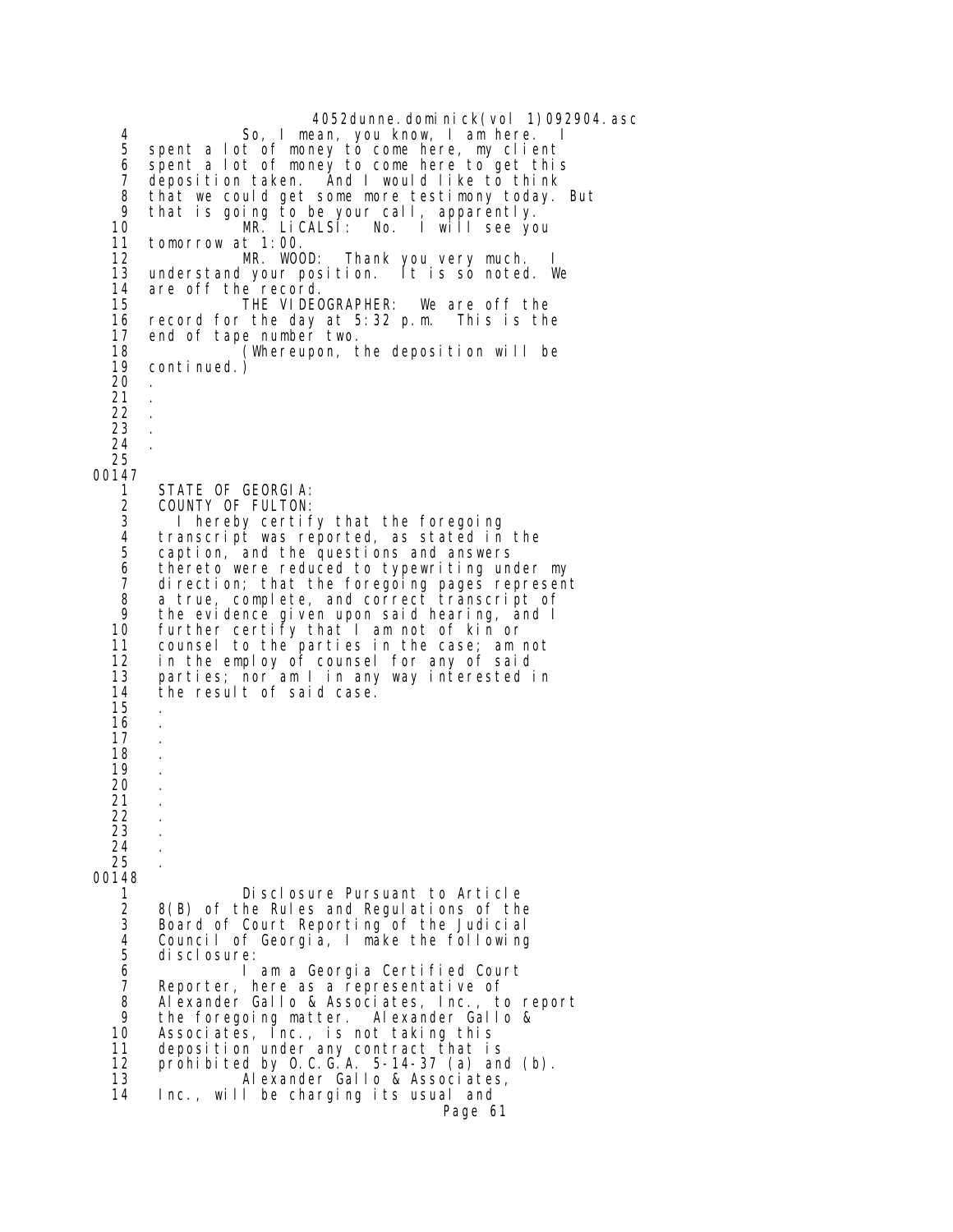4052dunne.dominick(vol 1)092904.asc 15 customary rates for this transcript. 16 . 17 . 18<br>19 Alexander J. Gallo, CCR B-1336, CRR 20 . 21 . 22 . 23 . 24 . 25 . 00149 1 CAPTION 2 The Deposition of Dominick Dunne,<br>3 taken in the matter, on the date, and at 3 taken in the matter, on the date, and at the 4 time and place set out on the title page 5 hereof.<br>6<br>7 be take It was requested that the deposition 7 be taken by the reporter and that same be<br>8 reduced to typewritten form. 8 reduced to typewritten form.<br>9 1t was agreed by and 9 It was agreed by and between counsel<br>10 and the parties that the Deponent will read and the parties that the Deponent will read 11 and sign the transcript of said deposition. 12 . 13 . 14 . 15 . 16 . 17 . 18 . 19 . 20 . 21 . 22 23 . 24 . 25 . 00150 1 CERTIFICATE 2 STATE OF<br>3 COUNTY/C 3 COUNTY/CITY OF : 4 Before me, this day, personally 5 appeared, Dominick Dunne, who, being duly<br>6 sworn, states that the foregoing transcri<br>7 of his/her Deposition, taken in the matte sworn, states that the foregoing transcript 7 of his/her Deposition, taken in the matter,<br>8 on the date, and at the time and place set 8 on the date, and at the time and place set<br>9 out on the title page hereof, constitutes a 9 out on the title page hereof, constitutes a<br>10 true and accurate transcript of said true and accurate transcript of said 11 deposition.  $12$ <br> $13$ Dominick Dunne 14<br>15 15 SUBSCRIBED and SWORN to before me this<br>16 day of , 2004 in the 2004 in the 17 jurisdiction aforesaid. 18<br>19 My Commission Expires Notary Public 20<br>21 21 No changes made to the Errata Sheet;<br>22 therefore. I am returning only this 22 therefore, I am returning only this signed, 23 notarized certificate.<br>24 I am returning this si 24 I am returning this signed, notarized certificate and Errata Sheet with changes noted. Page 62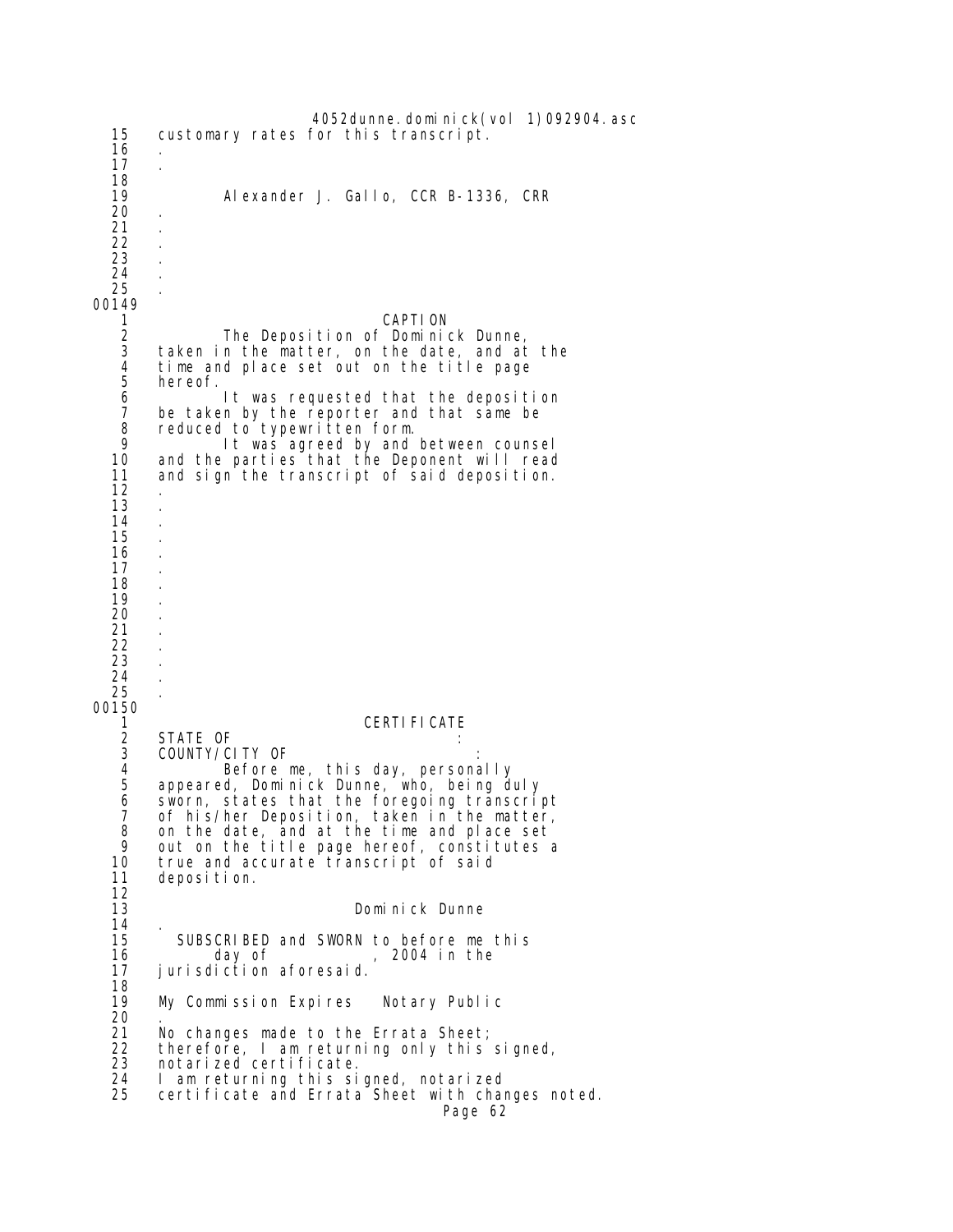4052dunne. domi ni ck(vol 1)092904. asc 00151 1 DEPOSITION ERRATA SHEET  $\begin{array}{ccc} 2 & . \\ 3 & \text{RE:} \end{array}$  3 RE: Alexander Gallo & Associates 4 File No. 4<br>5 Case Caption: 5 Case Caption: Gary Condit vs. 6 Dominick Dunne 7 8 Deponent: Dominick Dunne Deposition Date: September 29, 2004 10<br>11 11 To the Reporter:<br>12 I have read the 12 I have read the entire transcript of my<br>13 Deposition taken in the captioned matte 13 Deposition taken in the captioned matter or<br>14 the same has been read to me. I request 14 the same has been read to me. I request 15 that the following changes be entered upon 16 the record for the reasons indicated.<br>17 have signed my name to the Errata She 17 have signed my name to the Errata Sheet and 18 the appropriate Certificate and authorize you 19 to attach both to the original transcript. 20 . Line No. Change to: 21<br>22<br>23 23 Reason for change:<br>24 Page No. Line No. Change to: 25 00152 1 Reason for change:<br>2 Page No. Line No. Change to:  $\frac{2}{3}$ 4 Reason for change:<br>5 Page No. Line No. Change to: 6<br>7<br>8 Reason for change:<br>Page No. Line No. Change to:  $\frac{9}{10}$ 10 Reason for change:<br>11 Deposition of Domi Deposition of Dominick Dunne 12 . Line No. Change to:  $14$ <br> $15$ 15 Reason for change:<br>16 Page No. Line No. Change to: 17 18 Reason for change:<br>19 Page No. Line No. Change to: 20<br>21<br>22 Reason for change: Page No. Line No. Change to: 23 24 Reason for change:<br>25 Page No. Line No. Change to: 00153  $\frac{1}{2}$ Reason for change:<br>Page No. Line No. Change to:  $\frac{4}{5}$ Reason for change:  $6 \quad .$  $7 \cdot$  8 SIGNATURE:\_\_\_\_\_\_\_\_\_\_\_\_\_\_\_\_\_\_\_\_\_\_\_DATE:\_\_\_\_\_\_\_\_\_\_\_ Dominick Dunne. 10